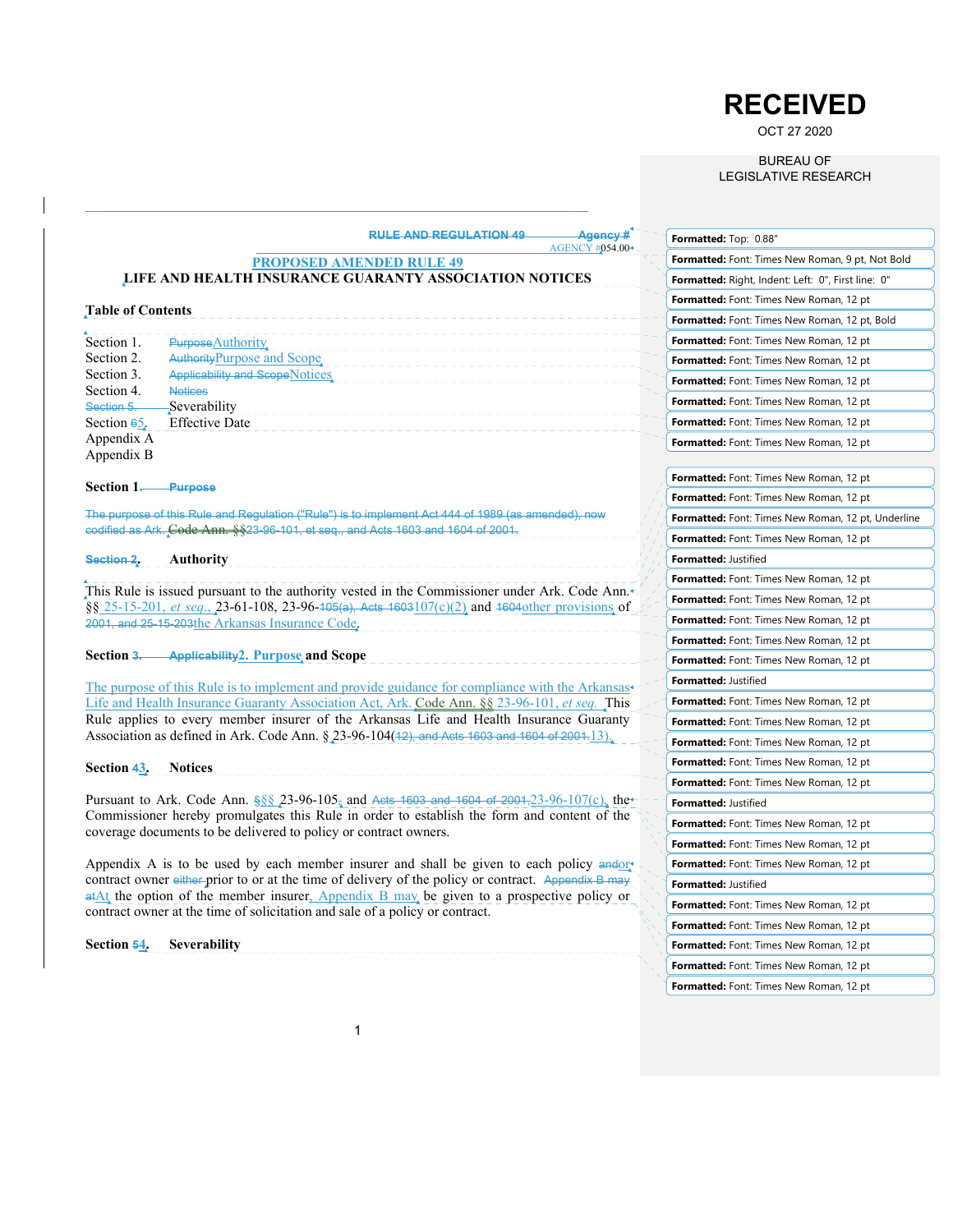| Any section or provision of this Rule held by a court of competent jurisdiction to be                                 |                          |  | Formatted: Justified                    |
|-----------------------------------------------------------------------------------------------------------------------|--------------------------|--|-----------------------------------------|
| unconstitutional or otherwise invalid will not affect the validity of any other section or provision<br>of this Rule. |                          |  | Formatted: Font: Times New Roman, 12 pt |
|                                                                                                                       |                          |  |                                         |
|                                                                                                                       |                          |  |                                         |
| <b>Effective Date</b><br>Section 65.                                                                                  |                          |  | Formatted: Font: Times New Roman, 12 pt |
| This Rule shall be effective January 1, 2004, upon the date of the Commissioner's signature and                       |                          |  | Formatted: Font: Times New Roman, 12 pt |
| statutory filing by the Commissioner.                                                                                 |                          |  | Formatted: Font: Times New Roman, 12 pt |
|                                                                                                                       |                          |  | Formatted: Font: Times New Roman, 12 pt |
|                                                                                                                       | (signed by Mike Pickens) |  | Formatted: Font: Times New Roman, 12 pt |
|                                                                                                                       | <b>MIKE PICKENS</b>      |  |                                         |
|                                                                                                                       | <b>ALAN McCLAIN</b>      |  |                                         |
|                                                                                                                       | INSURANCE COMMISSIONER   |  | Formatted: Font: Times New Roman, 12 pt |
|                                                                                                                       | <b>DECEMBER 18, 2003</b> |  |                                         |
|                                                                                                                       | <b>STATE OF ARKANSAS</b> |  |                                         |
|                                                                                                                       |                          |  |                                         |
|                                                                                                                       |                          |  |                                         |
|                                                                                                                       | <b>DATE</b>              |  | Formatted: Font: Times New Roman, 12 pt |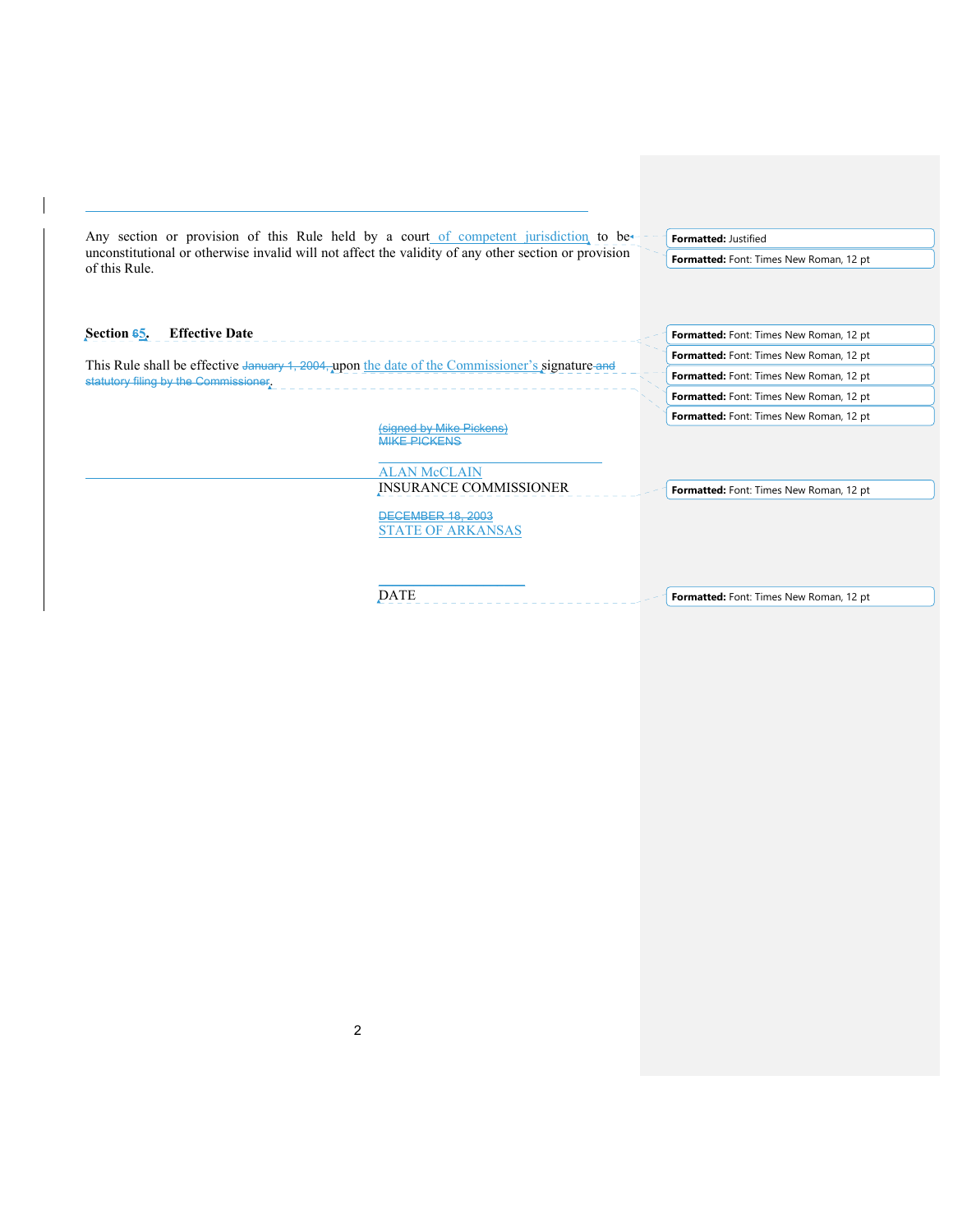#### APPENDIX "A"

# **LIMITATIONS AND EXCLUSIONS UNDER THE ARKANSAS LIFE AND HEALTH INSURANCE GUARANTY ASSOCIATION ACT**

Residents of this state who purchase life insurance, annuities or health and accident insurance should know that the insurance companies licensed in this state to write these types of insurance are members of the Arkansas Life and Health Insurance Guaranty Association ("Cuaranty") Association<sup>"</sup>). The purpose of the Guaranty Association is to assure that policy and contract owners will be protected, within certain limits, in the unlikely event that a member insurer becomes financially unable to meet its obligations. If this should happen, the Guaranty Association will assess its other member insurance companies for the money to pay the claims of policy and contract owners who live in this state and, in some cases, to keep coverage in force. The Please note that the valuable extra protection provided by the member insurers through the Guaranty Association is not unlimited, however. And, as noted in the box below, thislimited. This protection is not a substitute for consumers' carea consumers' careful consideration in selecting insurance companies that are well managed and financially stable.

**Formatted:** Font: Times New Roman

**Formatted:** Font: Times New Roman, 12 pt

| Formatted: Font: Times New Roman, 12 pt        |
|------------------------------------------------|
| <b>Formatted: Justified</b>                    |
| <b>Formatted:</b> Font: Times New Roman, 12 pt |
| <b>Formatted:</b> Font: Times New Roman, 12 pt |

**Formatted:** Font: Times New Roman, 12 pt **Formatted:** Font: Times New Roman, 12 pt **Formatted:** Font: Times New Roman, 12 pt **Formatted:** Font: Times New Roman, 12 pt

|          | The Arkansas Life and Health Insurance Guaranty                                                                                  |  |  |  |
|----------|----------------------------------------------------------------------------------------------------------------------------------|--|--|--|
|          | Association (""Guaranty Association") may not provide")                                                                          |  |  |  |
|          | provides coverage for this policy. Ifof claims under some                                                                        |  |  |  |
|          | types of policies or contracts if the insurer or health                                                                          |  |  |  |
|          | maintenance organization becomes impaired or insolvent.                                                                          |  |  |  |
|          | OVERAGE MAY NOT BE AVAILABLE FOR YOUR                                                                                            |  |  |  |
|          | POLICY. Even if coverage is provided, it may be subject to                                                                       |  |  |  |
|          | substantial limitations or there are significant limits and                                                                      |  |  |  |
|          | exclusions and require continued residency in this state. You                                                                    |  |  |  |
|          | should not rely on coverage by the. Coverage is always                                                                           |  |  |  |
|          | conditioned on residence in the State of Arkansas. Other                                                                         |  |  |  |
|          | conditions may also preclude coverage.                                                                                           |  |  |  |
|          |                                                                                                                                  |  |  |  |
|          | The Guaranty Association in purchasing an insurance policy or                                                                    |  |  |  |
| contract |                                                                                                                                  |  |  |  |
|          |                                                                                                                                  |  |  |  |
|          |                                                                                                                                  |  |  |  |
|          | Coverage is NOT provided for your policy or contract or                                                                          |  |  |  |
|          | will respond to any portion of it that is not guaranteed by the<br>insurer or for which questions you may have assumed the risk, |  |  |  |

Insurance companies or their agents are required by law to provide you with this notice. However, insurance companieswhich are not answered by this document. Your

**Formatted:** Font: Times New Roman, 12 pt **Formatted:** Font: Times New Roman, 12 pt

**Formatted:** Font: Times New Roman, 12 pt

**Formatted:** Font: Times New Roman, 12 pt

**Formatted:** Font: Times New Roman, 12 pt

**Formatted:** Font: Times New Roman, 12 pt **Formatted:** Font: Times New Roman, 12 pt

**Formatted:** Font: Times New Roman, 12 pt

**Formatted:** Normal, Justified, Indent: Left: 0.5", Right: 0.5"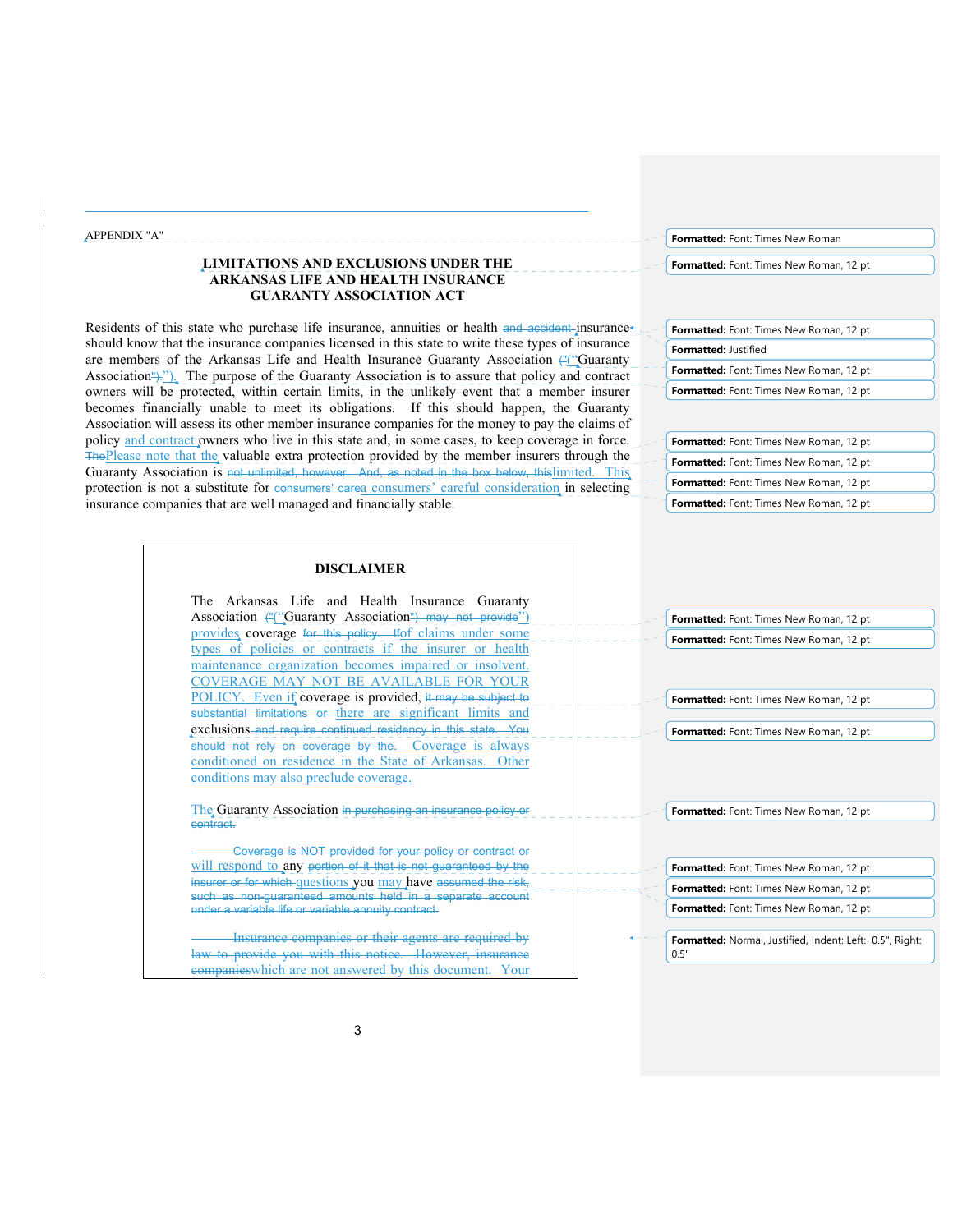| agentsagent are prohibited by law from using the existence |  |
|------------------------------------------------------------|--|
| of the Guaranty Associationassociation or its coverage to  |  |
| inducesell you to purchase any kind of an insurance policy |  |
| or health maintenance organization coverage.               |  |
|                                                            |  |
| You should not rely on availability of coverage under the  |  |
| Guaranty Association when selecting an insurer or health   |  |
| maintenance organization.                                  |  |
|                                                            |  |
| The Arkansas Life and Health Insurance Guaranty            |  |
| Association                                                |  |
| c/o The Liquidation Division                               |  |
| 1023 West Capitol Avenue                                   |  |
| Little Rock, Arkansas 72201                                |  |
|                                                            |  |

insurer or health maintenance organization and their

Arkansas Insurance Department 1200 West Third Street 1 Commerce Way, Suite 102 Little Rock, Arkansas 72201-190472202

The state law that provides for this safety- net is called the Arkansas Life and Health Insurance Guaranty Association Act ("("Act")."), which is codified at Ark. Code Ann. §§ 23-96-101, *et seq*. Below is a brief summary of the Act's coverages, exclusions and limits. This summary does not cover all provisions of the Act<sub>ia</sub> nor does it in any way change anyone's any person's rights or obligations under the Act or the rights or obligations of the Guaranty Association.

### COVERAGE

l

Generally, individuals will be protected by the Guaranty Association if they live in this state and hold a life, annuity or health insurance contract or policy, or if they are insured under a group insurance contract issued by a member insurer. The beneficiaries, payees or assignees of policy or contract owners are protected as well, even if they live in another state.

#### EXCLUSIONS FROM COVERAGE

However, persons owning such policies are NOT protected by the Guaranty Association if:

- They are eligible for protection under the laws of another state (this may occur when the insolvent insurer was incorporated in another state whose guaranty association protects insureds who live outside that state);
- The insurer was not authorized to do business in this state; or
- Their policy or contract was issued by a nonprofit hospital or medical service organization, an HMO, a fraternal benefit society, a mandatory state pooling plan, a mutual assessment

**Formatted:** Font: Times New Roman, 12 pt

**Formatted:** Font: Times New Roman, 12 pt

| <b>Formatted:</b> Font: Times New Roman, 12 pt |
|------------------------------------------------|
| Formatted: Left                                |
| <b>Formatted:</b> Font: Times New Roman, 12 pt |
| Formatted: Left                                |
| Formatted: Font: Times New Roman, 12 pt        |
| <b>Formatted:</b> Font: Times New Roman, 12 pt |
| <b>Formatted:</b> Font: Times New Roman, 12 pt |
| <b>Formatted:</b> Font: Times New Roman, 12 pt |
| <b>Formatted:</b> Font: Times New Roman, 12 pt |
| <b>Formatted:</b> Font: Times New Roman, 12 pt |
| <b>Formatted:</b> Font: Times New Roman, 12 pt |
| <b>Formatted:</b> Font: Times New Roman, 12 pt |

**Formatted:** Left

| <b>Formatted:</b> Font: Times New Roman, 12 pt |
|------------------------------------------------|
| <b>Formatted:</b> Font: Times New Roman, 12 pt |
| Formatted: Font: Times New Roman, 12 pt        |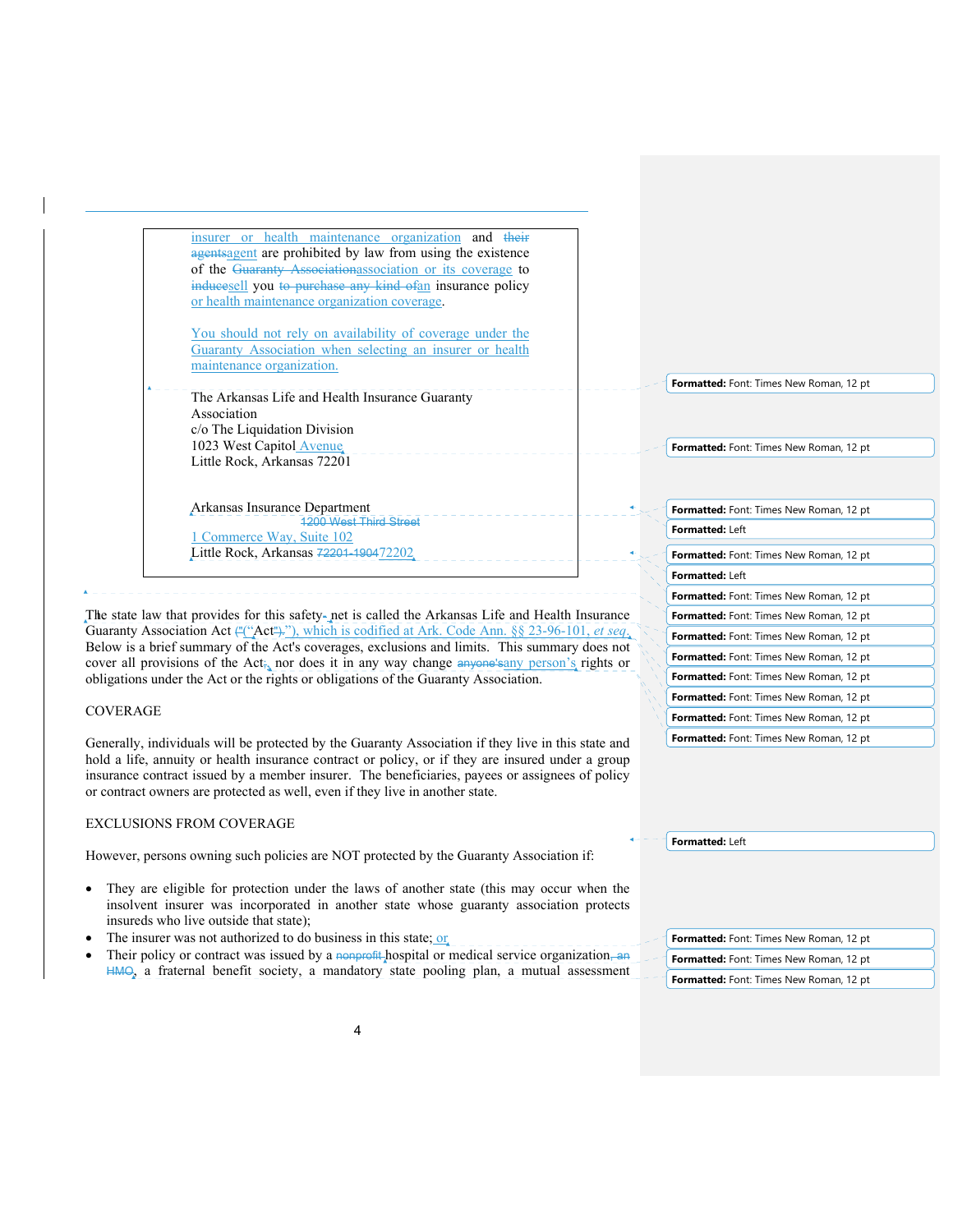company or similar plan in which the policy or contract owner is subject to future assessments, or by an insurance exchange.

The Guaranty Association also does NOT provide coverage for:

- Any policy or contract or portion thereof which is not guaranteed by the insurer or for which the owner has assumed the risk, such as non-guaranteed amounts held in a separate account under a variable life or variable annuity contract;
- Any policy of reinsurance (unless an assumption certificate was issued);
- Interest rate yields that exceed an average rate;

l

- Dividends and, voting rights, and experience rating credits;
- Credits given in connection with the administration of a policy by a group contract holder;
- Employers'Employer plans to the extent they are self-funded (that is, not insured by an insurance company, even if an insurance company administers them);
- Unallocated annuity contracts (which give rights to group contractholders, not individuals);
- Unallocated annuity contracts issued to  $\sigma$  in connection with benefit plans protected under the Federal Pension Benefit Corporation  $\frac{\mu(\cdot)\text{FPBC}(\cdot)}{\mu(\cdot)}$ , regardless of whether the FPBC is yet  $\bar{\text{liable-or-not}}$ ;
- Portions of an unallocated annuity contract not owned by a benefit plan or a government lottery (unless the owner is a resident) or issued to a collective investment trust or similar pooled fund offered by a bank or other financial institution);
- Portions of a policy or contract to the extent assessments required by law for the Guaranty Association are preempted by Statestate or Federal federal law;
- Obligations that do not arise under the policy or contract, including claims based on marketing materials or side letters, riders, or other documents which do mot not meet filing requirements, or claims for policy misrepresentations, orand extra-contractual or penalty claims; or
- Contractual agreements establishing the member insurer's obligations to provide book value accounting guarantees for defined contribution benefit plan participants (by reference to a portfolio of assets owned by a nonaffiliate benefit plan or its trusteestrustee(s).

# LIMITS ON AMOUNT OF COVERAGE

The Act also limits the amount the Guaranty Association is obligated to cover:... The Guaranty Association cannot pay more than what the insurance company would owe under a policy or contract. Also, for any one insured life, the Guaranty Association will pay a maximum of \$300,000 - no matter how manyin life insurance death benefits without regard to the number of policies and contracts there were with the same company, even if they provided different types of coverages. Within this overall \$300,000 limit, the The Guaranty Association will not pay more than \$300a maximum of \$500,000 in health benefits, provided that coverage for disability insurance benefits<sub> $\bar{x}$ </sub> and long-term care insurance benefits shall not exceed \$300,000. The Guaranty Association will pay \$300,000 in present value of annuity benefits, or \$300,000 in life insurance death benefits orincluding net cash surrender and net cash withdrawal values-again, no matter how many policies and contract of coverages. . There is a \$1,000,000 limit with respect to any contract holder for unallocated annuity benefits, irrespective of the number of contracts held by the contract holder. These are limitations forunder which the Guaranty Association is obligated before taking into account to

**Formatted:** Font: Times New Roman, 12 pt **Formatted:** Font: Times New Roman, 12 pt **Formatted:** Font: Times New Roman, 12 pt

| Formatted: Font: Times New Roman, 12 pt        |
|------------------------------------------------|
| Formatted: Font: Times New Roman, 12 pt        |
| Formatted: Font: Times New Roman, 12 pt        |
| Formatted: Font: Times New Roman, 12 pt        |
| Formatted: Font: Times New Roman, 12 pt        |
| Formatted: Font: Times New Roman, 12 pt        |
| Formatted: Font: Times New Roman, 12 pt        |
| Formatted: Font: Times New Roman, 12 pt        |
| Formatted: Font: Times New Roman, 12 pt        |
| Formatted: Font: Times New Roman, 12 pt        |
| Formatted: Font: Times New Roman, 12 pt        |
| Formatted: Font: Times New Roman, 12 pt        |
| Formatted: Font: Times New Roman, 12 pt        |
| Formatted: Font: Times New Roman, 12 pt        |
| <b>Formatted:</b> Font: Times New Roman, 12 pt |
| Formatted: Font: Times New Roman, 12 pt        |
| Formatted: Font: Times New Roman, 12 pt        |
| Formatted: Font: Times New Roman, 12 pt        |
| Formatted: Font: Times New Roman, 12 pt        |
| Formatted: Font: Times New Roman, 12 pt        |
| Formatted: Font: Times New Roman, 12 pt        |
| Formatted: Font: Times New Roman, 12 pt        |
| Formatted: Font: Times New Roman, 12 pt        |
| <b>Formatted:</b> Font: Times New Roman, 12 pt |
| Formatted: Font: Times New Roman, 12 pt        |
| Formatted: Font: Times New Roman, 12 pt        |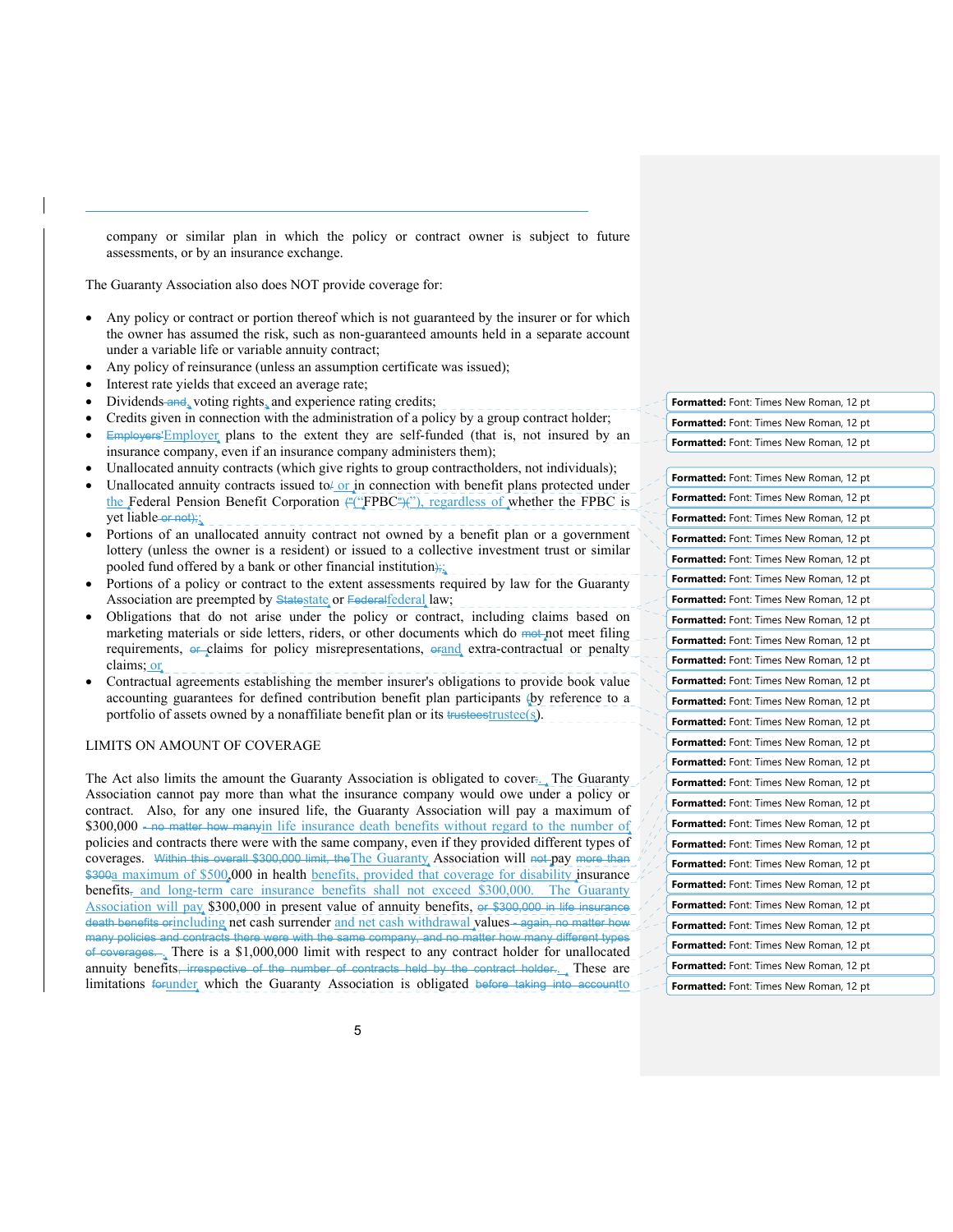operate prior to considering either its subrogation and assignment rights or the extent to which those benefits could be provided out of the from assets of the impaired or insolvent insurer.

l

**Formatted:** Font: Times New Roman, 12 pt **Formatted:** Font: Times New Roman, 12 pt **Formatted:** Left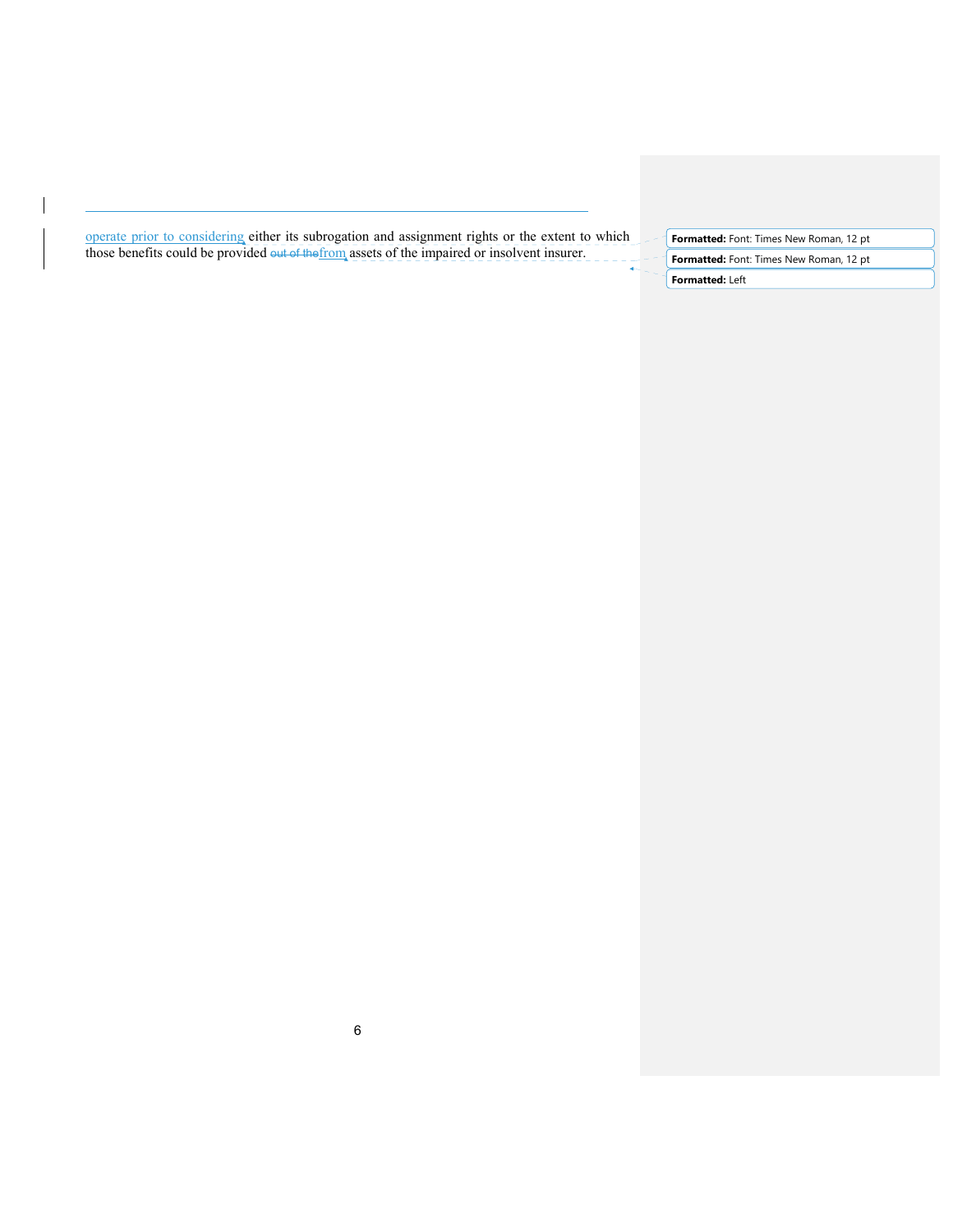APPENDIX "B"

l

# **NOTICE OF THE ARKANSAS LIFE AND HEALTH INSURANCE GUARANTY ASSOCIATION ACT**

The Arkansas Life and Health Insurance Guaranty Association Act (the ""Act")") provides protection, subject to certain limitations and exclusions, against loss under life and health insurance policies and annuity contracts issued by insolvent insurers licensed in this state. Some limitations and exclusions apply; some are listed below.

This notice is provided to you only to make you aware of the existence of the limited protection under the Act. It confers no rights to any policyholder or contract holder not provided under the Act. It does not change or vary any exclusion or limitation contained in the Act. Specific reference must be made to the Act to determine whether any particular policy or contract is covered, the amount of any coverage which may be available, and applicable limitations or exclusions.

Some of the limitations and exclusions are as follows:

1. The Act limits the amount the Guaranty Association is obligated to pay:. The Guaranty Association cannot pay more than what the insurerinsurance company would owe under a policy or, contract., or certificate. Also, for any one insured life, the Guaranty Association will pay a maximum of \$300,000 no matter how many in life insurance death benefits without regard to the number of policies orand contracts you have there were with the same insurercompany, even if they provideprovided different types of coverages. Within this overall \$300,000 limit, the The Guaranty Association will pay a maximum of \$300,000 in net cash surrender values, \$300500,000 in life insurance death benefits, health benefits, provided that coverage for disability insurance benefits and long-term care insurance benefits shall not exceed \$300,000. The Guaranty Association will pay \$300,000 in present value of annuities, and \$300,000 in disability or health insurance benefits. annuity benefits, including net cash surrender and net cash withdrawal values. There is a \$1,000,000 limit with respect to any  $\Theta$  contract holder for unallocated annuity benefits irrespective of the number of participants in the plan.. These are limitations under which the Guaranty Association is obligated to operate prior to considering either its subrogation and assignment rights or the extent to which those benefits could be provided from assets of the impaired or insolvent insurer.

- 2. You are not covered:
	- a. If you are not a resident of Arkansas at the time the order of the insurer's insurer's insolvency was issued;
	- b. Your insurer was not licensed in this state; or,
	- c. Your insurer was a self-insured plan, trust or other similar entity, health maintenanceor organization or other entity excluded under the Act.
- 3. Obligations not specifically provided in the policy or contract are not covered by the Act. Examples of obligations, which are not covered by the Act, include damages or loss due to misrepresentations of policy benefits, inaccurate solicitation material, unfiled policy

**Formatted:** Font: Times New Roman

**Formatted:** Font: Times New Roman, 12 pt

**Formatted:** Font: Times New Roman, 12 pt. **Formatted:** Font: Times New Roman, 12 pt

**Formatted:** Font: Times New Roman, 12 pt

| Formatted: Font: Times New Roman, 12 pt         |
|-------------------------------------------------|
| Formatted: Font: Times New Roman, 12 pt         |
| Formatted: Indent: Left: 0", First line: 0"     |
| Formatted: Font: Times New Roman, 12 pt         |
| Formatted: Font: Times New Roman, 12 pt         |
| Formatted: Font: Times New Roman, 12 pt         |
| Formatted: Font: Times New Roman, 12 pt         |
| Formatted: Font: Times New Roman, 12 pt         |
| Formatted: Font: Times New Roman, 12 pt         |
| Formatted: Font: Times New Roman, 12 pt         |
| Formatted: Font: Times New Roman, 12 pt         |
| <b>Formatted:</b> Font: Times New Roman, 12 pt  |
| Formatted: Font: Times New Roman, 12 pt         |
| Formatted: Font: Times New Roman, 12 pt         |
| Formatted: Font: Times New Roman, 12 pt         |
| Formatted: Font: Times New Roman, 12 pt         |
| Formatted: Font: Times New Roman, 12 pt         |
| Formatted: Font: Times New Roman, 12 pt         |
| Formatted: Font: Times New Roman, 12 pt         |
| Formatted: Font: Times New Roman, 12 pt         |
| <b>Formatted:</b> Font: Times New Roman, 12 pt  |
| Formatted: Indent: Left: 0.5", First line: 0.5" |
| Formatted: Font: Times New Roman, 12 pt         |
| Formatted: Font: Times New Roman, 12 pt         |
| Formatted: Indent: Left: 0.5", First line: 0.5" |
| Formatted: Font: Times New Roman, 12 pt         |
| Formatted: Font: Times New Roman, 12 pt         |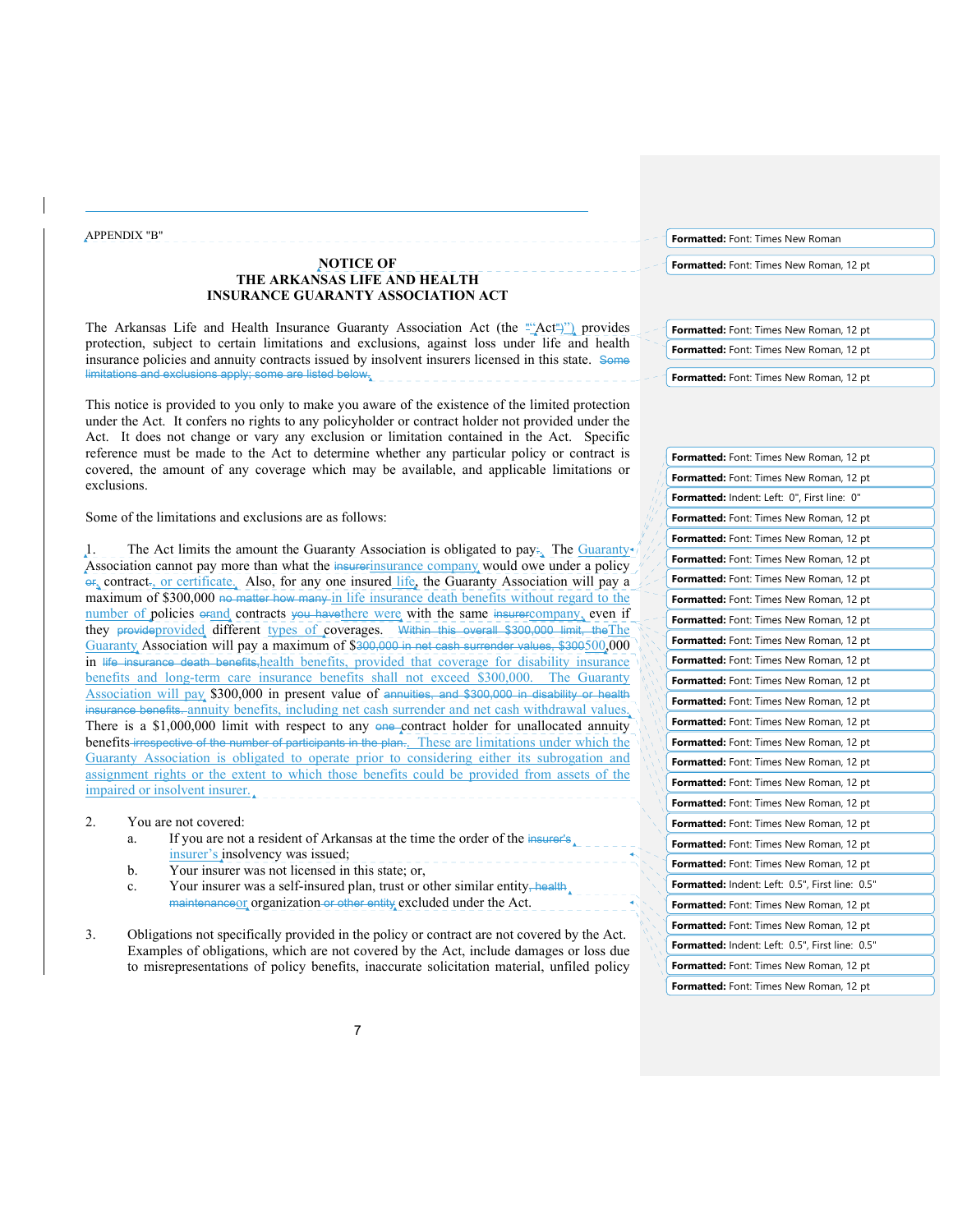documents or endorsements, and extra-contractual damages, penalties and similar damages or claims.

4. Dividends or interest rate yields that do not meet specifications described in the Act are not covered under the Act.

**You should not rely upon coverage under the Act when buying a life or health insurance policy, annuity contract, or when selecting an insurer, and neither. Neither agents nor insurers should use the existence of the Guaranty Association to induce you to purchase a product from them.** 

For more information relative to the Act, you may contact:

Way, Suite 102 1023 West Capitol, Suite 2 Little Rock, AR 72201

l

The Arkansas Life and Health Arkansas Insurance Department<br>
Insurance Guaranty Association 1200 West Third Street 1 Comm 1200 West Third Street1 Commerce

c/o The Liquidation Division Little Rock, AR 72201-190472202

**Formatted:** Font: Times New Roman, 12 pt **Formatted:** Font: Times New Roman, 12 pt **Formatted:** Font: Times New Roman, 12 pt

**Formatted:** Font: Times New Roman, 12 pt

**Formatted:** Font: Times New Roman, 12 pt

**Formatted:** Font: Times New Roman, 12 pt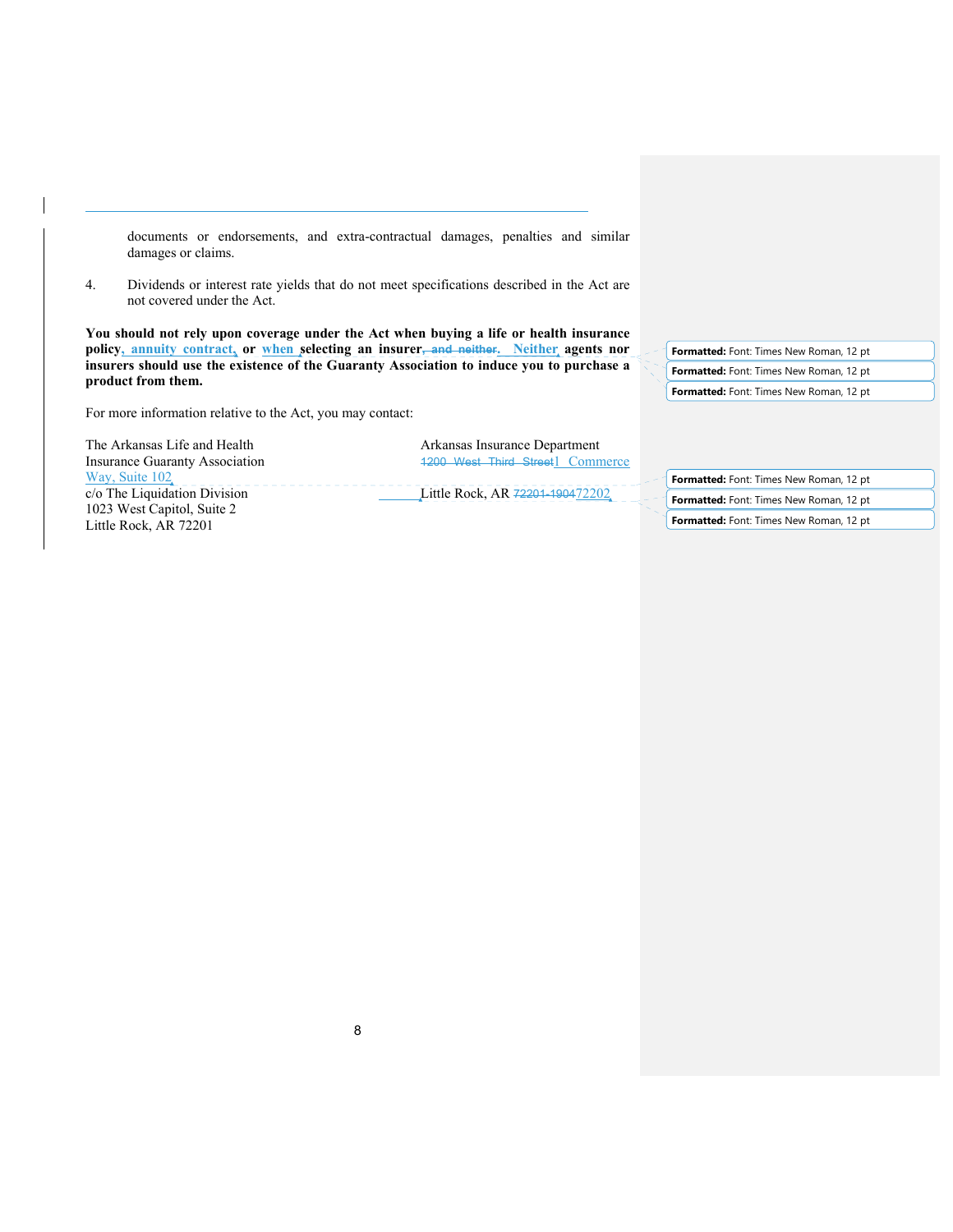**Stricken language would be deleted from and underlined language would be added to present law. Act 520 of the Regular Session**

| 1  | <b>State of Arkansas</b>  | As Engrossed: S2/27/19                                                         |                        |
|----|---------------------------|--------------------------------------------------------------------------------|------------------------|
| 2  | 92nd General Assembly     | $A$ Bill                                                                       |                        |
| 3  | Regular Session, 2019     |                                                                                | <b>SENATE BILL 292</b> |
| 4  |                           |                                                                                |                        |
| 5  | <b>By: Senator Rapert</b> |                                                                                |                        |
| 6  |                           |                                                                                |                        |
| 7  |                           | For An Act To Be Entitled                                                      |                        |
| 8  |                           | AN ACT TO AMEND THE ARKANSAS LIFE AND HEALTH                                   |                        |
| 9  |                           | INSURANCE GUARANTY ASSOCIATION ACT; AND FOR OTHER                              |                        |
| 10 | PURPOSES.                 |                                                                                |                        |
| 11 |                           |                                                                                |                        |
| 12 |                           |                                                                                |                        |
| 13 |                           | <b>Subtitle</b>                                                                |                        |
| 14 |                           | TO AMEND THE ARKANSAS LIFE AND HEALTH                                          |                        |
| 15 |                           | INSURANCE GUARANTY ASSOCIATION ACT.                                            |                        |
| 16 |                           |                                                                                |                        |
| 17 |                           |                                                                                |                        |
| 18 |                           | BE IT ENACTED BY THE GENERAL ASSEMBLY OF THE STATE OF ARKANSAS:                |                        |
| 19 |                           |                                                                                |                        |
| 20 |                           | SECTION 1. Arkansas Code § 23-76-104(a), concerning Arkansas Insurance         |                        |
| 21 |                           | Code sections applicable to health maintenance organizations, is amended to    |                        |
| 22 |                           | add an additional subdivision to read as follows:                              |                        |
| 23 | (17)                      | The Arkansas Life and Health Insurance Guaranty Association                    |                        |
| 24 |                           | Act, § 23-96-101 et seq., referring to the Arkansas Life and Health Insurance  |                        |
| 25 | Guaranty Association.     |                                                                                |                        |
| 26 |                           |                                                                                |                        |
| 27 |                           | SECTION 2. Arkansas Code Title 23, Chapter 96, is amended to read as           |                        |
| 28 | follows:                  |                                                                                |                        |
| 29 | $23 - 96 - 101.$          | Title.                                                                         |                        |
| 30 |                           | This chapter shall be known and may be cited as the "Arkansas Life and         |                        |
| 31 |                           | Health Insurance Guaranty Association Act".                                    |                        |
| 32 |                           |                                                                                |                        |
| 33 | 23-96-102. Purpose.       |                                                                                |                        |
| 34 | (a)                       | The purpose of this chapter is to protect, subject to certain                  |                        |
| 35 |                           | limitations, the persons specified in $\S$ 23-96-107(a) against failure in the |                        |
| 36 |                           | performance of contractual obligations under life and accident and health      |                        |

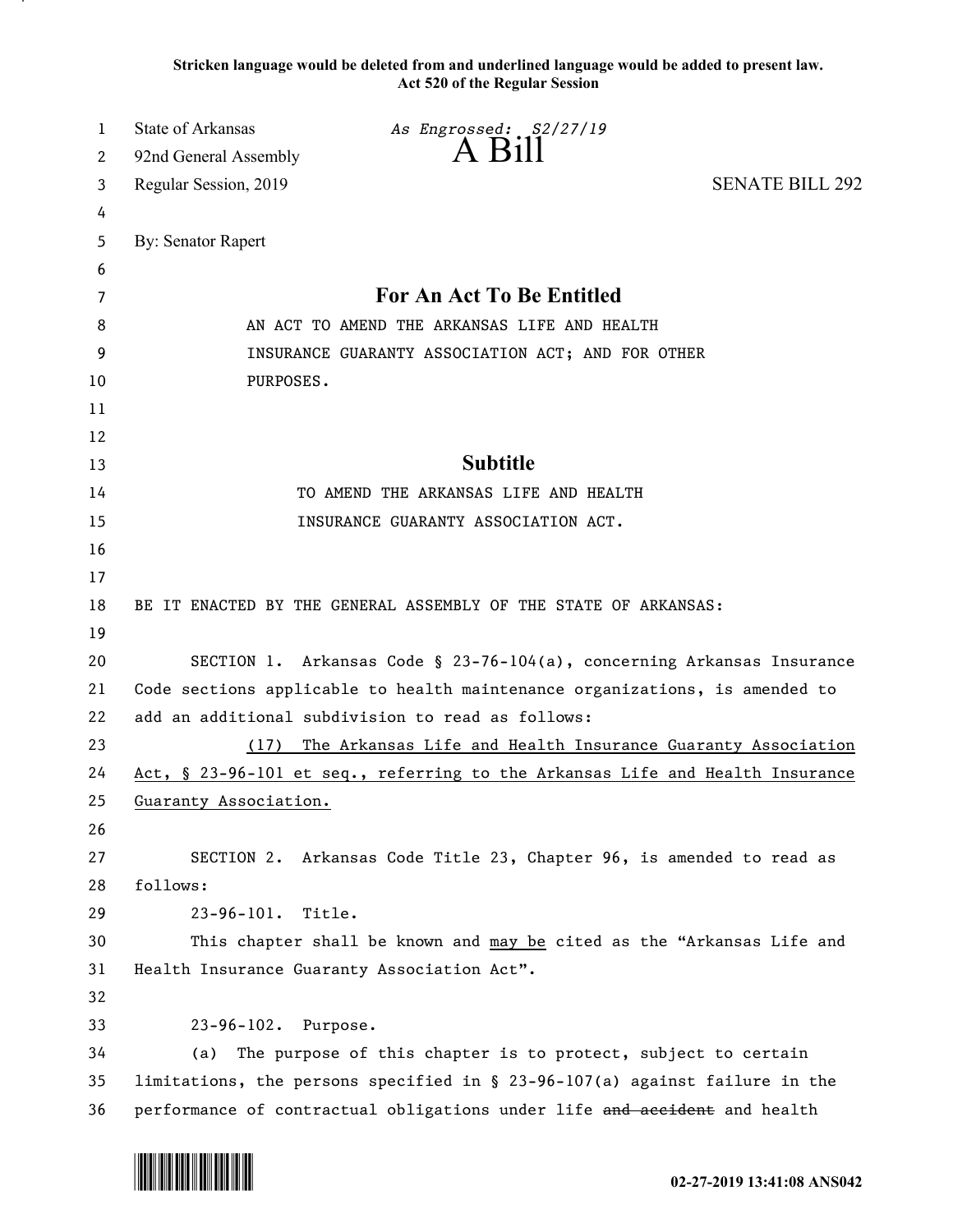As Engrossed: S2/27/19 SB292

1 insurance policies and annuity policies, plans, or contracts specified in § 23-96-107(b) because of the impairment or insolvency of the member insurer that issued the *policies, plans, or* contracts. (b) To provide this protection, an association of member insurers is 5 created to pay benefits and to continue coverages as limited herein in this chapter, and members of the association are subject to assessment to provide funds to carry out the purpose of this chapter. 23-96-103. Construction — Applicability. (a) This chapter shall be construed to effect the purpose under § 23- 96-102. 12 (b) Nothing in this This chapter shall not be construed to reduce the liability for unpaid assessments of the insureds of an impaired or insolvent insurer operating under a plan with assessment liability. 23-96-104. Definitions. As used in this chapter: 18 (1) "Account" means any of the two (2) accounts created under § 23-96-109; (2) "Association" means the Arkansas Life and Health Insurance Guaranty Association created under § 23-96-109; (3) "Authorized assessment" or the term "authorized" when used 23 in the context of assessments means a resolution by the board of directors Board of Directors of the Arkansas Life and Health Insurance Guaranty Association has been passed whereby an assessment will be called immediately or in the future from member insurers for a specified amount. An assessment is authorized when the resolution is passed; (4) "Benefit plan" means a specific employee, union, or association of natural persons benefit plan; (5)(A) "Called assessment" or the term "called" when used in the context of assessments means that a notice has been issued by the Arkansas Life and Health Insurance Guaranty Association to member insurers requiring that an authorized assessment be paid within the time frame set forth within the notice. (B) An authorized assessment becomes a called assessment when notice is mailed by the Arkansas Life and Health Insurance Guaranty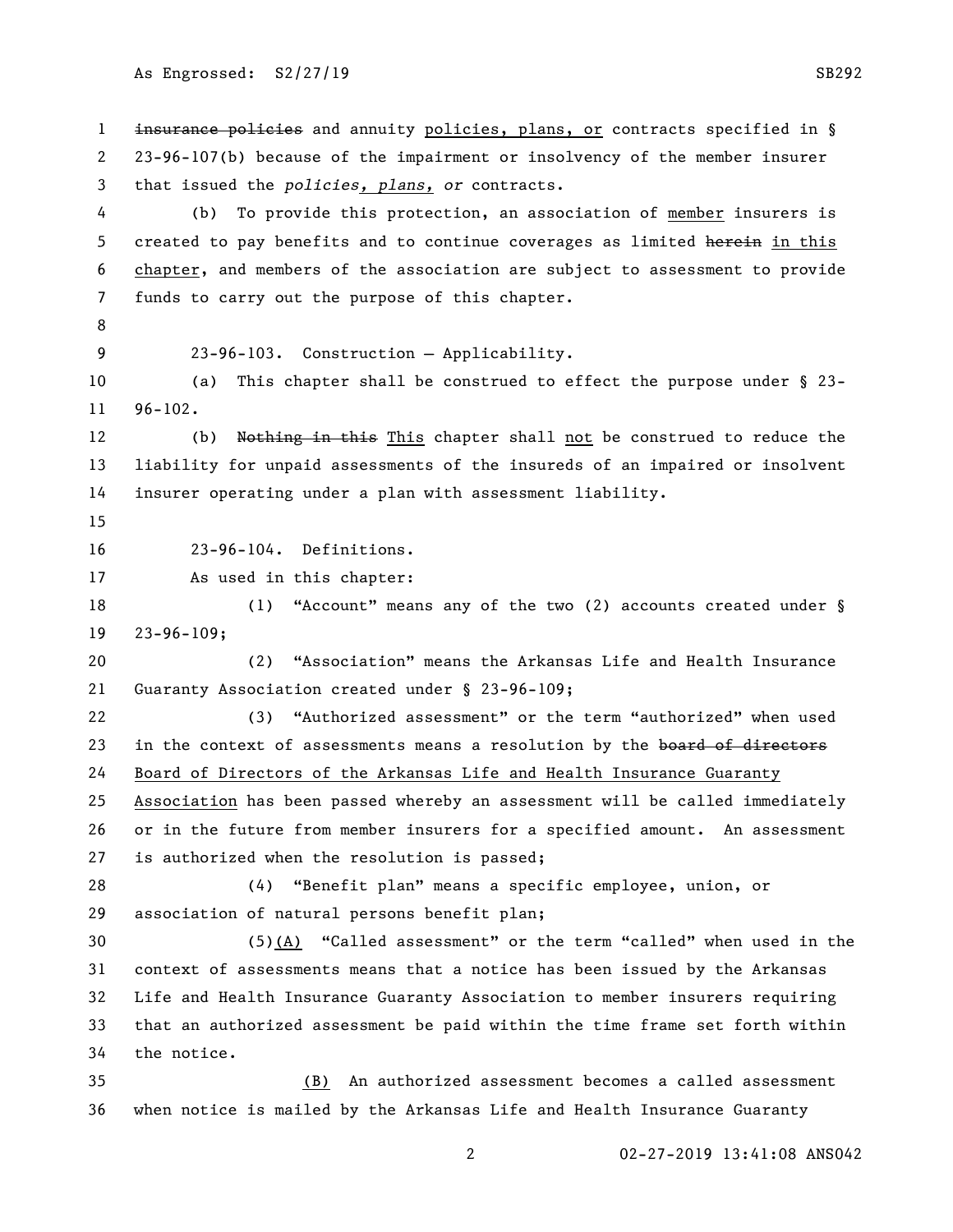Association to member insurers; (6) "Commissioner" means the Insurance Commissioner of this state; (7) "Contractual obligations" means any obligation under a policy or contract or certificate under a group policy or contract, or portion thereof for which coverage is provided under § 23-96-107; (8) "Covered policy" or "covered contract" means any policy or contract or portion of a policy or contract for which coverage is provided under § 23-96-107; 10 (9) "Extra-contractual claims" shall include includes, for example, claims relating to bad faith in the payment of claims, punitive or exemplary damages, or attorney's fees and costs; (10)(A) "Health benefit plan" means any hospital or medical expense policy or certificate, health maintenance organization subscriber contract, or any other similar health contract. (B) "Health benefit plan" does not include: 17 (i) Accident-only insurance; 18 (ii) Credit insurance; 19 (iii) Dental-only insurance; (iv) Vision-only insurance; (v) Medicare supplement insurance; (vi) Benefits for long-term care, home health care, community-based care, or any combination of the benefits described in this subdivision (10)(B)(vi); (vii) Disability income insurance; (viii) Coverage for on-site medical clinics; or (ix) Specified disease, hospital confinement indemnity, or limited benefit health insurance if the types of coverage do not provide coordination of benefits and are provided under separate policies or certificates; (11) "Impaired insurer" means a member insurer which, after March 9, 1989, is not an insolvent insurer and is placed under an order of rehabilitation or conservation by a court of competent jurisdiction; (11)(12) "Insolvent insurer" means a member insurer which, after March 9, 1989, is placed under an order of liquidation by a court of competent jurisdiction with a finding of insolvency;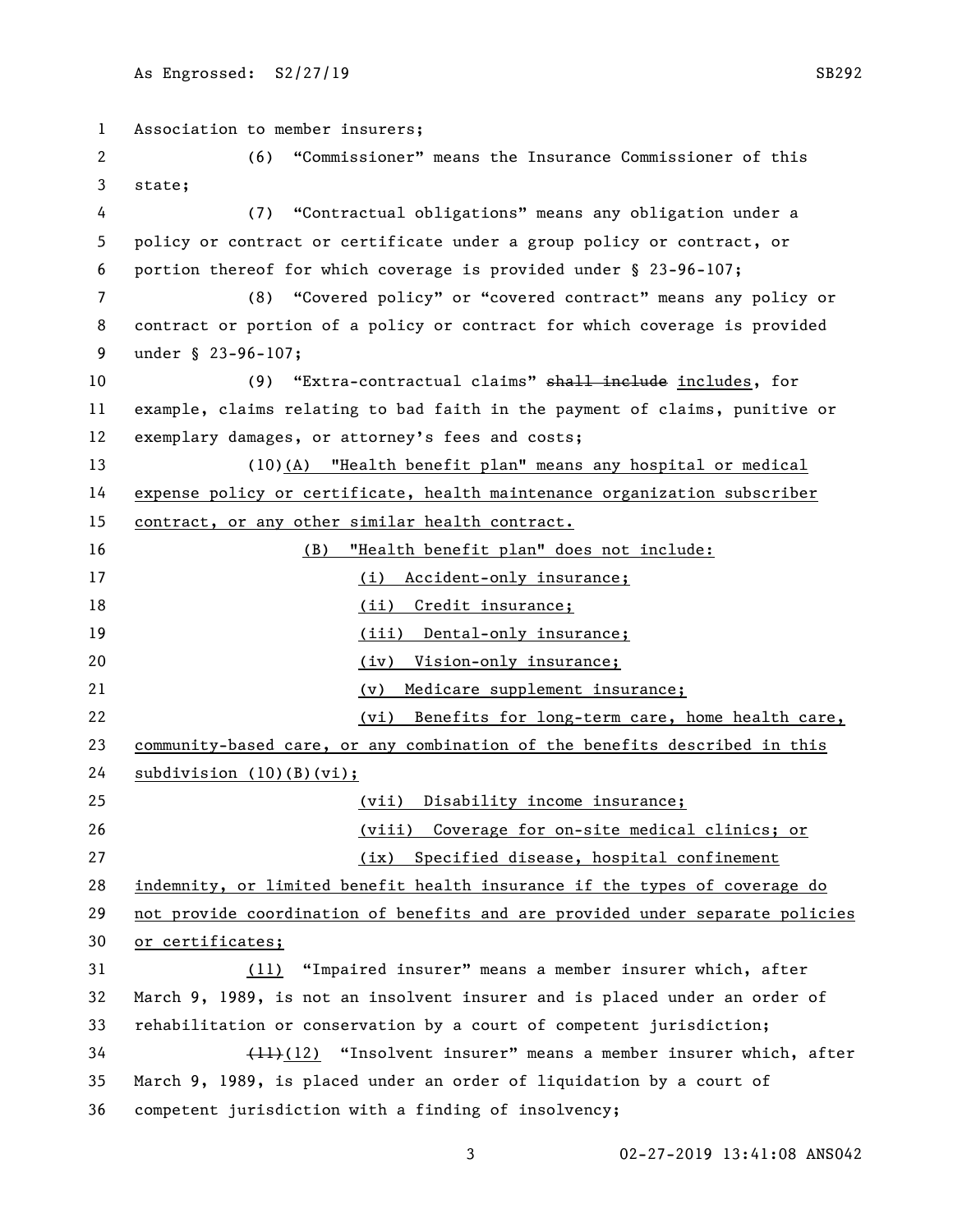1 (12)(13) "Member insurer" means any insurer or health maintenance organization licensed or which holds a certificate of authority to transact in this state any kind of insurance or health maintenance organization business for which coverage is provided under § 23-96-107, and includes any insurer or health maintenance organization whose license or certificate of authority in this state may have been suspended, revoked, not renewed, or voluntarily withdrawn, but does not include: (A) A hospital or medical service organization, whether profit or nonprofit; 10 (B) A health maintenance organization; 11 (G) A fraternal benefit society; 12 (D)(C) A mandatory state pooling plan; 13 (E)(D) A burial association; 14 (F)(E) An insurance exchange; 15 (G)(F) Prepaid funeral trusts; 16 (H)(G) An organization which that has a certificate or license limited to the issuance of charitable gift annuities; or  $(H)(H)$  Any entity similar to any of the above those listed in subdivisions (13)(A)-(G) of this section; 20 (13)(14) "Moody's Corporate Bond Yield Average" means the Monthly Average Corporates as published by Moody's Investors Service, Inc., or any successor thereto; 23 (14)(15)(A) "Owner" of a policy or contract and "policyholder", "policy owner", and "contract owner" mean the person who is identified as the legal owner under the terms of the policy or contract or who is otherwise vested with legal title to the policy or contract through a valid assignment 27 completed in accordance with according to the terms of the policy or contract and properly recorded as the owner on the books of the member insurer. 29 (B) The terms "owner" "Owner", "contract owner", "policyholder", and "policy owner" do not include persons with a mere beneficial interest in a policy or contract;  $\left(15\right)\left(A\right)$  (16)(A) "Person" means any individual, corporation, limited liability company, partnership, association, governmental body or entity, or voluntary organization. (B) It is the intent of the General Assembly that "person" shall include a claimant or beneficiary who is receiving annuity benefits as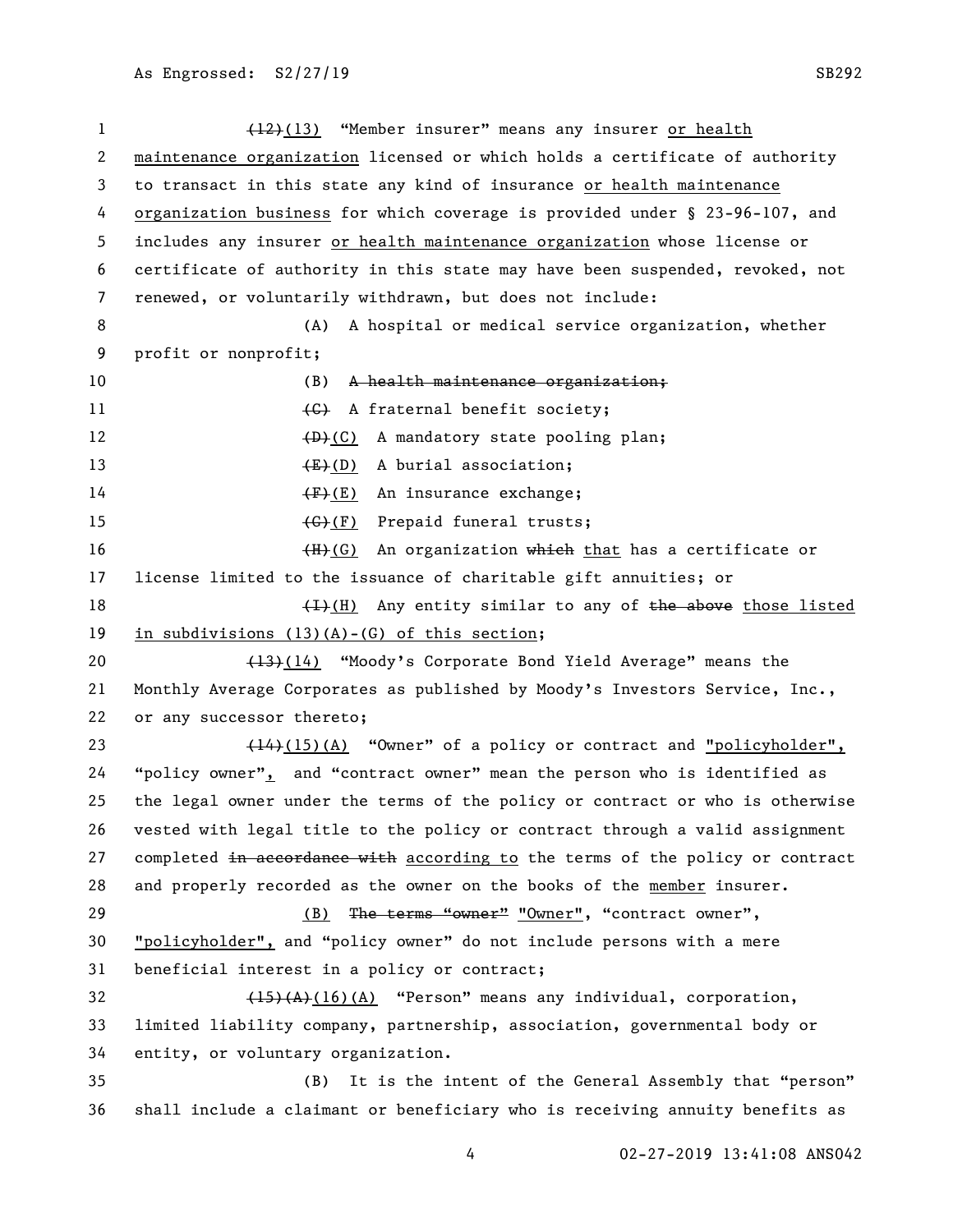provided in § 11-9-210 and §§ 23-96-114(b) and 23-96-114(f); (16)(17) "Plan sponsor" means: (A) The employer in the case of a benefit plan established or maintained by a single employer; (B) The employee organization in the case of a benefit plan established or maintained by an employee organization; or (C) In a case of a benefit plan established or maintained by two (2) or more employers or jointly by one (1) or more employers and one (1) or more employee organizations, the association, committee, joint board of trustees, or other similar group of representatives of the parties who establish or maintain the benefit plan; 12 (17)(A)(18)(A) "Premiums" means amounts or considerations, by whatever name called, received on covered policies or contracts less returned premiums, considerations, and deposits and less dividends and experience credits. (B)(i) "Premiums" does not include amounts or considerations received for any policies or contracts or for the portions of policies or contracts for which coverage is not provided under § 23-96-106, 19 except that assessable premium premiums shall not be reduced on account of § 20 23-96-106(a)(3), relating to interest limitations and  $\S$  23-96-114(a)(2), relating to limitations with respect to one (1) individual, one (1) participant, and one (1) policy or contract owner. (ii) Provided, "premiums" shall However, "premiums" does not include: (a) Any premiums in excess of one million dollars (\$1,000,000) on an unallocated annuity contract not issued under a governmental retirement benefit plan, or its trustee, established under section 401(k), section 403(b), or section 457 of the Internal Revenue Code; or (b) With respect to multiple nongroup policies of life insurance owned by one (1) owner, whether the policy or contract owner is an individual, firm, corporation, or other person, and whether the persons insured are officers, managers, employees, or other persons, premiums in excess of one million dollars (\$1,000,000) with respect to these policies or contracts, regardless of the number of policies or contracts held by the owner;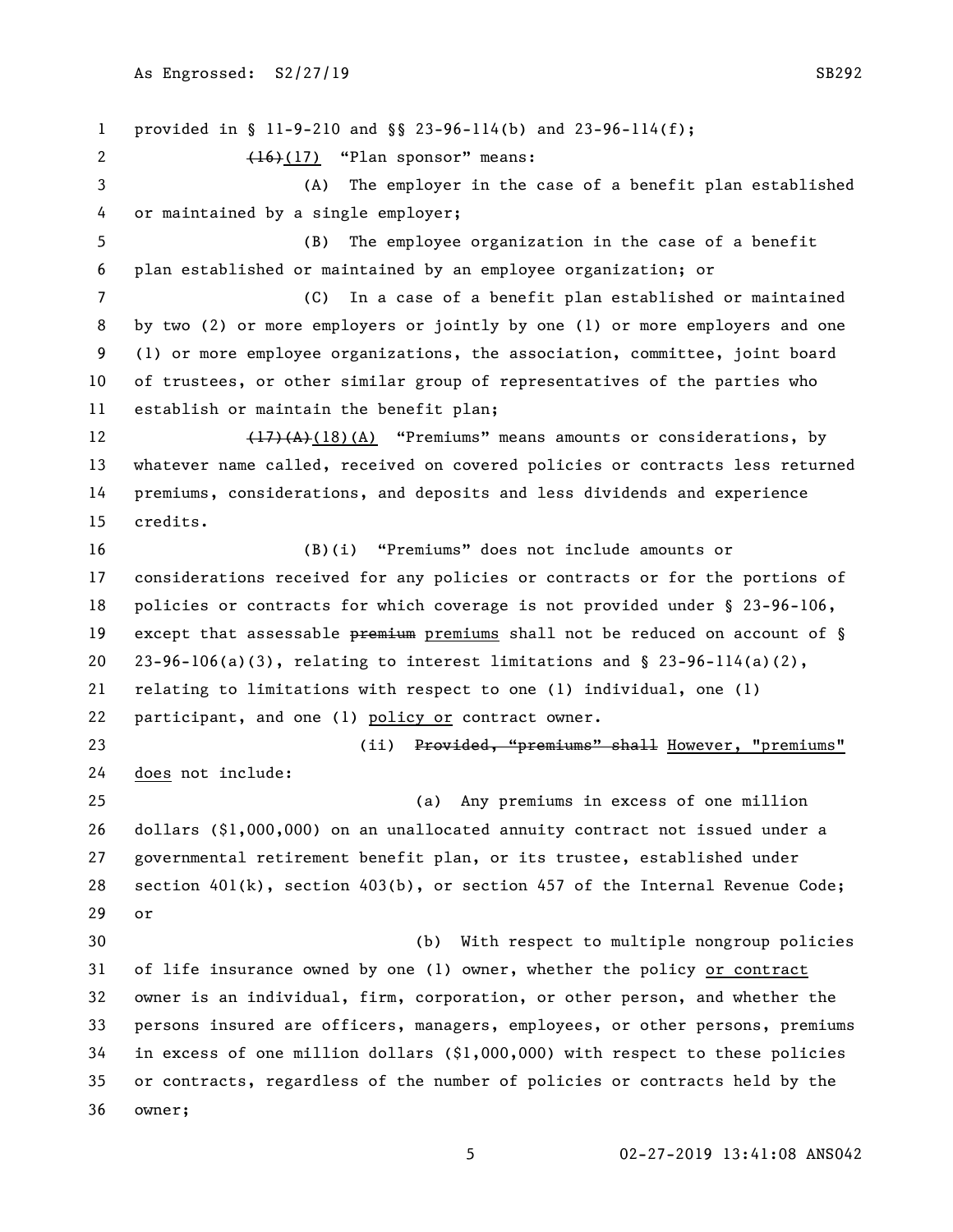1 (18)(A)(19)(A) "Principal place of business" of a plan sponsor or a person other than a natural person means the single state in which the natural persons who establish policy for the direction, control, and coordination of the operations of the entity as a whole primarily exercise that function, determined by the Arkansas Life and Health Insurance Guaranty Association in its reasonable judgment by considering the following factors: (i) The state in which the primary executive and administrative headquarters of the entity is located; (ii) The state in which the principal office of the chief executive officer of the entity is located; (iii) The state in which the board of directors, or similar governing person or persons, of the entity conducts the majority of its meetings; (iv) The state in which the executive or management committee of the board of directors, or similar governing person or persons, of the entity conducts the majority of its meetings; (v) The state from which the management of the overall operations of the entity is directed; and (vi)(a) In the case of a benefit plan sponsored by affiliated companies composing a consolidated corporation, the state in which the holding company or controlling affiliate has its principal place of business as determined using the above factors. (b) However, in the case of a plan sponsor, if more than fifty percent (50%) of the participants in the benefit plan are employed in a single state, that state shall be deemed to be the principal place of business of the plan sponsor. (B) The principal place of business of a plan sponsor of a 28 benefit plan described in subdivision  $(16)(C)$  (17)(C) of this section shall be deemed to be the principal place of business of the association, 30 committee, joint board of trustees, or other similar group of representatives of the parties who establish or maintain the benefit plan that, in lieu of a specific or clear designation of a principal place of business, shall be deemed to be the principal place of business of the employer or employee organization that has the largest investment in the benefit plan in question; (19)(20) "Receivership court" means the court in the insolvent or impaired insurer's state having jurisdiction over the conservation,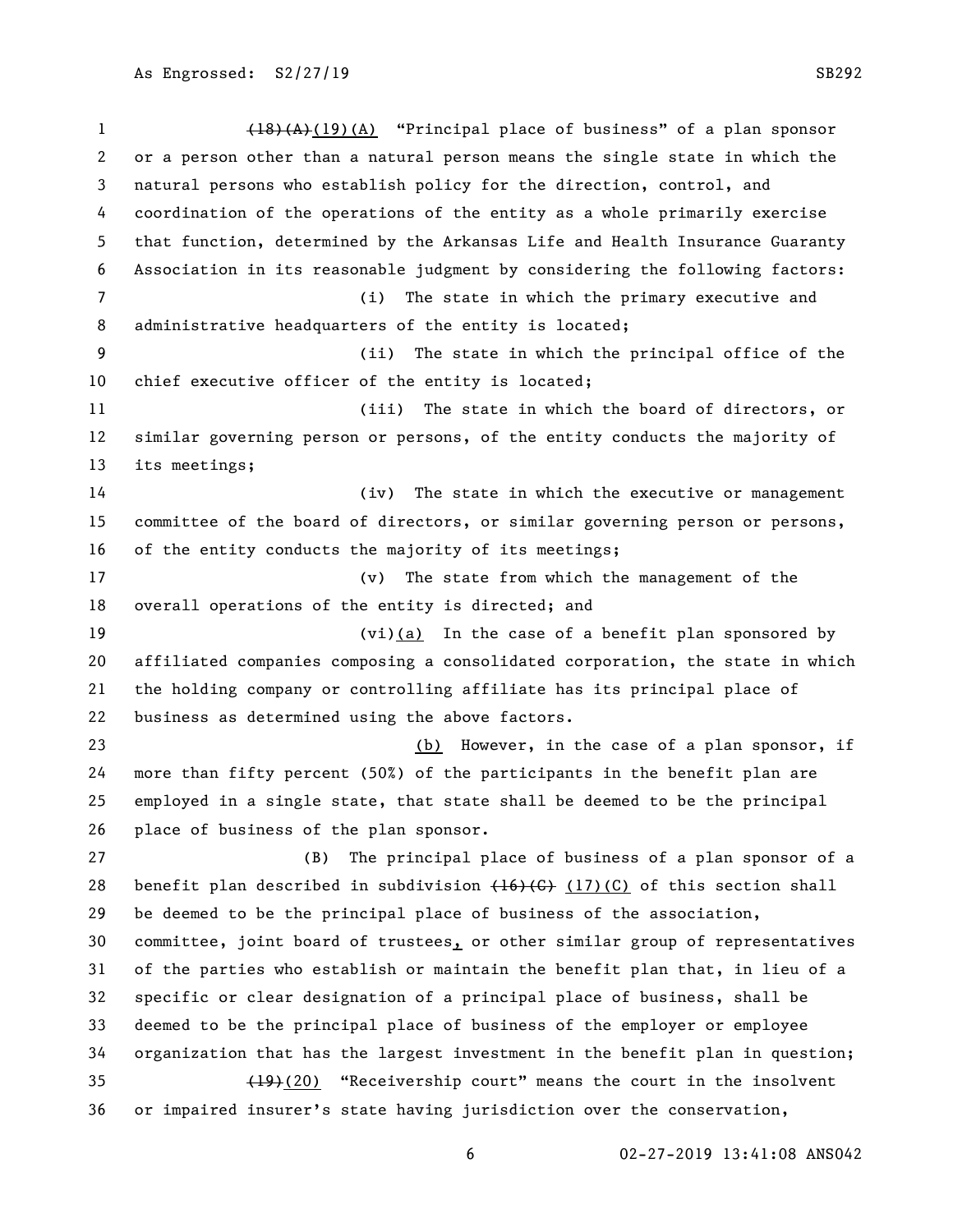rehabilitation, or liquidation of the member insurer; 2 (20)(21) "Resident" means a person to whom a contractual obligation is owed and who resides in this state on the date of entry of a court order that determines a member insurer to be an impaired insurer or a court order that determines a member insurer to be an insolvent insurer. A person may be a resident of only one (1) state, which in the case of a person other than a natural person shall be its principal place of business. Citizens of the United States that are either (i) residents of foreign countries, or (ii) residents of United States possessions, territories, or protectorates that do not have an association similar to the Arkansas Life and Health Insurance Guaranty Association created by this chapter shall be deemed residents of the state of domicile of the member insurer that issued the policies or contracts; 14 (21)(22) "State" means a state, the District of Columbia, Puerto Rico, and a United States possession, territory, or protectorate; (22)(23) "Structured settlement annuity" means an annuity purchased in order to fund periodic payments for a plaintiff or other claimant in payment for or with respect to personal injury suffered by the plaintiff or other claimant; 20 (23)(24) "Supplemental contract" means a written agreement 21 entered into for the distribution of proceeds under a life, an accident and health, or an annuity policy or contract; and

 $(24)(A)(25)(A)$  "Unallocated annuity contract" means an annuity contract or group annuity certificate which is not issued to and owned by an individual, except to the extent of any annuity benefits guaranteed to an individual by an insurer under such contract or certificate.

 (B) It is the intent of the General Assembly that an annuity contract as provided for in § 11-9-210, shall not be an "unallocated annuity contract".

 23-96-105. Advertisement of association act in insurance sales — Notice to policy owners.

33 (a)(1) No A person, including an a member insurer, agent, or affiliate of an a member insurer shall not make, publish, disseminate, circulate, or place before the public, or cause, directly or indirectly, to be made, published, disseminated, circulated, or placed before the public, in any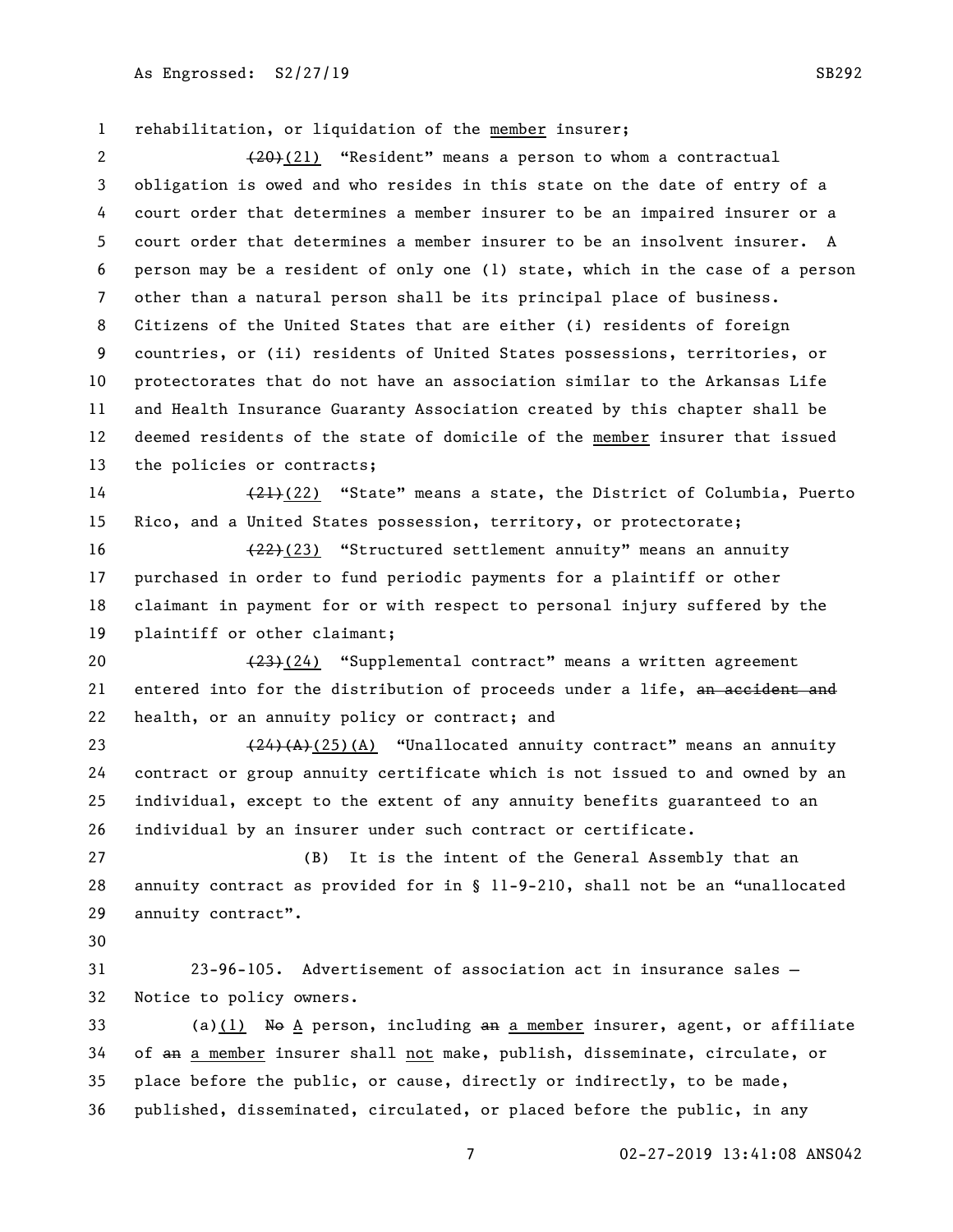newspaper, magazine, or other publication, or in the form of a notice, circular, pamphlet, letter, or poster, or over any radio station or television station, or in any other way, any advertisement, announcement, or statement, written or oral, which uses the existence of the Arkansas Life and Health Insurance Guaranty Association for the purpose of sales, solicitation, or inducement to purchase any form of insurance or other coverage covered by 7 this chapter, except in conformity with the rules and regulations of the Insurance Commissioner.

9 (2) In adopting such rules and regulations, the commissioner commissioner, in consultation with the Board of Directors of the Arkansas Life and Health Insurance Guaranty Association, shall take into consideration the following factors:

13 (A)  $\frac{1}{2}$  (A)  $\frac{1}{2}$  the The need of the public to have confidence in the financial soundness of insurance and health maintenance organization products 15 offered for sale in this state,;

16 (B)  $\frac{1}{2}$  the The financial integrity of member insurers doing 17 business in this state,; and

18 (C) the The role of the association in serving as a safety net for policy owners, contract owners, *insureds, certificate holders, enrollees, and* beneficiaries of impaired insurers or insolvent insurers in this state.

22 (3) Provided, however, that this This section shall not apply to the association or any other entity which does not sell or solicit insurance or coverage by a health maintenance organization.

 (b)(1)(A) Within one hundred eighty (180) days of March 9, 1989, the association shall prepare a summary document describing the general purpose and current limitations of this chapter and complying with subsection (c) of this section.

29 (B) This document The summary document required under subdivision (b)(1)(A) of this section shall be submitted to the commissioner for approval.

32 (C) Sixty (60) days after receiving such approval, no a member insurer may shall not deliver a policy or contract described in § 23- 96-107(b) to a policy owner,  $\theta$  contract owner, certificate holder, or 35 enrollee unless the summary document is delivered to the policy owner,  $\Theta$ contract owner, certificate holder, or enrollee at the time of delivery of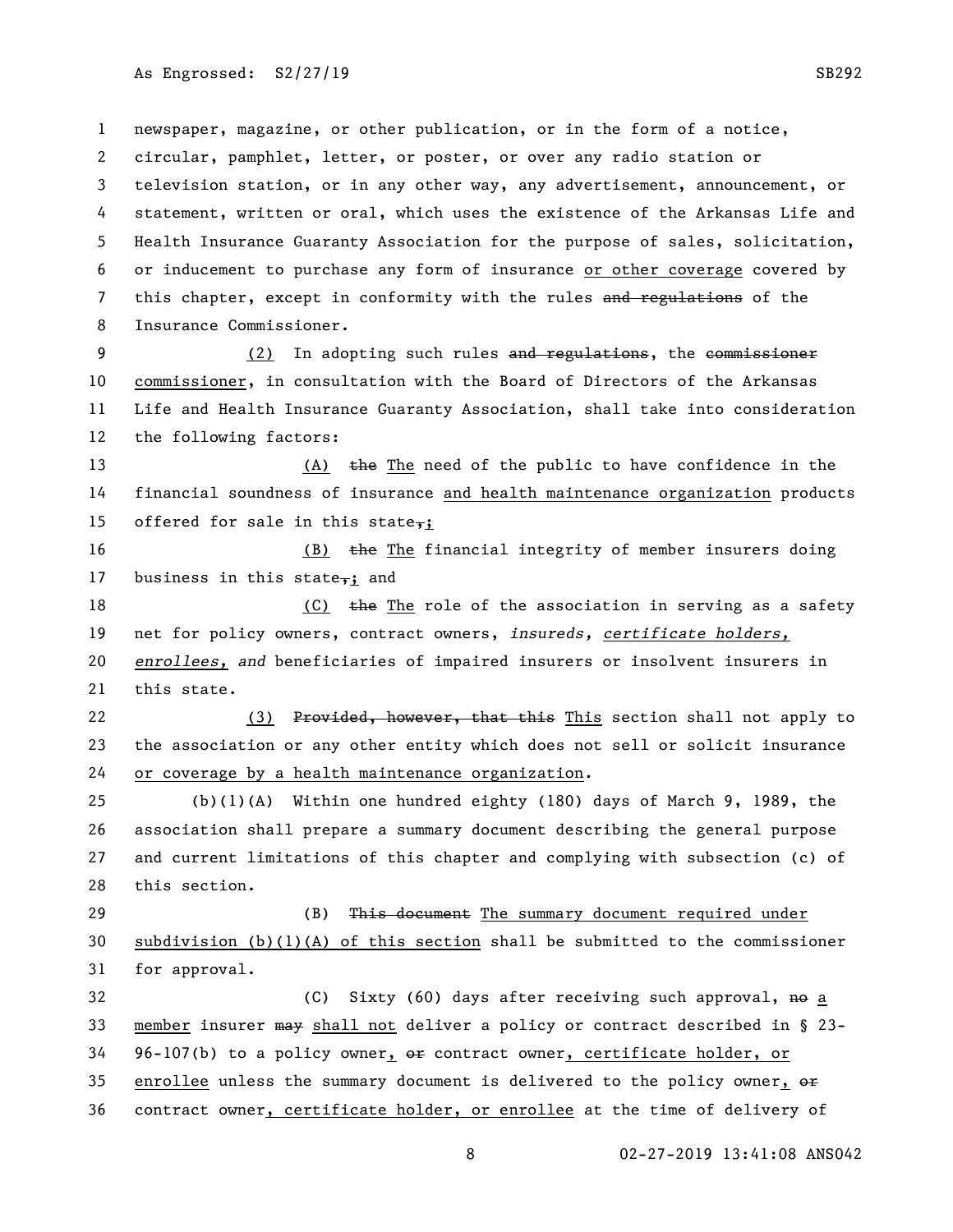1 the policy or contract except if unless § 23-96-107(c) applies. (2)(A) The document should also be available upon request by a policy owner, contract owner, certificate holder, or enrollee. (B) The distribution, delivery, or contents or interpretation of this document does not guarantee that either the policy or the contract or the policy owner, contract owner, certificate holder, or enrollee thereof is covered in the event of the impairment or insolvency of a member insurer. (C) The description document shall be revised by the association as amendments to this chapter may require. (D) Failure to receive this document does not give the policy owner, contract owner, certificate holder, enrollee, or insured any greater rights than those stated in this chapter. (c)(1) The document prepared under subsection (b) of this section shall contain a clear and conspicuous disclaimer on its face. (2) The commissioner shall establish the form and content of the disclaimer. 18 (3) The disclaimer shall: (A) State the name and address of the association and the State Insurance Department; 21 (B) Prominently warn the policy owner,  $\Theta$  are contract owner, certificate holder, or enrollee that the association may not cover the policy 23 or contract or, if coverage is available,  $\pm \epsilon$  that the coverage will be subject to substantial limitations, exclusions, and conditioned on continued residence in this state; (C) State the types of policies or contracts for which guaranty funds will provide coverage; (D) State that the member insurer and its agents are prohibited by law from using the existence of the association for the purpose 30 of sales, solicitation, or inducement to purchase any form of insurance or health maintenance organization product; 32 (E) State that the policy owner,  $\Theta$  are contract owner, certificate holder, or enrollee should not rely on coverage under the association when selecting an insurer or health maintenance organization; (F) Explain rights available and procedures for filing a complaint of a violation of any provisions of this chapter; and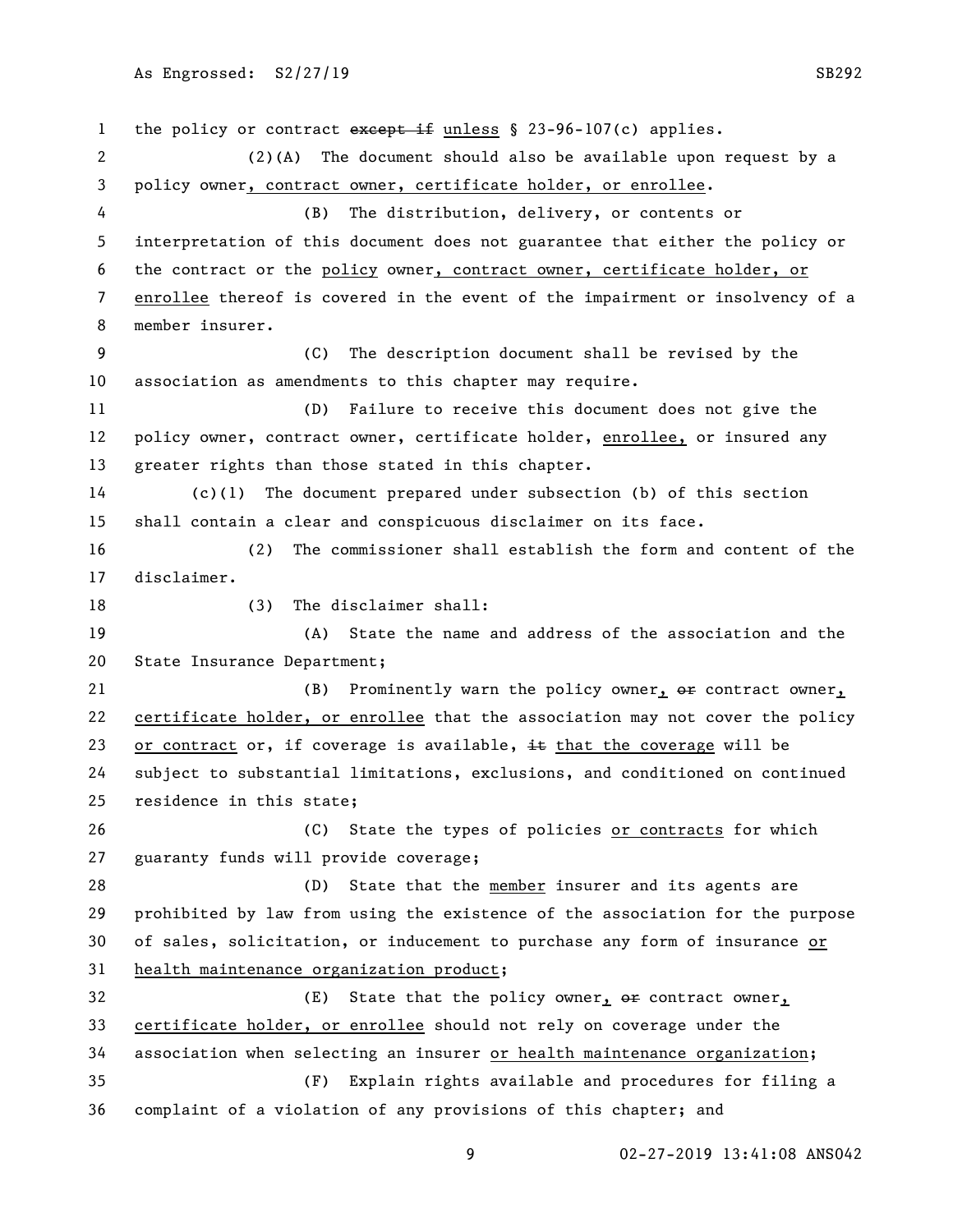(G) Provide other information as directed by the 2 commissioner, including but not limited to, without limitation sources of information about financial conditions *of member insurers*, provided that if the information is not proprietary and is subject to disclosure under that state's public records law. 23-96-106. Scope of chapter. (a) This chapter shall not provide coverage for: (1) A portion of a policy or contract not guaranteed by the member insurer, or under which the risk is borne by the policy owner or contract owner; (2) A portion of a policy or contract of reinsurance, unless 13 assumption certificates have been issued pursuant to under the reinsurance policy or contract; (3) A policy or contract to the extent that the rate of interest on which it is based, or the interest rate, crediting rate, or similar factor determined by use of an index or other external reference stated in the policy or contract employed in calculating returns or changes in value: 19 (A) Averaged over the period of four (4) years prior to 20 before the date on which the member insurer becomes an impaired or insolvent insurer under this chapter, whichever is earlier, exceeds a rate of interest determined by subtracting two (2) percentage points from Moody's Corporate Bond Yield Average averaged for that same four-year period or for such lesser period if the policy or contract was issued less than four (4) years before the member insurer becomes an impaired insurer or insolvent insurer under this chapter, whichever is earlier; and (B) On and after the date on which the Arkansas Life and Health Insurance Guaranty Association becomes obligated with respect to such policy or contract, exceeds the rate of interest determined by subtracting three (3) percentage points from Moody's Corporate Bond Yield Average as most recently available; (4) A portion of a policy or contract issued to a plan or program of an employer, association, or other person to provide life, 34 accident and health, or annuity benefits to its employees, members, or others to the extent that the plan or program is self-funded or uninsured,

36 including, but not limited to, without limitation benefits payable by an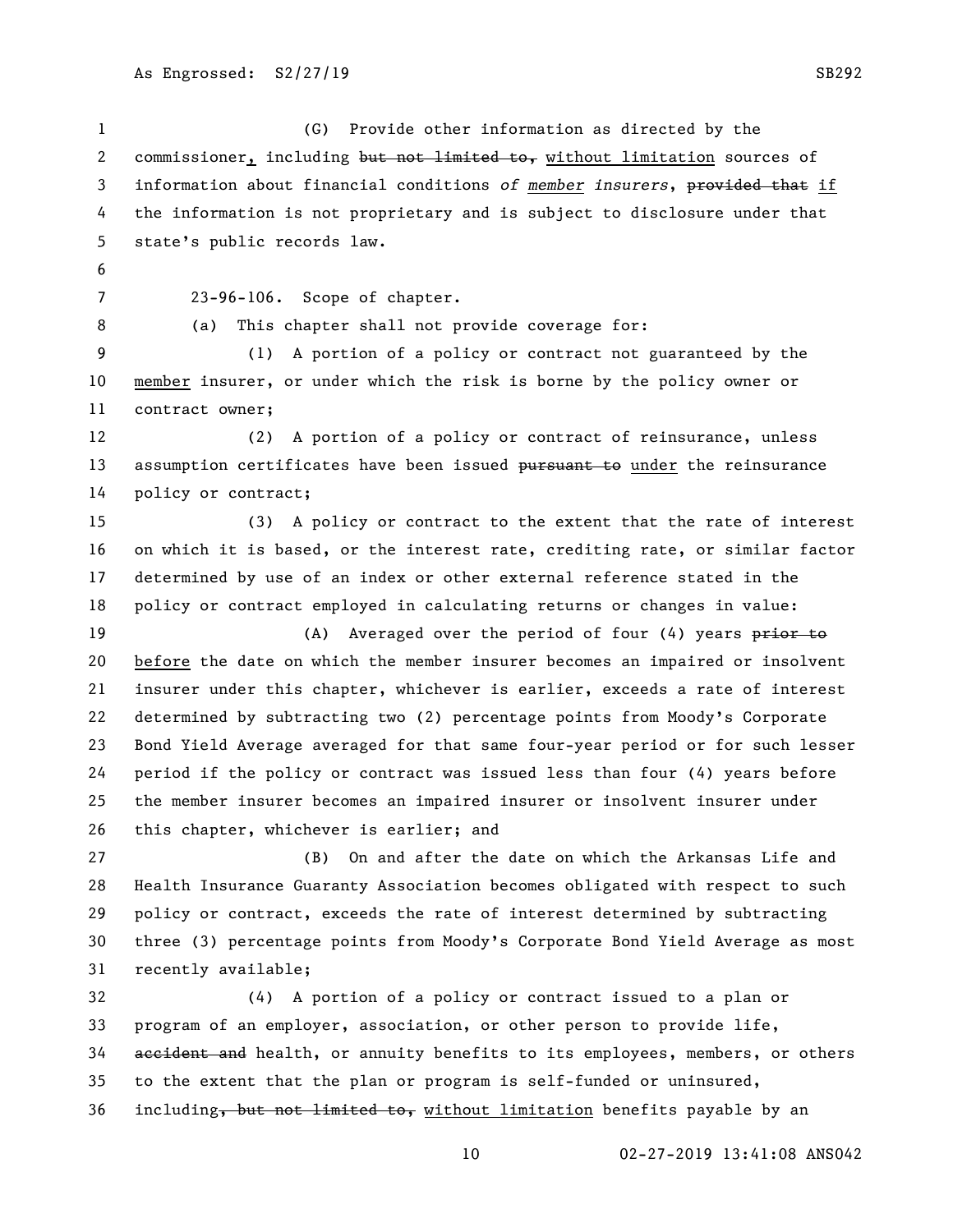employer, association, or other person under: (A) A multiple employer welfare arrangement as defined in section 514 of the Employee Retirement Income Security Act of 1974, as amended; (B) A minimum premium group insurance plan; (C) A stop-loss group insurance plan; or (D) An administrative services only contract; (5) A portion of a policy or contract to the extent that it provides for dividends or experience rating credits, voting rights, or payment of any fees or allowances to any person, including the policy owner or contract owner, in connection with the service to or administration of such policy or contract; (6) A policy or contract issued in this state by a member insurer at a time when it was not licensed or did not have a certificate of authority to issue such policy or contract in this state; (7) An unallocated annuity contract issued to or in connection with a benefit plan protected under the Pension Benefit Guaranty Corporation regardless of whether the Pension Benefit Guaranty Corporation has yet become liable to make any payments with respect to the benefit plan; (8) A portion of an unallocated annuity contract that is not owned by a benefit plan, directly or in trust, or a government lottery or issued to a collective investment trust or similar pooled fund offered by a bank or other financial institution; (9) Any policy or contract written on the mutual assessment plan or stipulated premium plan prior to January 1, 1968, for which no statutory legal reserves are required; (10) A portion of a policy or contract to the extent that the assessments required by § 23-96-115 with respect to the policy or contract are preempted by federal or state law; (11) An obligation that does not arise under the express written terms of the policy or contract issued by the member insurer to the contract 32 owner,  $\Theta$  policy owner, certificate holder, or enrollee, including without limitation: (A) Claims based on marketing materials; (B) Claims based on side letters, riders, or other documents that were issued by the member insurer without meeting applicable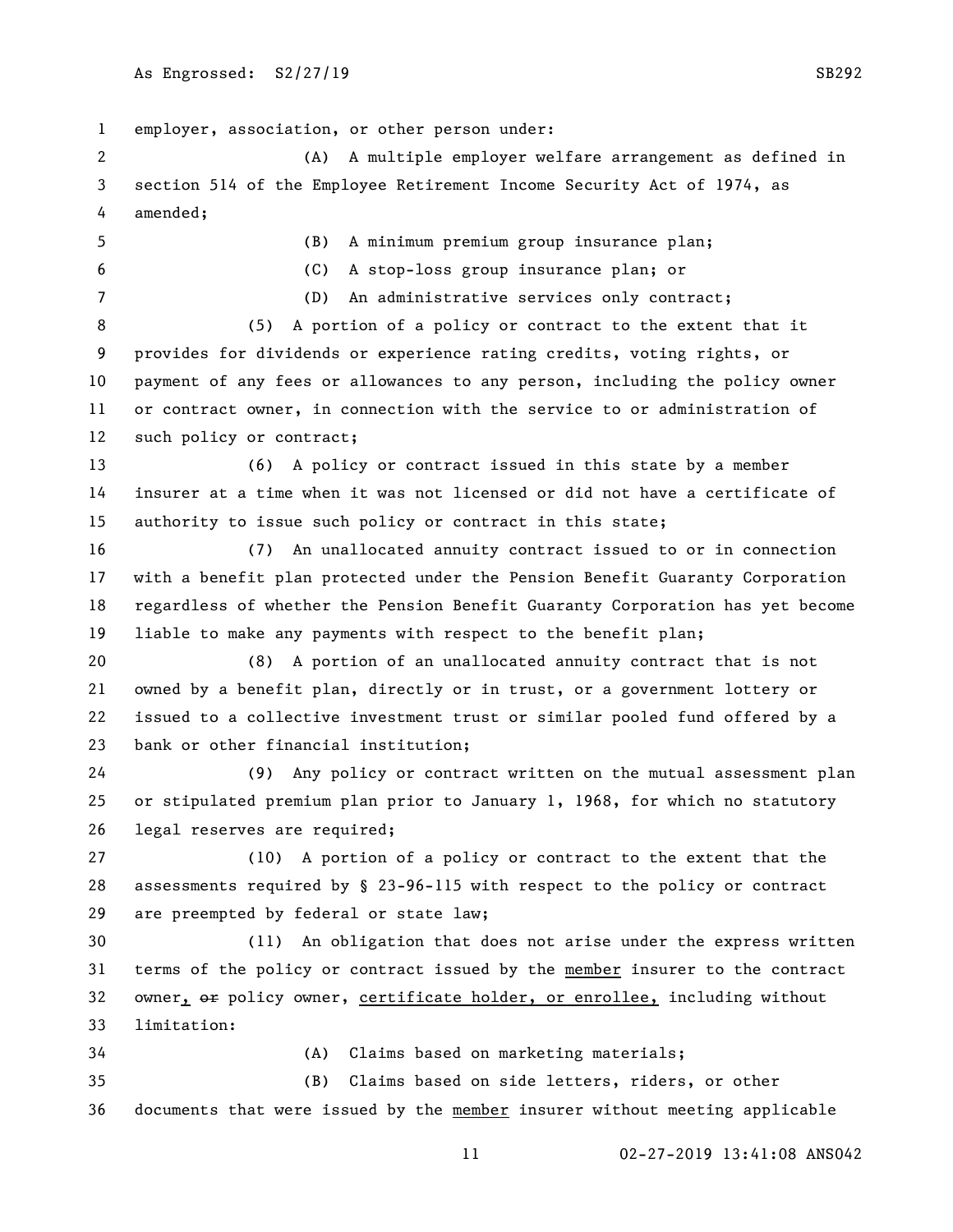policy or contract form filing or approval requirements; (C) Misrepresentations of or regarding policy or contract benefits; (D) Extra-contractual claims; or (E) A claim for penalties or consequential or incidental damages; (12) A contractual agreement that establishes the member insurer's obligations to provide a book value accounting guaranty for defined contribution benefit plan participants by reference to a portfolio of assets that is owned by the benefit plan or its trustees, which in each case is not an affiliate of the member insurer; (13)(A) A portion of a policy or contract to the extent it provides for interest or other changes in value to be determined by the use of an index or other external reference stated in the policy or contract, but which has not been credited to the policy or contract, or as to which the policy owner's or contract owner's rights are subject to forfeiture, as of the date the member insurer becomes an impaired or insolvent insurer under this chapter, whichever is earlier. (B) If a policy's or contract's interest or changes in value are credited less frequently than annually, then for purposes of determining the values that have been credited and are not subject to forfeiture under this subdivision (a)(13), the interest or change in value determined by using the procedures defined in the policy or contract will be credited as if the contractual date of crediting interest or changing values was the date of impairment or insolvency, whichever is earlier, and will not be subject to forfeiture; *and* (14) A policy or contract providing any hospital, medical, prescription drug, or other healthcare benefits pursuant to Part C or Part D 29 of 42 U.S.C. §§ 1395 - 1395kkk-1, Subchapter XVIII, Chapter 7, Title 42 of the United States Code, 42 U.S.C. §§ 1395 — 1395kkk-1, commonly known as Medicare Part C and D "Medicare Parts C and D", or Title XIX of the Social Security Act, 42 U.S.C. §§ 1396-1396w5, commonly referred to as Medicaid, or *any regulations issued pursuant thereto; and (15) Structured settlement annuity benefits to which a payee, or beneficiary, has transferred his or her rights under a structured settlement factoring transaction as defined in 26 U.S.C. 5891(c)(3)(A), regardless of*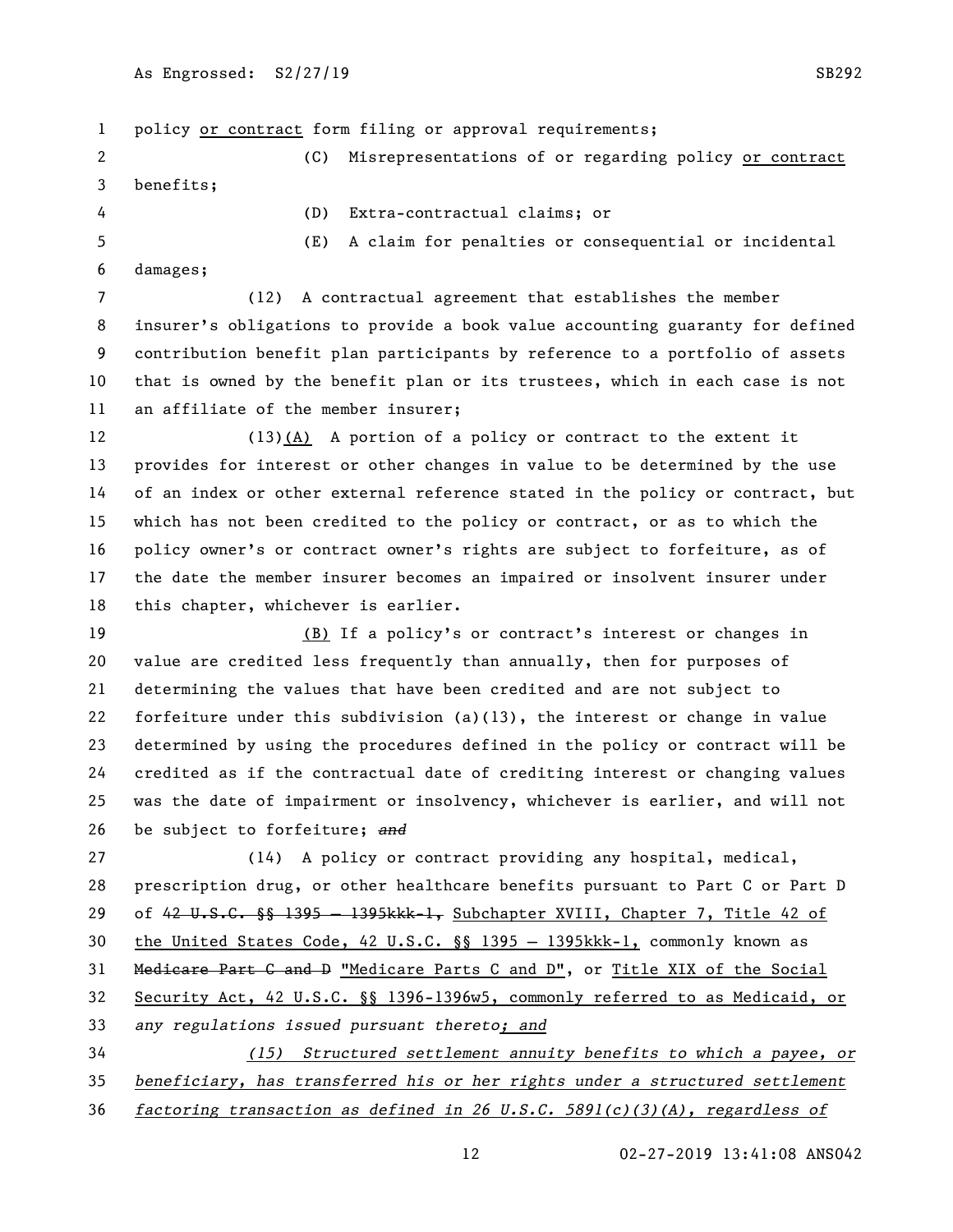As Engrossed: S2/27/19 SB292

| $\mathbf{1}$   | whether or not the structured settlement factoring transaction occurred           |
|----------------|-----------------------------------------------------------------------------------|
| 2              | before or after the section became effective.                                     |
| 3              | The protection provided by this chapter shall not apply where any<br>(b)          |
| 4              | guaranty protection is provided to residents of this state by the laws of the     |
| 5              | domiciliary state or jurisdiction of the impaired insurer or insolvent            |
| 6              | insurer other than this state.                                                    |
| $\overline{7}$ | The exclusion from coverage described in subdivision (a)(3) of<br>(c)             |
| 8              | this section does not apply to any portion of a policy or contract, including     |
| 9              | a rider, that provides long-term care or any other health insurance benefits.     |
| 10             |                                                                                   |
| 11             | 23-96-107. Coverage.                                                              |
| 12             | This chapter shall provide coverage for the policies and contracts<br>(a)         |
| 13             | specified in subsection (b) of this section to:                                   |
| 14             | Persons who, regardless of where they reside, except for<br>(1)                   |
| 15             | nonresident certificate holders under group policies or contracts, are the        |
| 16             | beneficiaries, assignees, or payees, including healthcare providers rendering     |
| 17             | services covered under health insurance policies or certificates of the           |
| 18             | persons covered under subdivision $(a)(2)$ of this section;                       |
| 19             | Persons who are owners of or certificate holders or<br>(2)                        |
| 20             | enrollees under such policies or contracts, other than unallocated annuity        |
| 21             | contracts and structured settlement annuities, and in each case who:              |
| 22             | (A) Are residents; or                                                             |
| 23             | Are not residents, but only under all of the following<br>(B)                     |
| 24             | conditions:                                                                       |
| 25             | (i)<br>The member insurer that issued the policies or                             |
| 26             | contracts is domiciled in this state;                                             |
| 27             | (ii)<br>The states in which the persons reside have                               |
| 28             | associations similar to the Arkansas Life and Health Insurance Guaranty           |
| 29             | Association created by this chapter; and                                          |
| 30             | (iii) The persons are not eligible for coverage by                                |
| 31             | an association in any other state due to the fact that because the insurer or     |
| 32             | the health maintenance organization was not licensed in the state at the time     |
| 33             | specified in the state's guaranty association law;                                |
| 34             | For unallocated annuity contracts specified in subsection<br>(3)                  |
| 35             | (b) of this section, subdivisions (a)(1) and (2) of this section shall not        |
| 36             | apply, and except as provided in subdivisions $(a)(5)$ and $(6)$ of this section, |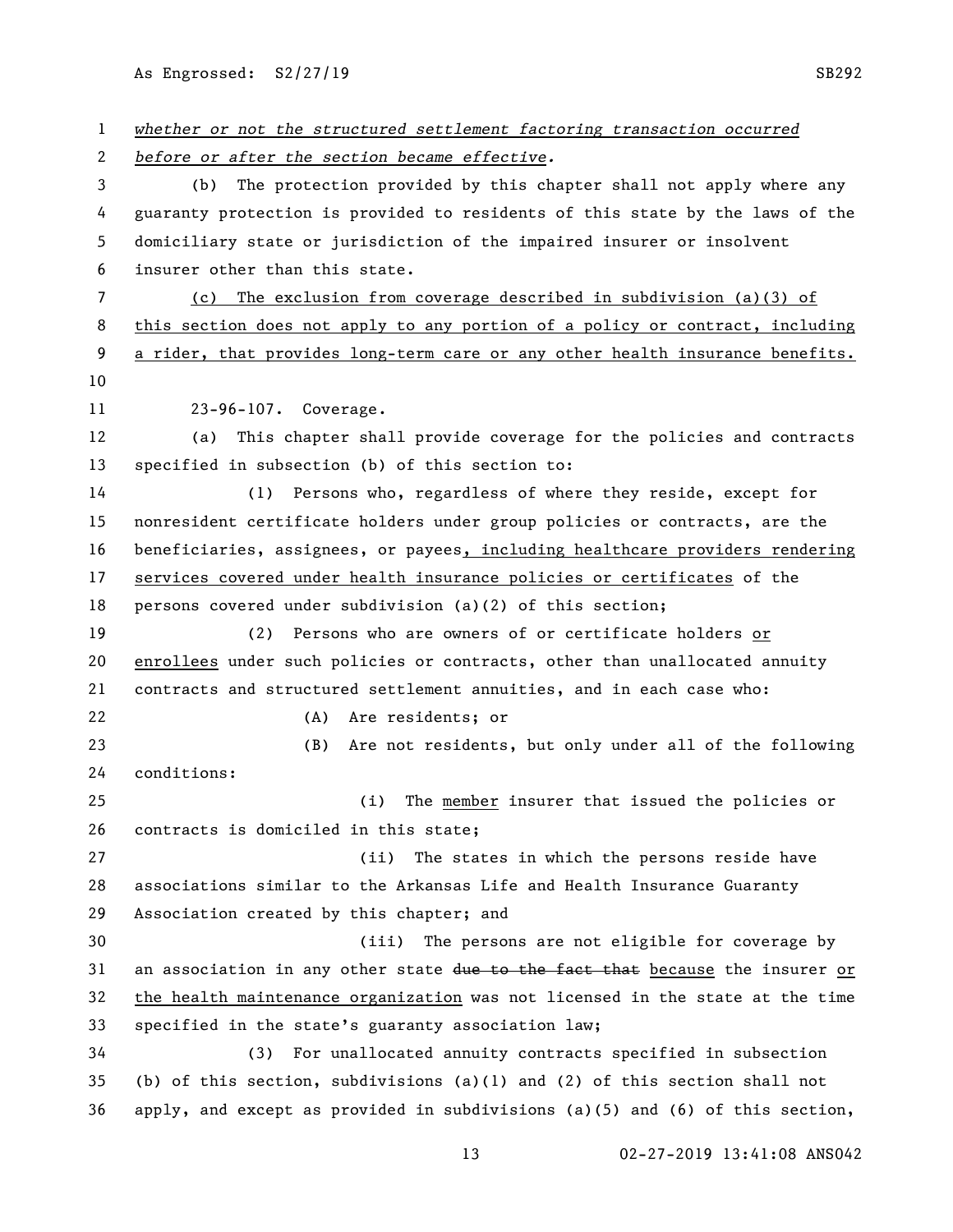this chapter shall provide coverage to: (A) Persons who are the owners of the unallocated annuity 3 contracts if the unallocated annutiy annuity contracts are issued to or in connection with a specific benefit plan whose plan sponsor has its principal place of business in this state; and (B) Persons who are owners of unallocated annuity contracts issued to or in connection with government lotteries if the owners are residents; (4) For structured settlement annuities specified in subsection (b) of this section, subdivisions (a)(1) and (2) of this section shall not apply, and except as provided in subdivisions (a)(5) and (6) of this section, this chapter shall provide coverage to a person who is a payee under a structured settlement annuity, or beneficiary of a payee if the payee is deceased, if the payee: (A) Is a resident, regardless of where the contract owner resides; or 17 (B) Is not a resident, but only under both of the following conditions:  $(i)$   $(a)$  The contract owner of the structured settlement annuity: 21 (a)  $\frac{1}{2}$  are Is a resident; or (b) The contract owner of the structured 23 settlement annuity is Is not a resident, but the insurer that issued the structured settlement annuity is domiciled in this state;  $\left\{\frac{e}{c}\right\}$  (ii) The state in which the contract owner resides has an association similar to the Arkansas Life and Health Insurance Guaranty Association created by this chapter; and 28 (ii) Neither the payee, or beneficiary, nor the contract owner is eligible for coverage by the association of the state in which the payee or contract owner resides; (5) This chapter shall not provide coverage for: (A) A person who is a payee, or beneficiary, of a contract owner resident of this state, if the payee, or beneficiary, is afforded any coverage by the association of another state; *or* (B) A person covered in subdivision (a)(3) of this section if any coverage is provided by the association of another state to the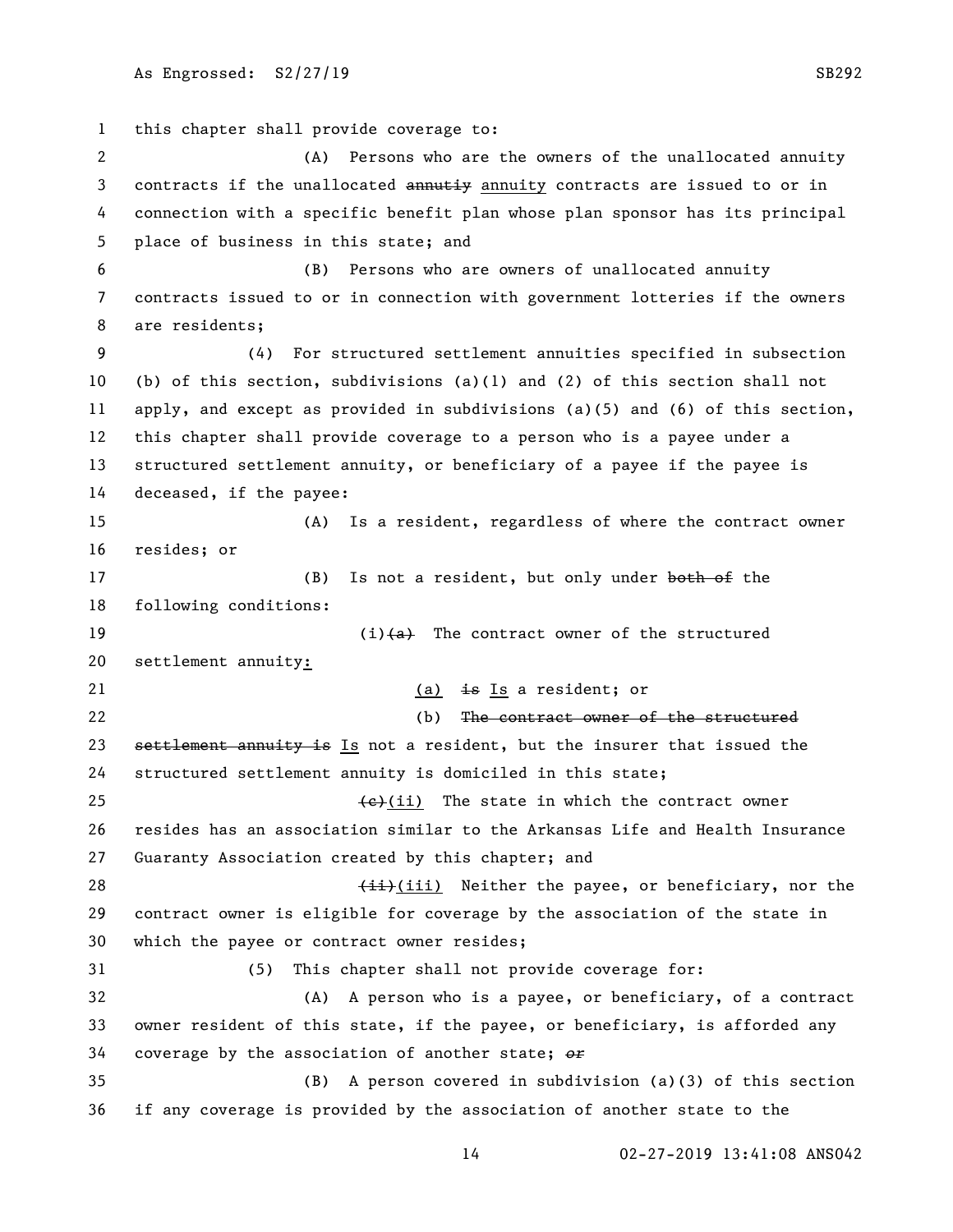*person; or (C) A person who acquires rights to receive payments through a structured settlement factoring transaction as defined in 26 U.S.C. 5891(c)(3)(A), regardless of whether or not the structured settlement factoring transaction occurred before or after the section became effective;* (6)(A) This chapter is intended to provide coverage to a person who is a resident of this state and, in special circumstances, to a nonresident. (B) In order to avoid duplicate coverage, if a person who would otherwise receive coverage under this chapter is provided coverage under the laws of any other state, the person shall not be provided coverage under this chapter. (C) In determining the application of the provision of 14 this subdivision (a)(6) in situations where in which a person could be covered by the association of more than one (1) state, whether as an owner, payee, enrollee, beneficiary, or assignee, this chapter shall be construed in conjunction with other state laws to result in coverage by only one (1) association. (b)(1) This chapter shall provide coverage to the persons specified in subsection (a) of this section for policies or contracts of direct, nongroup 21 life insurance, accident and health insurance that, for the purposes of this chapter, includes health maintenance organization subscriber contracts and 23 certificates, or annuity policies or contracts annuities for certificates under direct group policies and contracts, and for supplemental contracts to any of these, and for unallocated annuity contracts, in each case issued by member insurers, except as limited by this chapter. (2) Annuity contracts and certificates under group annuity 28 contracts include but are not limited to without limitation: 29 (A)  $\alpha$  (A) guaranteed Guaranteed investment contracts, 30 (B) deposit Deposit administration contracts, 31 (C) unallocated Unallocated funding agreements, 32 (D) allocated Allocated funding agreements, 33 (E) structured Structured settlement annuities, (F) annuities Annuities issued to or in connection with 35 government lotteries,; and (G) any Any immediate or deferred annuity contracts.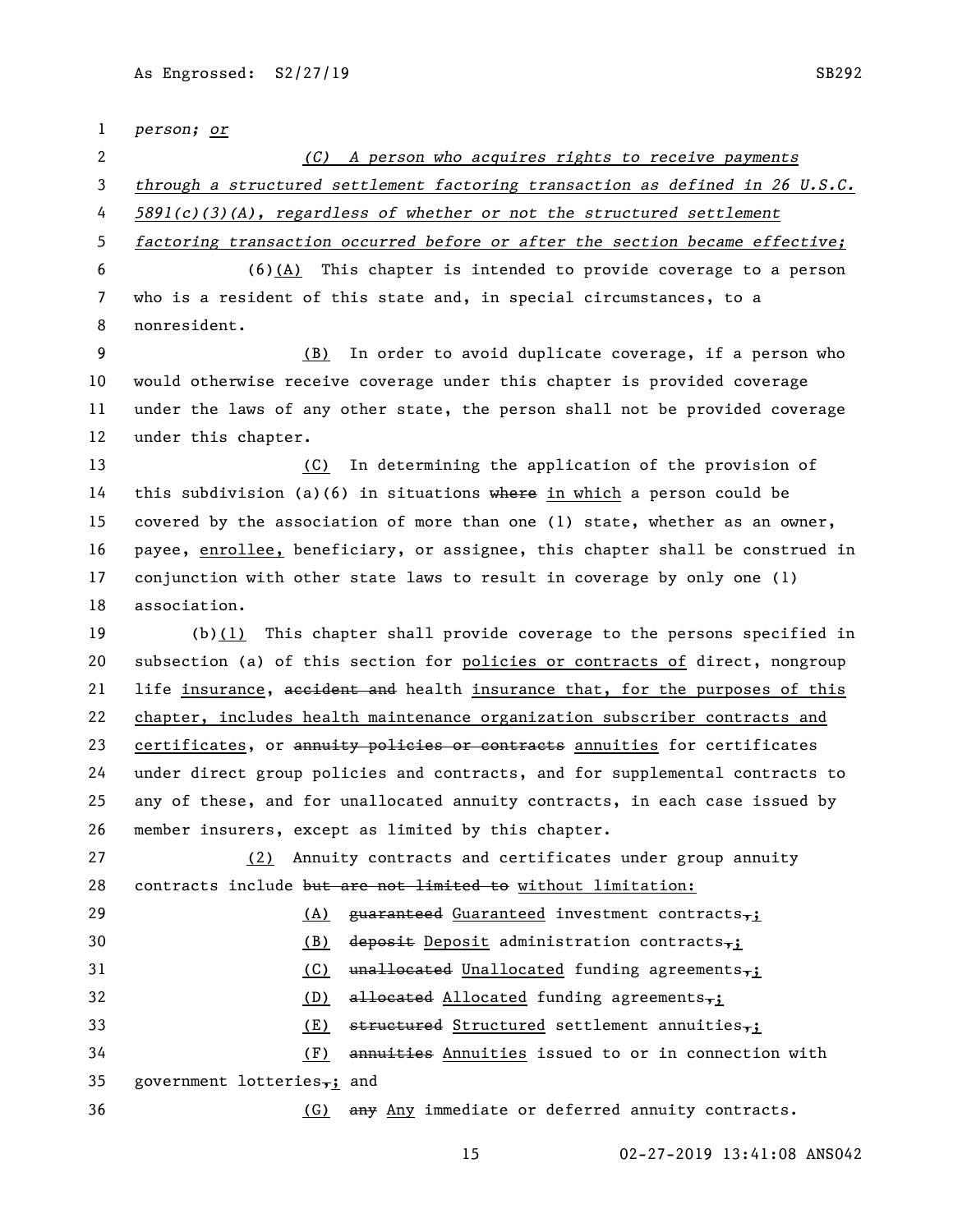(c)(1) No A member insurer or agent may shall not deliver a policy or contract described in subsection (b) of this section and excluded under § 23- 96-106(a)(1) from coverage under this chapter unless the member insurer or 4 agent, prior to before or at the time of delivery, gives the policy holder or contract holder a separate written notice which clearly and conspicuously discloses that the policy or contract is not covered by the Arkansas Life and Health Insurance Guaranty Association.

 (2) The Insurance Commissioner shall by rule specify the form and content of the notice.

23-96-108. Immunity.

12 (a) There shall be no liability on the part of and no cause of action 13 of any nature shall arise against any The following are not liable for or subject to any cause of action resulting from an act or omission by them in the performance of their powers and duties under this chapter:

16 (1) A member insurer or its agents or employees,

17 (2) the The Arkansas Life and Health Insurance Guaranty 18 Association or its agents or employees $\frac{1}{2}$ ;

19 (3) members Members of the Board of Directors of the Arkansas 20 Life and Health Insurance Guaranty Association $\frac{1}{7}$  or

21 (4) the The Insurance Commissioner or his or her representatives 22 for any action or omission by them in the performance of their powers and duties under this chapter.

 (b) Such immunity shall extend Immunity under this section extends to the participation in any organization of one (1) or more other state associations of similar purposes and to any such organization and its agents or employees.

 23-96-109. Creation of the association — Examination — Annual report — Tax exemption — Board of directors.

 (a)(1)(A) There is created a nonprofit legal entity to be known as the "Arkansas Life and Health Insurance Guaranty Association".

 (B) All member insurers shall be and remain members of the association as a condition of their authority to transact insurance or a health maintenance organization business in this state.

(C) The association shall perform its functions under the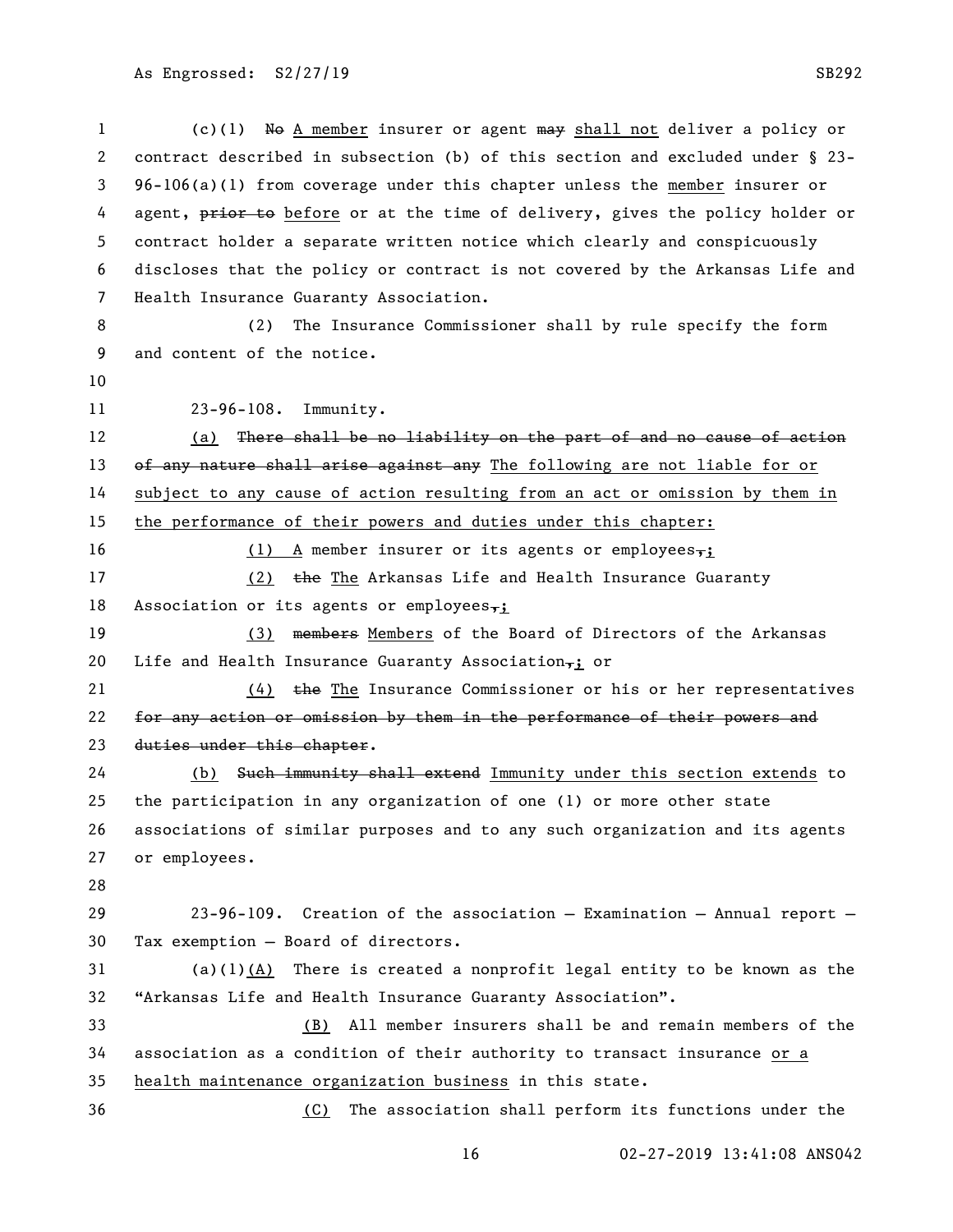plan of operation established and approved under § 23-96-116 and shall exercise its powers through a board of directors established under subsection (b) of this section. (2)(A) The association shall come under the immediate supervision of the Insurance Commissioner and shall be subject to the applicable provisions of the insurance laws of this state. (B) Meetings or records of the association may be opened to the public upon majority vote of the Board of Directors of the Arkansas Life and Health Insurance Guaranty Association. (3) The association shall be subject to examination and regulation by the commissioner. (4)(A) The board shall submit to the commissioner each year, not 13 later than one hundred twenty (120) days after the association's fiscal year, a financial report in a form approved by the commissioner and a report of its activities during the preceding fiscal year. (B) Upon request of a member insurer, the association shall provide the member insurer with a copy of the report. (5) For purposes of administration and assessment, the association shall maintain two (2) accounts: (A) The life insurance and annuity account, which includes the following subaccounts: 22 (i) Life insurance account; (ii) Annuity account, which shall include annuity contracts owned by a governmental retirement plan, or its trustee, 25 established under section  $401(k)$ , section  $403(b)$ , or section 457 of the Internal Revenue Code, but shall otherwise exclude unallocated annuities; and (iii) Unallocated annuity account, which shall exclude contracts owned by a governmental retirement benefit plan, or its trustee, established under section 401(k), section 403(b), or section 457 of the Internal Revenue Code; and *(B) The accident and health insurance account.* (6) The association shall be exempt from payment of all fees and all taxes levied by this state or any of its subdivisions, except taxes levied on real property. (b)(1)(A) The board shall consist of not less than five (5) nor more than nine (9) member insurers serving terms as established in the plan of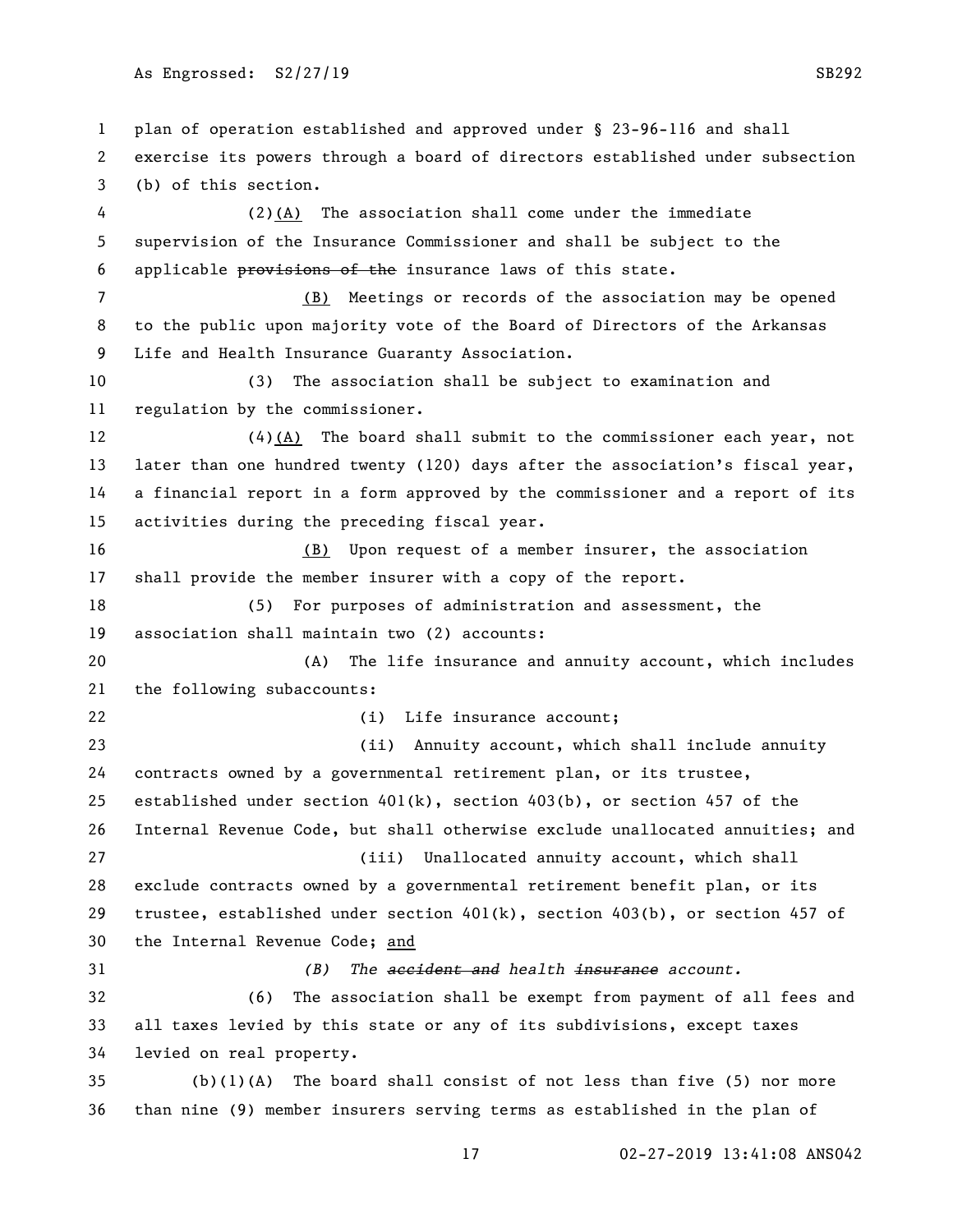operation. (B) The members of the board shall be selected by member insurers subject to the approval of the commissioner. (C) Vacancies on the board shall be filled for the remaining period of the term by a majority vote of the remaining board members, subject to the approval of the commissioner. (2) In approving selections to the board, the commissioner shall consider, among other things, whether all member insurers are fairly represented. (3) Members of the board may be reimbursed from the assets of the association for expenses incurred by them as members of the board, but members of the board shall not otherwise be compensated by the association for their services. 23-96-110. Powers and duties of association. (a) In addition to the rights and powers elsewhere in this chapter, the Arkansas Life and Health Insurance Guaranty Association may: (1) Enter into such contracts as are necessary or proper to 19 carry out the provisions and purposes of this chapter; (2) Sue or be sued, including taking any legal actions necessary or proper to recover any unpaid assessments under § 23-96-115 and to settle claims or potential claims against it; (3)(A) Borrow money to effect the purposes of this chapter. (B) Any notes or other evidence of indebtedness of the Arkansas Life and Health Insurance Guaranty Association not in default shall be legal investments for domestic member insurers and may be carried as admitted assets; (4) Employ or retain such persons as are necessary or appropriate to handle the financial transactions of the Arkansas Life and Health Insurance Guaranty Association and to perform such other functions as become necessary or proper under this chapter; (5) Take such legal action as may be necessary or appropriate to avoid or recover payment of improper claims; (6)(A) Exercise, for the purpose of this chapter and to the extent approved by the Insurance Commissioner, the powers of a domestic life 36 insurer, or accident and health insurer, or health maintenance organization.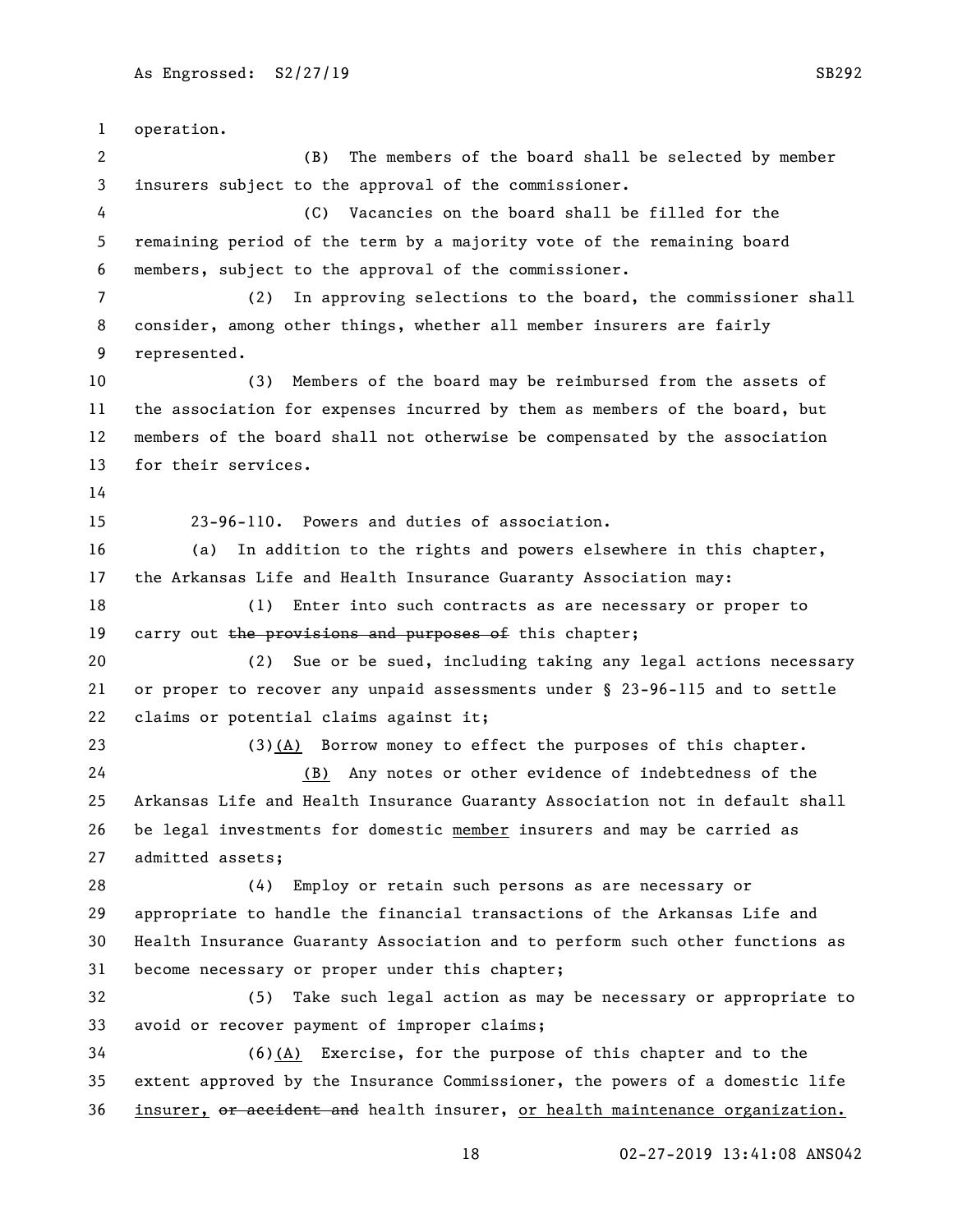(B) but in no case may the The Arkansas Life and Health 2 Insurance Guaranty Association shall not issue insurance policies or annuity contracts other than those issued to perform its obligations under this chapter;

 (7) Organize itself as a corporation or in other legal form permitted by the laws of this state;

 (8) Request information from a person seeking coverage from the Arkansas Life and Health Insurance Guaranty Association in order to aid the Arkansas Life and Health Insurance Guaranty Association in determining its obligations under this chapter with respect to the person, and the person 11 shall promptly comply with the request; and

 (9) Unless prohibited by law, according to the terms and conditions of the policy or contract, file for actuarially justified rate or premium increases for any policy or contract for which the association provides coverage under this chapter; and

 (10) Take other necessary or appropriate action to discharge its duties and obligations under this chapter or to exercise its powers under this chapter.

 (b) The Arkansas Life and Health Insurance Guaranty Association may render assistance and advice to the commissioner, upon his or her request, concerning rehabilitation, payment of claims, continuance of coverage, or the performance of other contractual obligations of any impaired insurer or insolvent insurer.

 (c)(1)(A) The Arkansas Life and Health Insurance Guaranty Association shall have standing to appear or intervene before any court or agency in this state with jurisdiction over an impaired insurer or insolvent insurer concerning which the Arkansas Life and Health Insurance Guaranty Association is or may become obligated under this chapter or with jurisdiction over any person or property against whom the Arkansas Life and Health Insurance Guaranty Association may have rights through subrogation or otherwise.

 (B) Provided, at its option, the Arkansas Life and Health Insurance Guaranty Association may appear solely for the purpose of receiving copies of all pleadings and notices and attending hearings without otherwise becoming a party to the proceeding.

 (C) Such standing shall extend Standing under this subdivision (c)(1) extends to all matters germane to the powers and duties of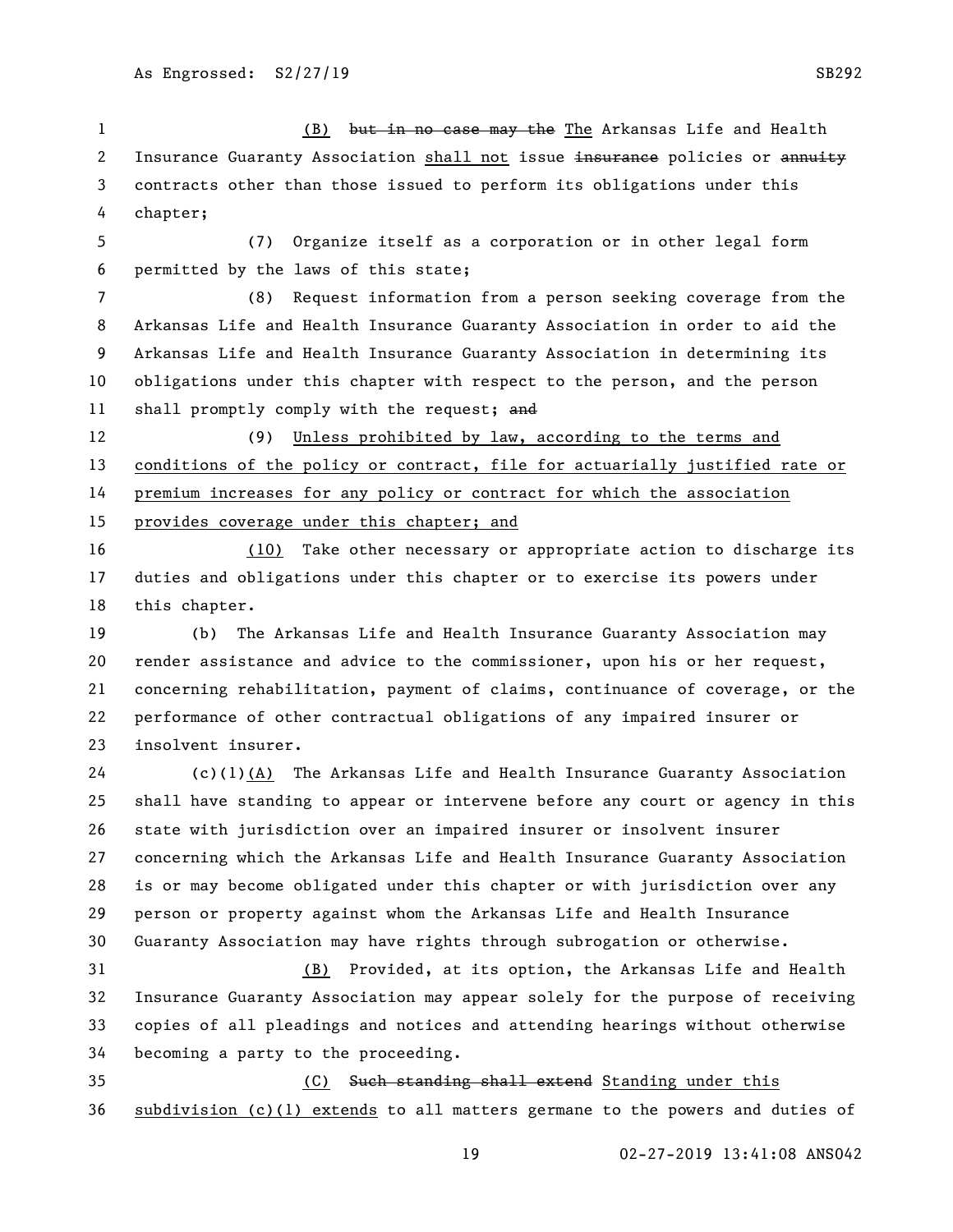1 the Arkansas Life and Health Insurance Guaranty Association, including, but

2 not limited to, without limitation proposals for reinsuring, reissuing,

 modifying, or guaranteeing the policies or contracts of the impaired insurer or insolvent insurer and the determination of the policies or contracts and contractual obligations.

 (2) The Arkansas Life and Health Insurance Guaranty Association shall also have the right to appear or intervene before a court or agency in another state with jurisdiction over an impaired insurer or insolvent insurer for which the Arkansas Life and Health Insurance Guaranty Association is or may become obligated or with jurisdiction over any person or property against whom the Arkansas Life and Health Insurance Guaranty Association may have rights through subrogation or otherwise.

13 (d) The Arkansas Life and Health Insurance Guaranty Association may join an organization of one (1) or more other state associations of similar 15 purposes, to To further the purposes and administer the powers and duties of the Arkansas Life and Health Insurance Guaranty Association, the Arkansas Life and Health Insurance Guaranty Association may join an organization of one (1) or more other state associations of similar purposes.

 (e)(1)(A) Records shall be kept of all meetings of the Board of Directors of the Arkansas Life and Health Insurance Guaranty Association to discuss the activities of the Arkansas Life and Health Insurance Guaranty Association in carrying out its powers and duties under §§ 23-96-111 — 23-96- 114 and 23-96-120.

 (B) The records of the Arkansas Life and Health Insurance Guaranty Association with respect to an impaired insurer or insolvent insurer 26 shall not be disclosed prior to before the termination of a liquidation, rehabilitation, or conservation proceeding involving the impaired insurer or insolvent insurer, upon the termination of the impairment or insolvency of *the member insurer*, or upon the order of a court of competent jurisdiction.

 (2) Nothing in this This subsection shall not limit the duty of the Arkansas Life and Health Insurance Guaranty Association to render a report of its activities under § 23-96-109(a)(4).

 (f)(1)(A)(i) At any time within one hundred eighty (180) days of the date of the order of liquidation, the Arkansas Life and Health Insurance Guaranty Association may elect to succeed to the rights and obligations of the ceding member insurer that relate to policies, contracts, or annuities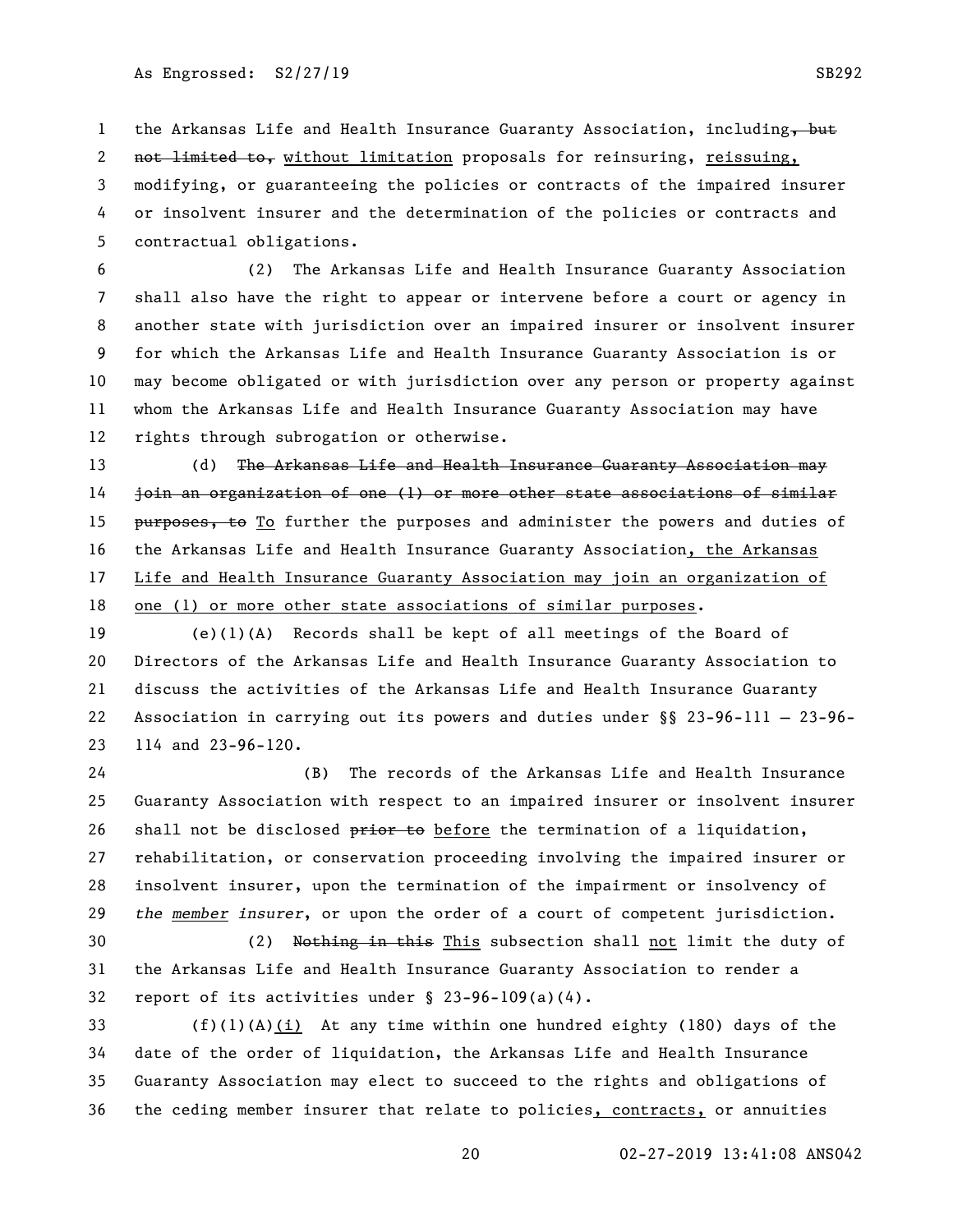As Engrossed: S2/27/19 SB292

 covered, in whole or in part, by the Arkansas Life and Health Insurance Guaranty Association, in each case under any one (1) or more reinsurance contracts entered into by the insolvent insurer and its reinsurers and selected by the Arkansas Life and Health Insurance Guaranty Association. (ii) Any such assumption shall be effective as of the date of the order of liquidation. (iii) The election shall be effected by the Arkansas Life and Health Insurance Guaranty Association or the National Organization of Life and Health Insurance Guaranty Associations on its behalf sending written notice, return receipt requested, to the affected reinsurers. (B) To facilitate the earliest practicable decision about whether to assume any of the contracts of reinsurance and in order to protect the financial position of the estate, the receiver and each reinsurer of the ceding member insurer shall make available upon request to the Arkansas Life and Health Insurance Guaranty Association or to the National Organization of Life and Health Insurance Guaranty Associations on its behalf as soon as possible after commencement of formal delinquency proceedings: 18 (i) explore Copies Copies of in-force contracts of reinsurance and all related files and records relevant to the determination 20 of whether such contracts should be assumed $\overline{x}$ ; and 21 (ii) notices Notices of any defaults under the reinsurance contracts or any known event or condition which with the passage of time could become a default under the reinsurance contracts. 24 (C) The following subdivisions  $(f)(1)(C)(i)-(iv)$  shall 25 apply This subdivision  $(f)(1)(C)$  applies to reinsurance contracts so assumed by the Arkansas Life and Health Insurance Guaranty Association, as follows: (i)(a) The Arkansas Life and Health Insurance Guaranty Association shall be responsible for all unpaid premiums due under the reinsurance contracts for periods both before and after the date of the order of liquidation and shall be responsible for the performance of all other obligations to be performed after the date of the order of liquidation, 32 in each case which relate to policies, contracts, or annuities covered, in whole or in part, by the Arkansas Life and Health Insurance Guaranty Association. (b) The Arkansas Life and Health Insurance

Guaranty Association may charge policies, contracts, or annuities covered in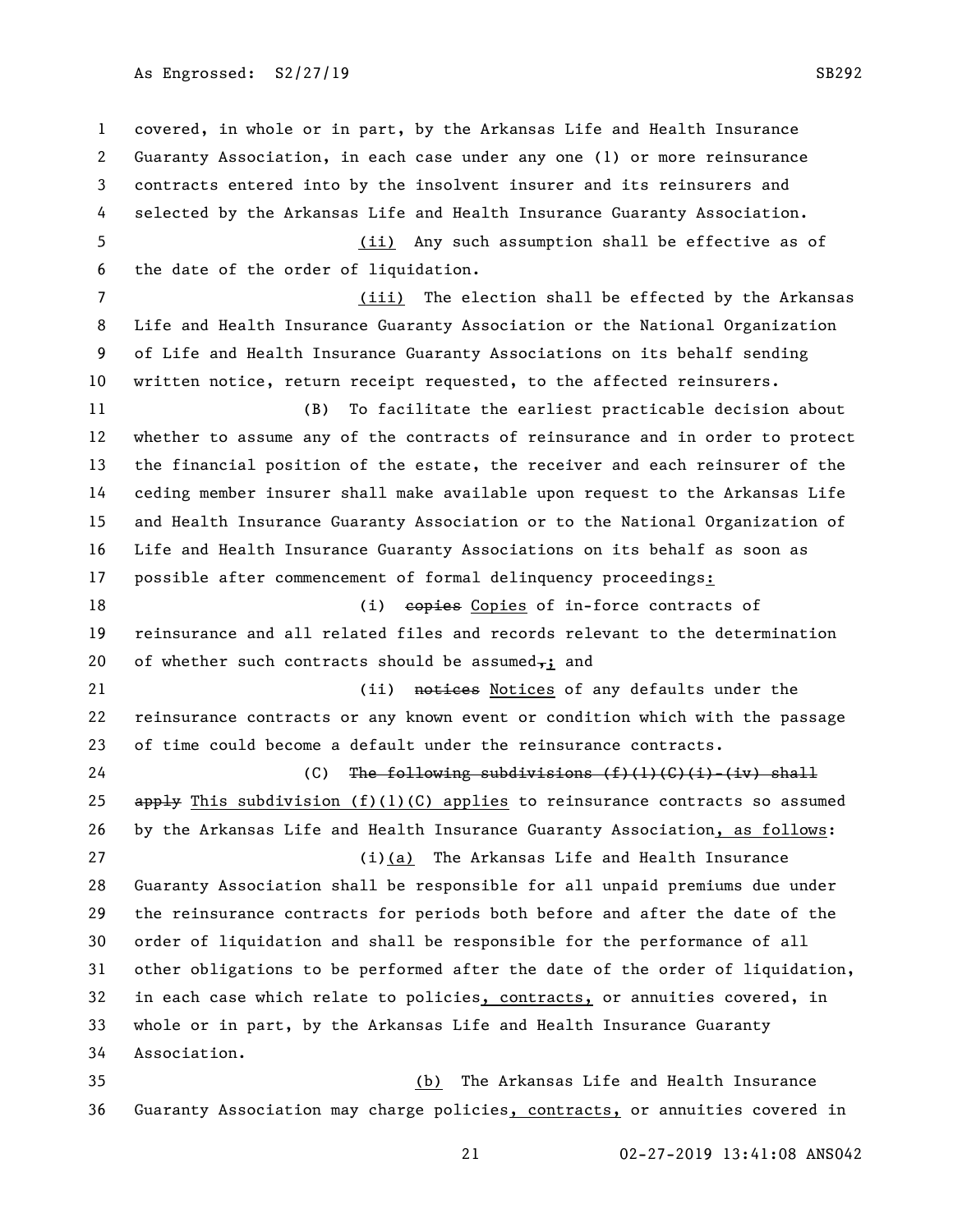As Engrossed: S2/27/19 SB292

 part by the Arkansas Life and Health Insurance Guaranty Association, through reasonable allocation methods, the costs for reinsurance in excess of the obligations of the Arkansas Life and Health Insurance Guaranty Association and shall provide notice and an accounting of these charges to the liquidator;

 (ii)(a) The Arkansas Life and Health Insurance Guaranty Association shall be entitled to any amounts payable by the reinsurer under the reinsurance contracts with respect to losses or events that occur in periods after the date of the order of liquidation and that 10 relate to policies, contracts, or annuities covered, in whole or in part, by 11 the Arkansas Life and Health Insurance Guaranty Association $_{\tau}$ . 12 (b) <del>provided that, upon</del> Upon receipt of any 13 such amounts under subdivision  $(f)(1)(C)(ii)(a)$  of this section, the Arkansas 14 Life and Health Insurance Guaranty Association shall be obliged to pay to the 15 beneficiary under the policy, contract, or annuity on account of which the amounts were paid a portion of the amount equal to the lesser of:  $\left( \frac{a}{b} \right)$  The amount received by the Arkansas Life and Health Insurance Guaranty Association; and  $\leftarrow$  19  $\leftarrow$  19  $\leftarrow$  19  $\leftarrow$  19  $\leftarrow$  10  $\leftarrow$  120  $\leftarrow$  120  $\leftarrow$  120  $\leftarrow$  120  $\leftarrow$  120  $\leftarrow$  120  $\leftarrow$  120  $\leftarrow$  120  $\leftarrow$  120  $\leftarrow$  120  $\leftarrow$  120  $\leftarrow$  120  $\leftarrow$  120  $\leftarrow$  120  $\leftarrow$  120  $\leftarrow$  120  $\leftarrow$  120  $\left$  by the Arkansas Life and Health Insurance Guaranty Association over the amount equal to the benefits paid by the Arkansas Life and Health Insurance Guaranty Association on account of the policy, contract, or annuity less the retention of the insurer applicable to the loss or event; (iii)(a) Within thirty (30) days following the

 Arkansas Life and Health Insurance Guaranty Association's election, the election date, the Arkansas Life and Health Insurance Guaranty Association and each reinsurer under contracts assumed by the Arkansas Life and Health Insurance Guaranty Association shall calculate the net balance due to or from the Arkansas Life and Health Insurance Guaranty Association under each reinsurance contract as of the election date with respect to policies, contracts, or annuities covered, in whole or in part, by the Arkansas Life and Health Insurance Guaranty Association, which calculation shall give full credit to all items paid by either the member insurer or its receiver or the reinsurer prior to the election date. (b) The reinsurer shall pay the receiver any

36 amounts due for losses or events prior to before the date of the order of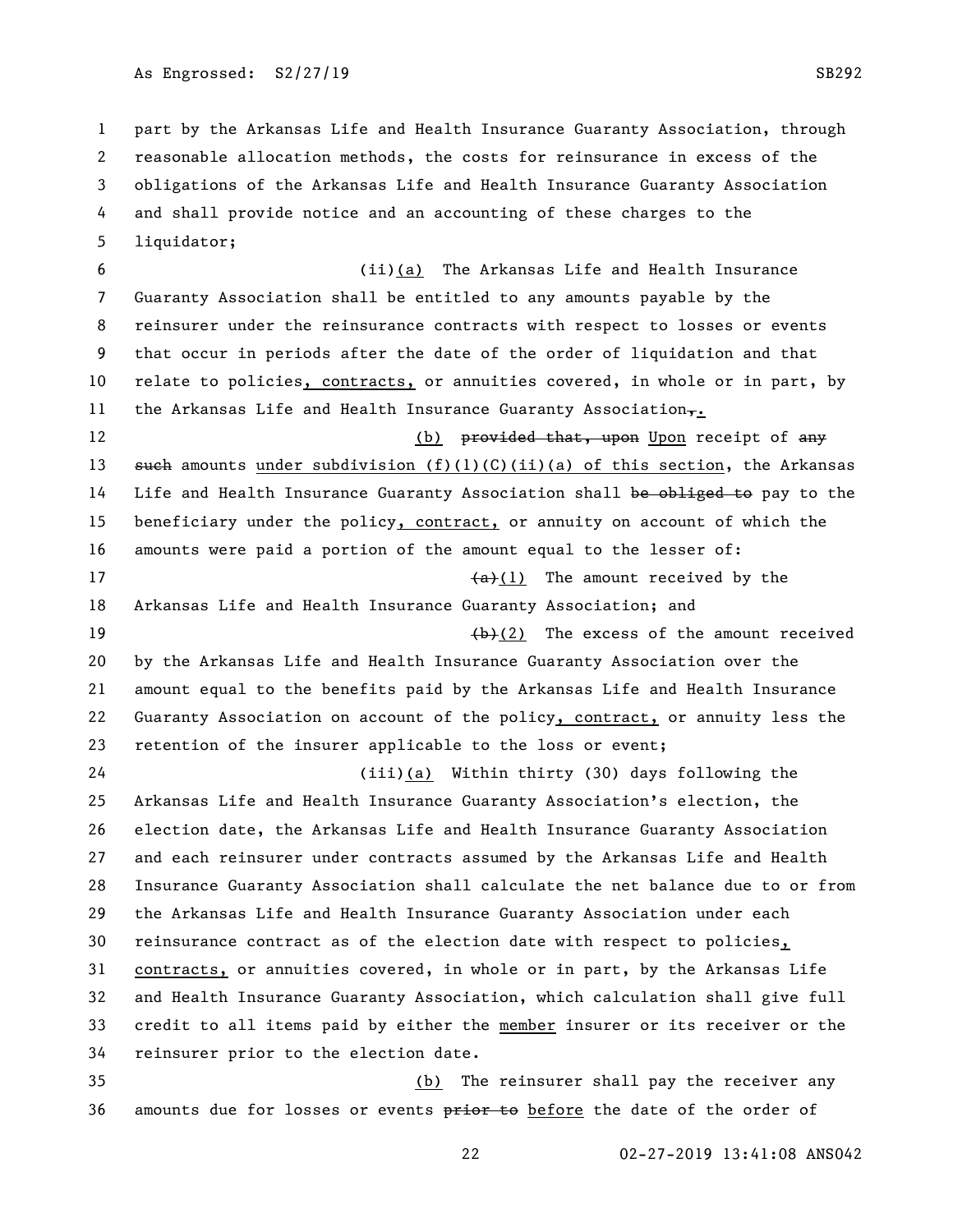1 liquidation, subject to any set-off for premiums unpaid for periods prior to before the date, and the Arkansas Life and Health Insurance Guaranty Association or reinsurer shall pay any remaining balance due the other, in each case within five (5) days of the completion of the aforementioned calculation.

 (c) Any disputes over the amounts due to either the Arkansas Life and Health Insurance Guaranty Association or the reinsurer shall be resolved by arbitration pursuant to the terms of the affected reinsurance contracts or, if the contract contains no arbitration clause, as otherwise provided by law.

11 (d) If the receiver has received any amounts due the Arkansas Life and Health Insurance Guaranty Association pursuant to 13 subdivision  $(f)(1)(C)(ii)$  of this section, the receiver shall remit the same to the Arkansas Life and Health Insurance Guaranty Association as promptly as practicable; and

 (iv) If the Arkansas Life and Health Insurance Guaranty Association or receiver, on the Arkansas Life and Health Insurance Guaranty Association's behalf, within sixty (60) days of the election date, pays the unpaid premiums due for periods both before and after the election date that relate to policies, contracts, or annuities covered, in whole or in part, by the Arkansas Life and Health Insurance Guaranty Association, the reinsurer shall not:

23 Captain Communicate Contract Communicate Terminate the terminate the terminate the terminate the terminate  $\alpha$  reinsurance contracts for failure to pay premium insofar as the reinsurance 25 contracts relate to policies, contracts, or annuities covered, in whole or in part, by the Arkansas Life and Health Insurance Guaranty Association; and 27 and the solution of the set Set Set off any shall not be entitled to set Set off any unpaid amounts due under other contracts, or unpaid amounts due from parties other than the Arkansas Life and Health Insurance Guaranty Association, against amounts due the Arkansas Life and Health Insurance Guaranty Association.

 (2)(A) During the period from the date of the order of liquidation until the election date or, if the election date does not occur, until one hundred eighty (180) days after the date of the order of liquidation:

(i) Neither the Arkansas Life and Health Insurance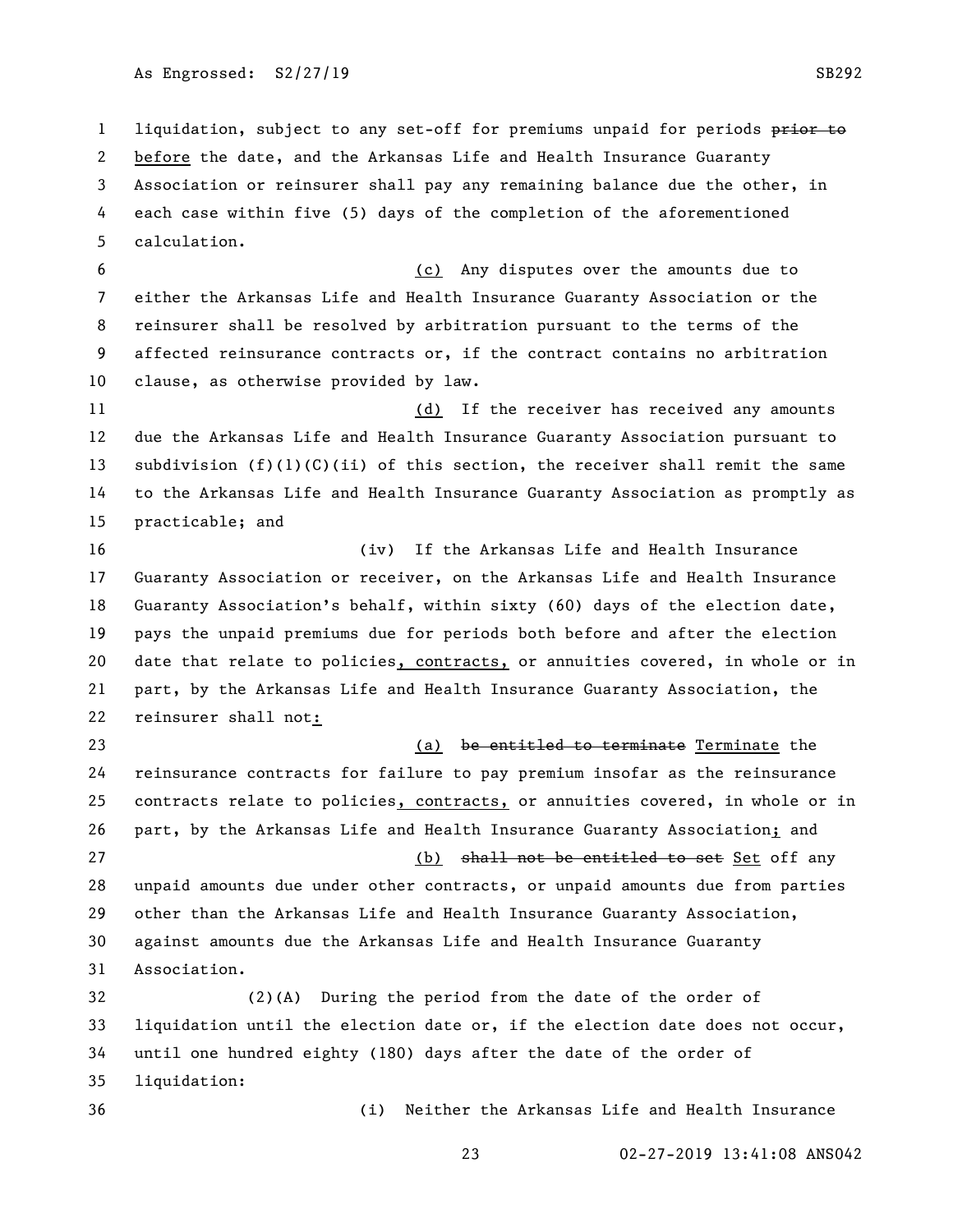Guaranty Association nor the reinsurer shall have any rights or obligations under reinsurance contracts that the Arkansas Life and Health Insurance Guaranty Association has the right to assume under subdivision (f)(1) of this 4 section, whether for periods prior to before or after the date of the order of liquidation; and

 (ii) The reinsurer, the receiver, and the Arkansas Life and Health Insurance Guaranty Association shall, to the extent practicable, provide each other data and records reasonably requested.

 (B) Provided that once When the Arkansas Life and Health Insurance Guaranty Association has elected to assume a reinsurance contract, 11 the parties' rights and obligations shall be governed by subdivision  $(f)(1)$ of this section.

 (3) If the Arkansas Life and Health Insurance Guaranty Association does not elect to assume a reinsurance contract by the election date pursuant to subdivision (f)(1) of this section, the Arkansas Life and Health Insurance Guaranty Association shall have no rights or obligations, in each case for periods both before and after the date of the order of liquidation, with respect to the reinsurance contract.

 (4) When policies, contracts, or annuities or covered obligations with respect thereto are transferred to an assuming insurer, reinsurance on the policies, contracts, or annuities may also be transferred by the Arkansas Life and Health Insurance Guaranty Association, in the case of contracts assumed under subdivision (f)(1) of this section, subject to the following:

 (A) Unless the reinsurer and the assuming insurer agree otherwise, the reinsurance contract transferred shall not cover any new policies of insurance, contracts, or annuities in addition to those transferred;

 (B) The obligations described in subdivision (f)(1) of this section shall no longer apply with respect to matters arising after the effective date of the transfer; and

 (C) Notice shall be given in writing, return receipt requested, by the transferring party to the affected reinsurer not less than 34 thirty (30) days prior to before the effective date of the transfer.

35 (5)(A) The provisions of this This subsection shall supersede 36 the provisions of any law of this state  $\frac{law}{x}$  or of any affected reinsurance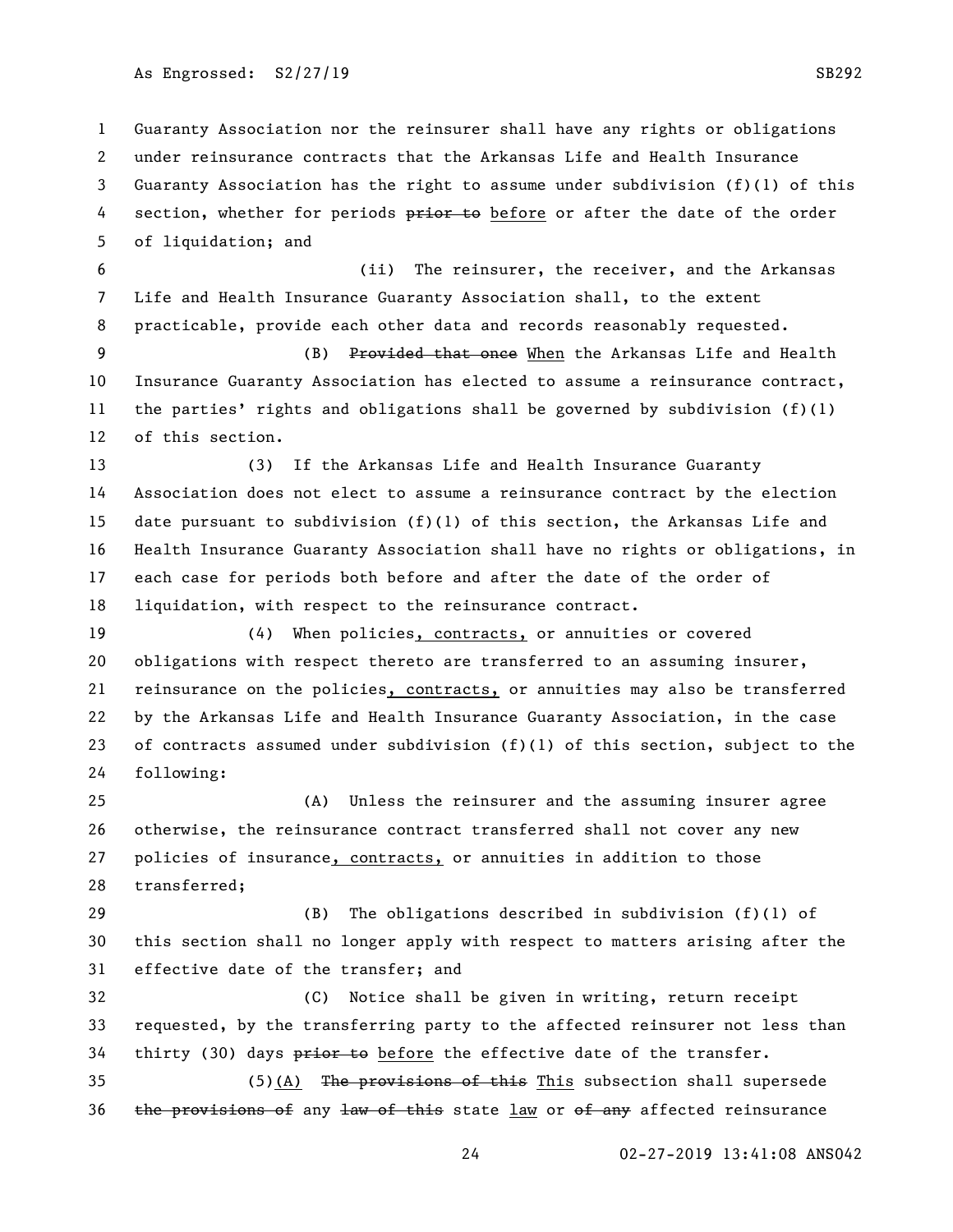As Engrossed: S2/27/19 SB292

 agreement or agreements that provide for or require any payment of reinsurance proceeds, on account of losses or events that occur in periods after the coverage date, to the receiver, liquidator, or rehabilitator of the insolvent member insurer. (B) The receiver, rehabilitator, or liquidator shall remain entitled to any amounts payable by the reinsurer under the reinsurance agreement or agreements with respect to losses or events that occur in 8 periods prior to before the coverage date, subject to applicable setoff provisions. 10 (6) Except as otherwise expressly provided above under 11 subdivision  $(f)(1)(C)$  of this section, nothing herein shall this section does not: 13 (A) alter Alter or modify the terms and conditions of the indemnity reinsurance agreements of the insolvent member insurer.; (B) Nothing herein shall abrogate Abrogate or limit any rights of any reinsurer to claim that it is entitled to rescind a reinsurance 17 agreement.; 18 (C) Nothing herein shall give a policy Give a policyholder, contract owner, enrollee, certificate holder, or beneficiary an independent cause of action against an indemnity reinsurer that is not 21 otherwise set forth stated in the indemnity reinsurance agreement.; 22 (D) Nothing in this section shall give Give a policyholder or beneficiary an independent cause of action against a reinsurer that is not 24 otherwise set forth stated in the reinsurance contract.; 25 (E) Nothing in this section shall limit Limit or affect the Arkansas Life and Health Insurance Guaranty Association's rights as a 27 creditor of the estate against the assets of the estate $\div$ ; or 28 (F) Nothing in this section shall apply Apply to reinsurance agreements covering property or casualty risks. (g) The Board of Directors of the Arkansas Life and Health Insurance Guaranty Association shall have discretion and may exercise reasonable business judgment to determine the means by which the Arkansas Life and Health Insurance Guaranty Association is to provide the benefits of this chapter in an economical and efficient manner and may provide additional or alternative coverages and benefits in appropriate situations. (h) Where If the Arkansas Life and Health Insurance Guaranty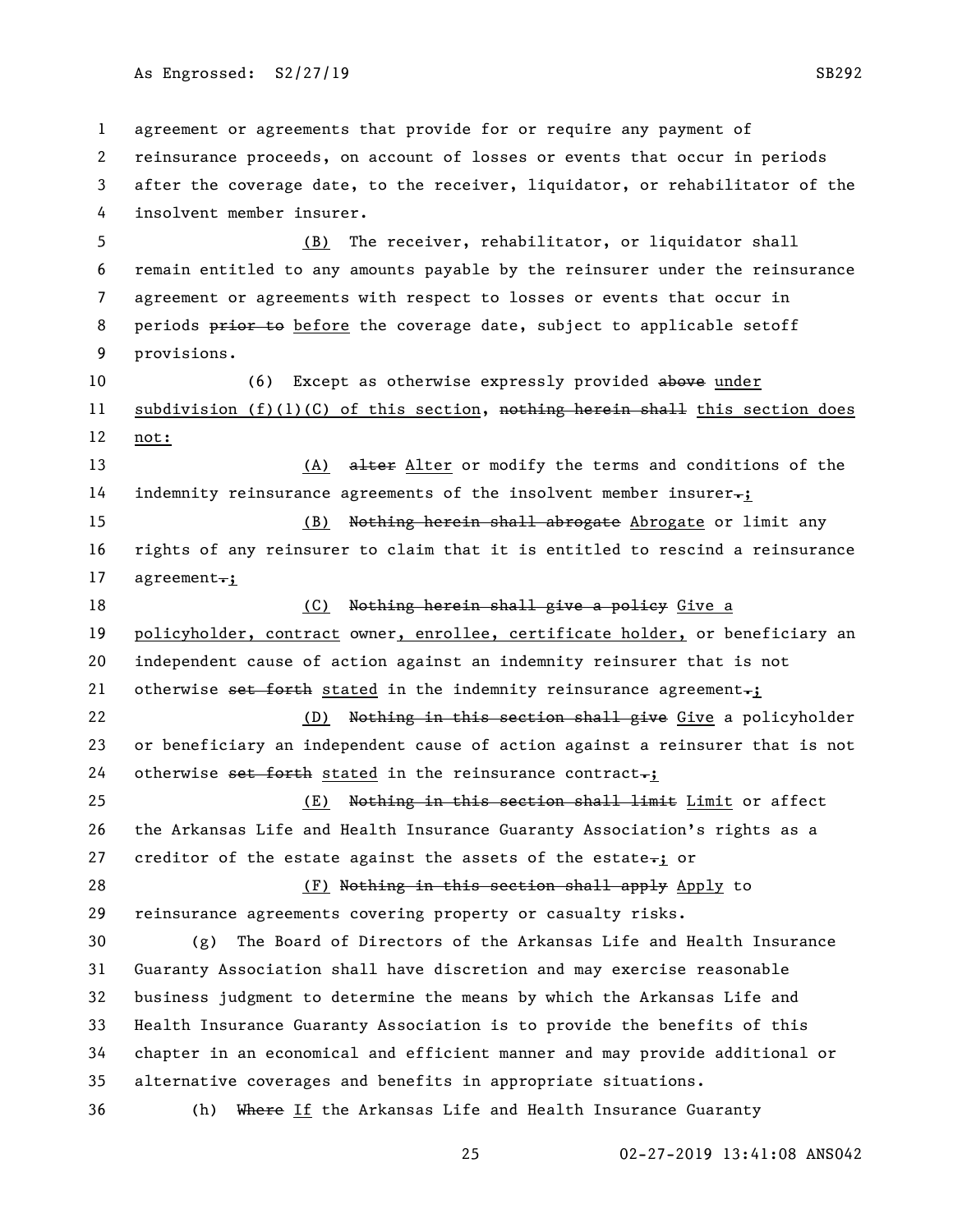As Engrossed: S2/27/19 SB292

 Association has arranged or offered to provide the benefits of this chapter to a covered person under a plan or arrangement that fulfills the Arkansas Life and Health Insurance Guaranty Association's obligations under this chapter, the person shall not be entitled to benefits from the Arkansas Life and Health Insurance Guaranty Association in addition to or other than those provided under the plan or arrangement.

 (i)(1) Venue in a suit against the Arkansas Life and Health Insurance Guaranty Association arising under this chapter shall be in Pulaski County.

 (2) The Arkansas Life and Health Insurance Guaranty Association shall not be required to give an appeal bond in an appeal that relates to a cause of action arising under this chapter.

23-96-111. Impaired insurers.

 If a member insurer is an impaired insurer, the Arkansas Life and 15 Health Insurance Guaranty Association may, in its discretion and subject to any conditions imposed by the association that do not impair the contractual obligations of the impaired insurer and that are approved by the Insurance Commissioner, may:

19 (1) Guarantee, assume, reissue, or reinsure, or cause to be guaranteed, assumed, reissued, or reinsured, any or all of the policies or contracts of the impaired insurer; or

22 (2) Provide such the moneys, pledges, loans, notes, guarantees, or other means as are proper to effectuate subdivision (1) of this section and assure payment of the contractual obligations of the impaired insurer pending action under subdivision (1) of this section.

23-96-112. Insolvent insurers.

 (a) If a member insurer is an insolvent insurer, the Arkansas Life and 29 Health Insurance Guaranty Association  $\frac{1}{2}$ , in its discretion,  $\frac{1}{2}$ ,  $\frac{1}{2}$ 30 (1) $(A)$  Do both of the following:

 (A) Guarantee, assume, reissue, or reinsure, or cause to be guaranteed, assumed, reissued, or reinsured, the policies or contracts of 33 the insolvent insurer; or

34 (B) Assure assure payment of the contractual obligations of the insolvent insurer; and

 $\left\{\left(\frac{C}{C}\right)\right\}$  Provide such the moneys, pledges, loans, notes,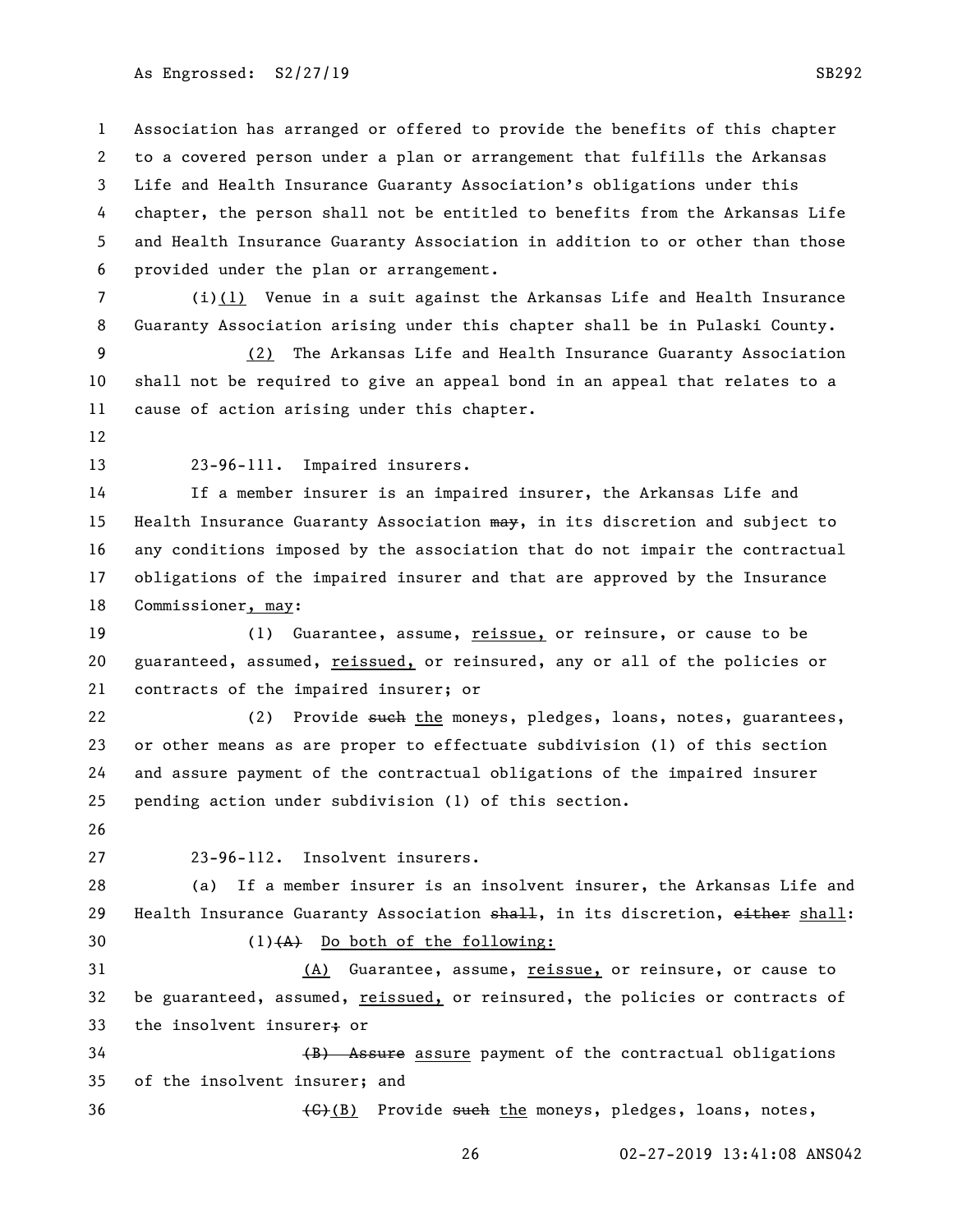guarantees, or other means as are reasonably necessary to discharge such duties; or (2) Provide benefits and coverages in accordance with § 23-96- 113. (b)(1) All proceedings in which the insolvent insurer is a party in any court in this state shall be stayed sixty (60) days from the date an order of liquidation, rehabilitation, or conservation is final to permit proper legal action by the association on any matters germane to its powers or duties. (2) As to judgment under any decision, order, verdict, or 11 finding based on default, the association may apply to have such the judgment 12 set aside by the same court that made such the judgment and shall be 13 permitted to defend against such the suit on the merits. 23-96-113. Authority of association when proceeding under § 23-96-111 or § 23-96-112. (a)(1) When proceeding under § 23-96-111 or § 23-96-112(a)(2), the Arkansas Life and Health Insurance Guaranty Association shall: 19 (A) With respect to <del>life and accident and health insurance</del> 20 policies and annuities policies and contracts, assure payment of benefits for premiums identical to the premiums and benefits, except for terms of 22 conversion and renewability, that would have been payable under the policies or contracts of the insolvent insurer, for claims incurred: (i) With respect to group policies and contracts, 25 not later than the earlier of the next renewal date under such the policies or contracts or forty-five (45) days, but in no event less than thirty (30) days, after the date on which the association becomes obligated with respect 28 to such the policies and contracts; and (ii) With respect to nongroup policies, contracts, and annuities, not later than the earlier of the next renewal date, if any, 31 under such the policies or contracts, or one (1) year, but in no event less than thirty (30) days, from the date on which the association becomes 33 obligated with respect to such the policies or contracts; (B) Make diligent efforts to provide all known insureds, enrollees, or annuitants, for nongroup policies and contracts, or group policy or contract owners with respect to group policies and contracts thirty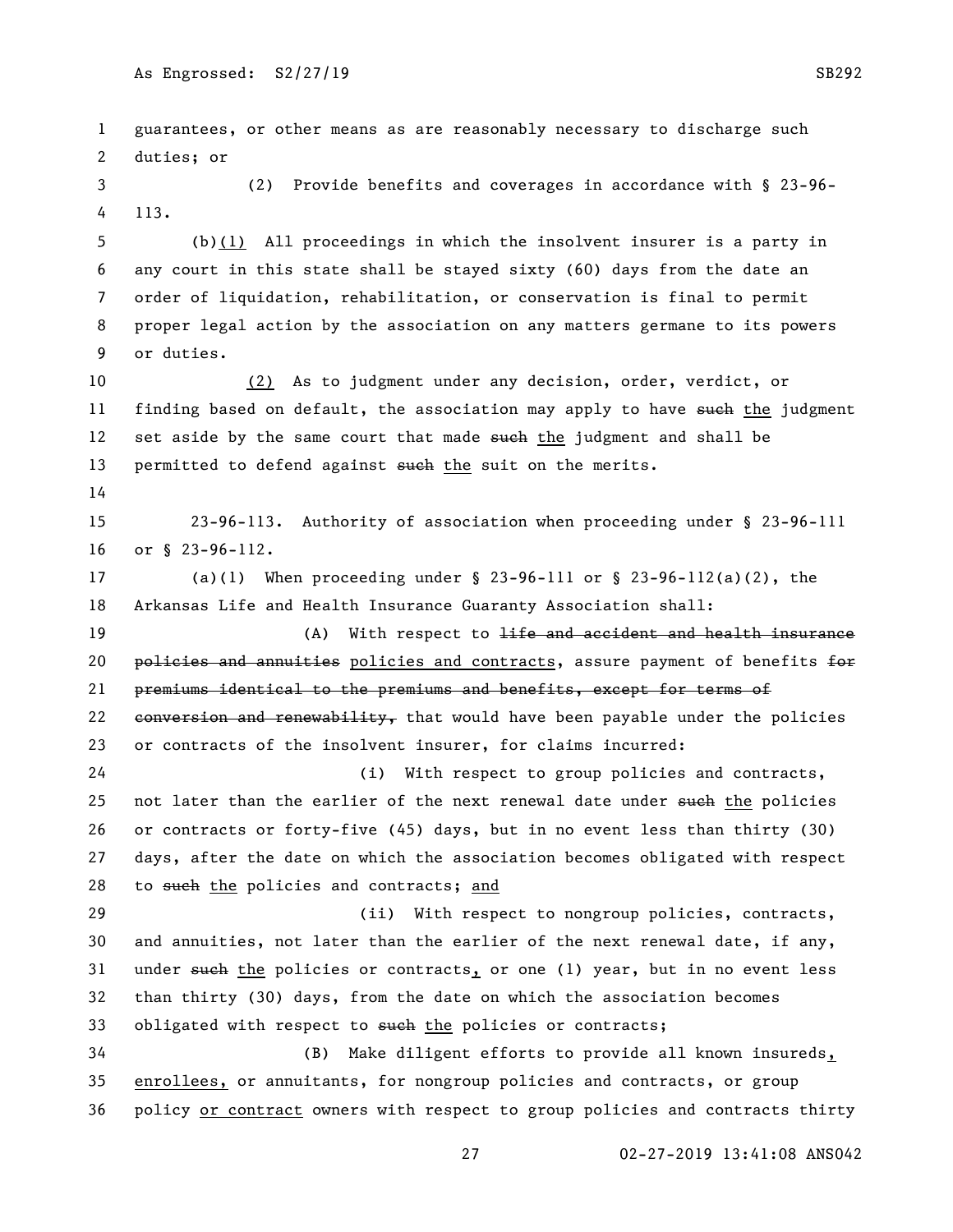1 (30) days' notice of the termination, pursuant to under this subdivision (a)(1), of the benefits provided; and 3 (C) With respect to nongroup life and accident and health 4 insurance policies and annuities policies and contracts covered by the association, make available to each known insured, enrollee, or annuitant, or owner if other than the insured or annuitant, and with respect to an 7 individual formerly an insured, enrollee, or formerly an annuitant under a 8 group policy or contract who is not eligible for replacement group coverage, 9 make available substitute coverage on an individual basis in accordance with 10 the provisions of according to subdivision (a)(2)(A) of this section, if the insureds, enrollees, or annuitants had a right under law or the terminated policy, contract, or annuity to convert coverage to individual coverage or to continue an individual policy, contract, or annuity in force until a specified age or for a specified time, during which the insurer or health maintenance organization had no right unilaterally to make changes in any provisions of the policy, contract, or annuity or had a right only to make changes in premium by class. 18 (2)(A) In providing the substitute coverage required under subdivision (a)(1)(C) of this section, the association may offer either to reissue the terminated coverage or to issue an alternative policy or contract at actuarially justified rates subject to the prior approval of the Insurance Commissioner.

 (B) Alternative or reissued policies or contracts shall be offered without requiring evidence of insurability, and shall not provide for any waiting period or exclusion that would not have applied under the terminated policy or contract.

 (C) The association may reinsure any alternative or reissued policy or contract.

 (3)(A)(i) Alternative policies or contracts adopted by the 30 association shall be subject to the approval of the domiciliary insurance 31 commissioner and the receivership court.

 (ii) The association may adopt alternative policies or contracts of various types for future issuance without regard to any particular impairment or insolvency.

 (B)(i) Alternative policies or contracts shall contain at least the minimum statutory provisions required in this state and provide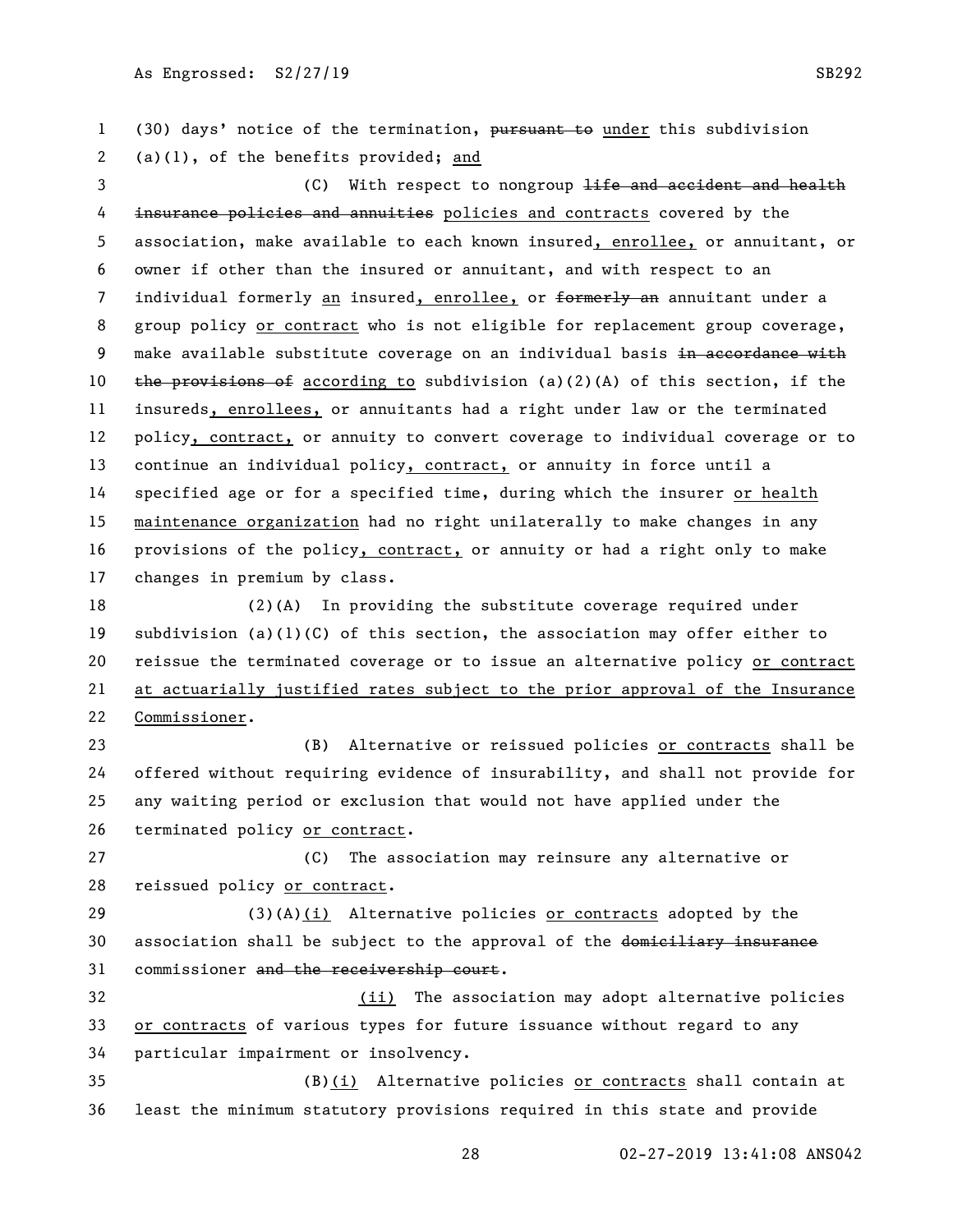benefits that shall not be unreasonable in relation to the premium charged. 2 (ii) The association shall set the premium  $\frac{1}{2}$ 3 accordance with according to a table of rates which it shall adopt. (iii) The premium shall reflect the amount of insurance to be provided and the age and class of risk of each insured, but shall not reflect any changes in the health of the insured after the original policy or contract was last underwritten. 8 (C) Any alternative policy or contract issued by the association shall provide coverage of a type similar to that of the policy or contract issued by the impaired or insolvent insurer, as determined by the association. (b) When proceeding under § 23-96-111 or § 23-96-112(a) with respect to a policy or contract carrying guaranteed minimum interest rates, the association shall assure the payment or crediting of a rate of interest consistent with § 23-96-106(a)(3). (c)(1) In carrying out its duties under §§ 23-96-111 and § 23-96- 112(a), the association may:  $\left(\frac{1}{1}\right)$  (A) Subject to approval by a court in this state, impose permanent policy or contract liens in connection with any guarantee, assumption, or reinsurance agreement, if the association finds that the amounts which can be assessed under this chapter are less than the amounts needed to assure full and prompt performance of the association's duties under this chapter or that the economic or financial conditions as they affect member insurers are sufficiently adverse to render the imposition of such permanent policy or contract liens to be in the public interest; or  $(2)(B)(i)$  Subject to approval by a court in this state, impose temporary moratoriums or liens on payments of cash values and policy loans, or any other right to withdraw funds held in conjunction with policies or contracts, in addition to any contractual provisions for deferral of cash or policy loan value. (ii) In addition, in the event of a temporary moratorium or moratorium charge imposed by the receivership court on payment of cash values or policy loans, or on any other right to withdraw funds held in conjunction with policies or contracts, out of the assets of the impaired insurer or insolvent insurer, the association may defer the payment of cash values, policy loans, or other rights by the association for the period of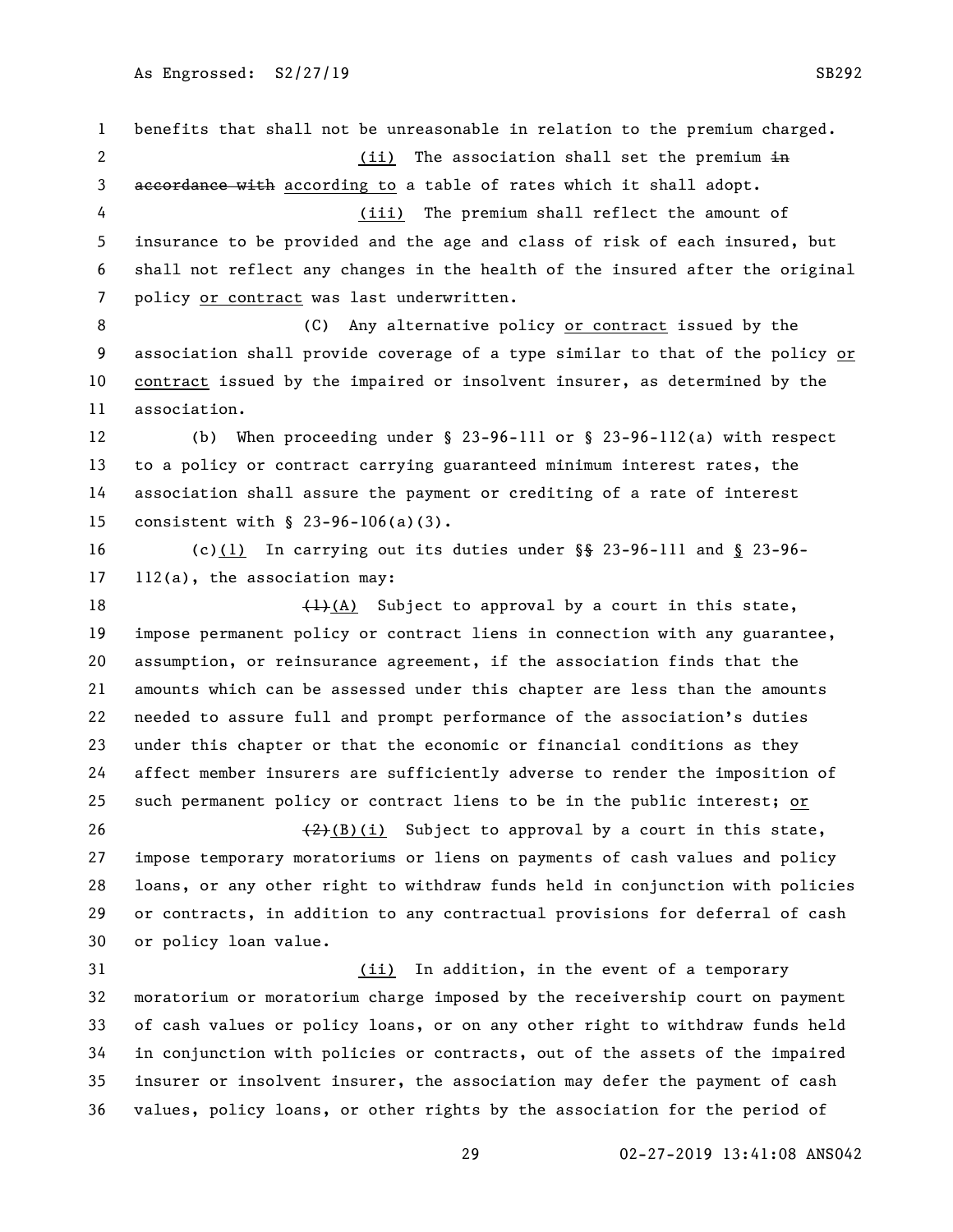the moratorium or moratorium charge imposed by the receivership court, except 2 for claims covered by the association to be paid in accordance with according to a hardship procedure established by the liquidator or rehabilitator and approved by the receivership court.

 $(3)(2)(A)$  A deposit in this state, held pursuant to law or required by the Insurance Cmmissioner commissioner for the benefit of creditors, including policy or contract owners, not turned over to the domiciliary liquidator upon the entry of a final order of liquidation or order approving a rehabilitation plan of an a member insurer domiciled in 10 this state or in a reciprocal state, pursuant to under  $\S$  23-68-115, shall be promptly paid to the association.

# 12 (B) The association:

13 (i) shall be Is entitled to retain a portion of any amount so paid to it equal to the percentage determined by dividing the 15 aggregate amount of policy or contract owners owners' claims related to that insolvency for which the association has provided statutory benefits by the aggregate amount of all policy or contract owners' claims in this state related to that insolvency; and

19 (ii) shall femit to the domiciliary receiver 20 the amount so paid to the association and retained  $\frac{1}{2}$  but the clause (i) under subdivision (c)(3)(B)(i) of this section.

 (C) Any amount so paid to the association and retained by 23 it pursuant to clause  $(i)$  under subdivision  $(c)(3)(B)(i)$  of this section 24 shall be treated as a distribution of estate assets pursuant to under § 23- 68-126 or similar provision of the state of domicile of the impaired insurer or insolvent insurer.

 (d) In carrying out its duties in connection with guaranteeing, assuming, reissuing, or reinsuring policies or contracts under § 23-96-111 or 29 § 23-96-112(a), the association, subject to approval of the receivership 30 eourt, may issue substitute coverage for a policy or contract that provides an interest rate, crediting rate, or similar factor determined by use of an index or other external reference stated in the policy or contract employed in calculating returns or changes in value by issuing an alternative policy 34 or contract in accordance with according to the following provisions:

 (1) In lieu of the index or other external reference provided for in the original policy or contract, the alternative policy or contract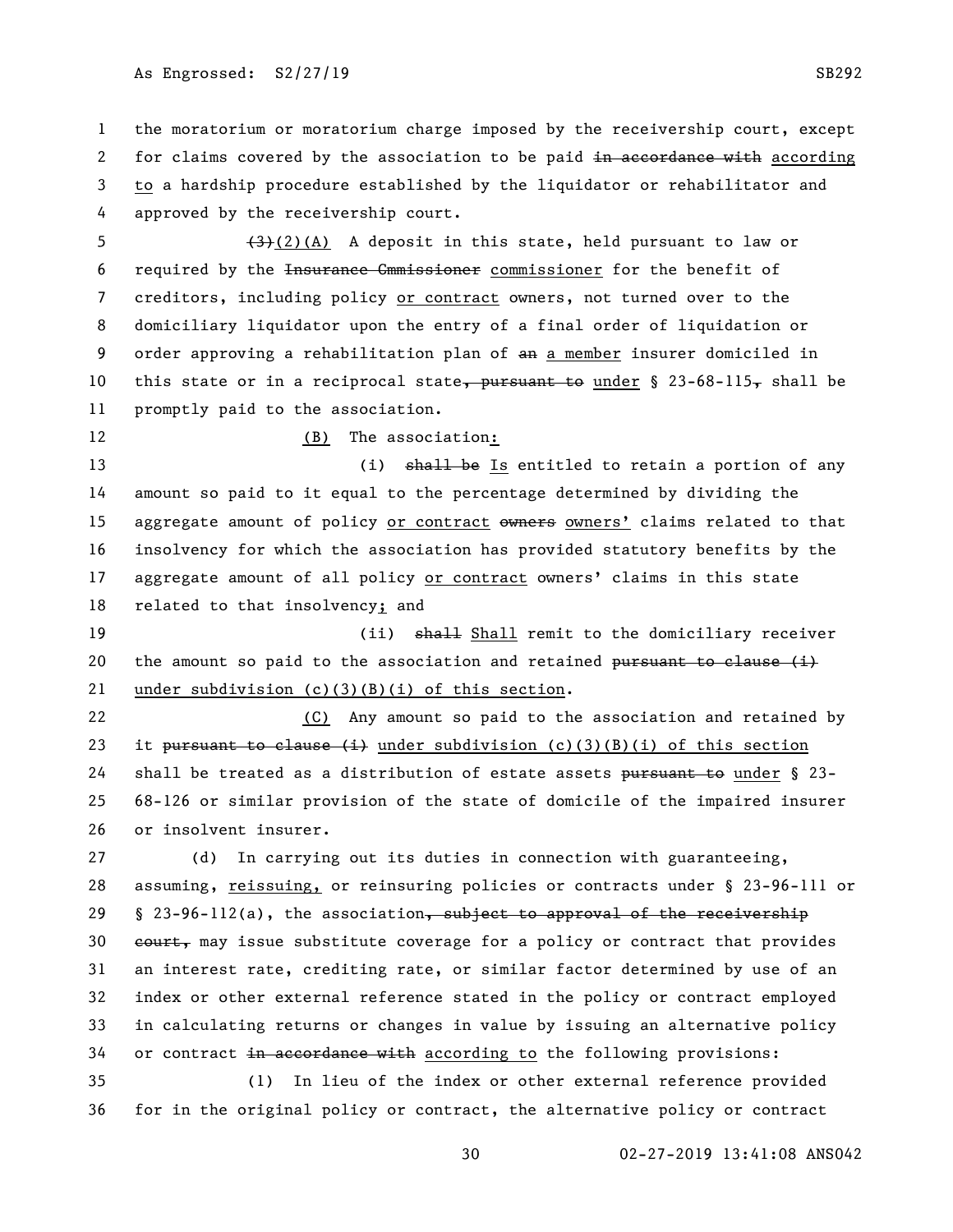provides for:  $\leftarrow$   $\leftarrow$   $\leftarrow$   $\leftarrow$   $\leftarrow$   $\leftarrow$   $\leftarrow$ 3 (ii)(B) payments Payments of dividends with minimum guarantees; or 5 (iii)(C) a A different method for calculating interest or changes in value; (2) There is no requirement for evidence of insurability, waiting period, or other exclusion that would not have applied under the replaced policy or contract; and (3) The alternative policy or contract is substantially similar to the replaced policy or contract in all other material terms. 23-96-114. Liability for benefits — Assignment or subrogation of rights. (a) The benefits that the Arkansas Life and Health Insurance Guaranty Association may become obligated to cover shall in no event exceed the lesser of: (1) The contractual obligations for which the member insurer is liable or would have been liable if it were not an impaired insurer or insolvent insurer; or  $(2)$   $(4)$  With respect to: 22 (A) any Any one (1) life, regardless of the number of policies or contracts: (i) Three hundred thousand dollars (\$300,000) in life insurance death benefits or net cash surrender and net cash withdrawal values for life insurance; (ii) Five hundred thousand dollars (\$500,000) in *accident and health insurance benefit plan benefits and five hundred thousand dollars (\$500,000) in health benefits for coverages not defined as health benefit plans, including any net cash surrender and* net cash withdrawal values, provided coverage for *disability income insurance* benefits and long term care insurance benefits shall not exceed three hundred thousand dollars (\$300,000); or (iii) Three hundred thousand dollars (\$300,000) in the present value of annuity benefits, including net cash surrender and net cash withdrawal values;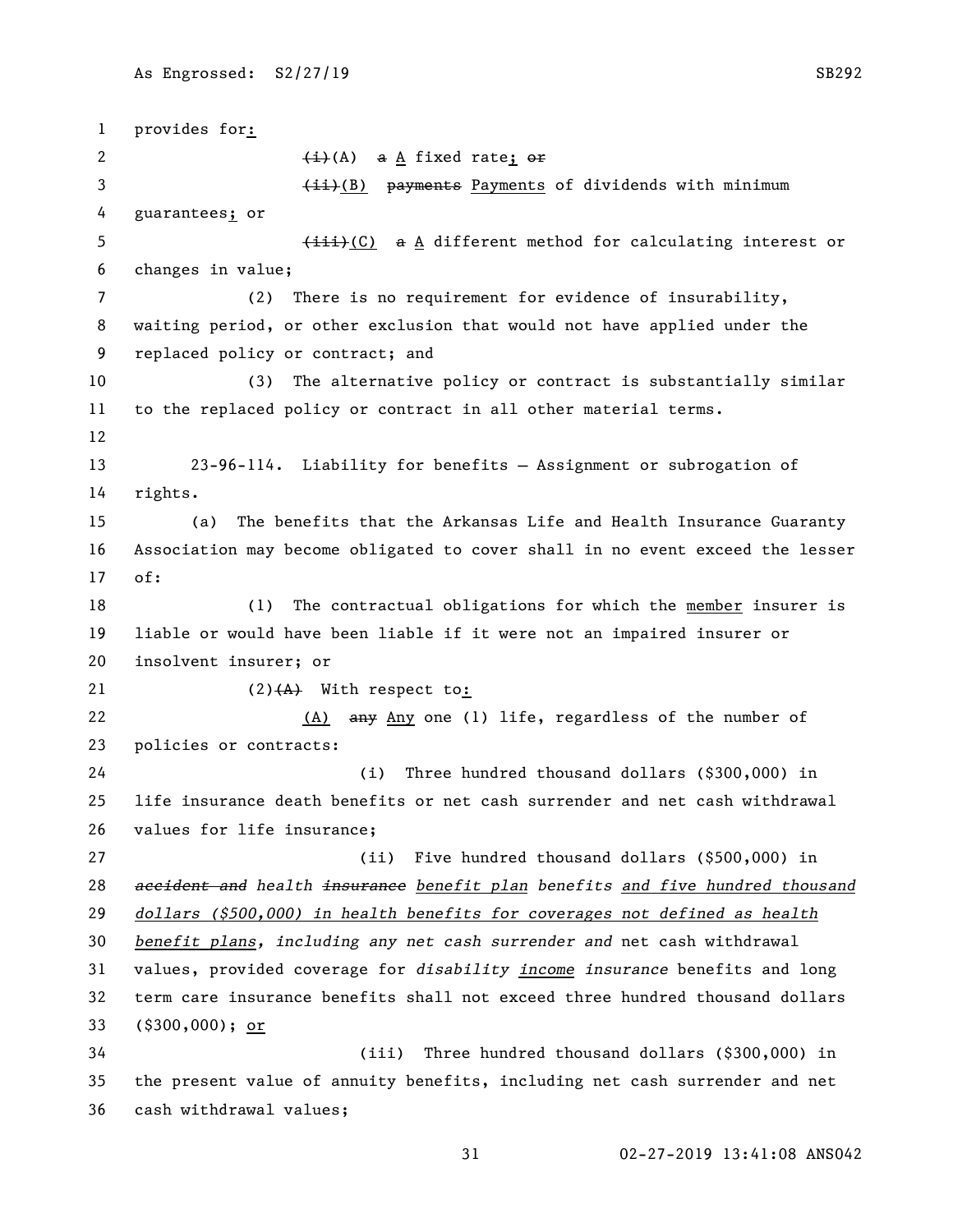(B) With respect to each Each individual participating in 2 a governmental retirement benefit plan established under section  $401(k)$ , section 403(b), or section 457 of the Internal Revenue Code covered by an unallocated annuity contract or the beneficiaries of each such individual if deceased, in the aggregate three hundred thousand dollars (\$300,000) in present value annuity benefits, including net cash surrender and net cash withdrawal values; or

8 (C) With respect to each Each payee of a structured settlement annuity or beneficiary or beneficiaries of the payee if deceased, three hundred thousand dollars (\$300,000) in present value annuity benefits, in the aggregate, including net cash surrender and net cash withdrawal values, if any.

 (b)(1) Provided, however, that in no event shall the Arkansas Life and Health Insurance Guaranty Association be obligated to cover more than:

 $\leftarrow$   $\leftarrow$   $\leftarrow$  (A) three Three hundred thousand dollars (\$300,000) in benefits in the aggregate with respect to any one (1) life under § 23-96-106, 17 § 23-96-107, and this section except with respect to benefits for basie 18 hospital, medical, and surgical insurance and major medical insurance health benefit plans under subdivision (a)(2)(A)(ii) of this section, in which case the aggregate liability of the Arkansas Life and Health Insurance Guaranty Association shall not exceed five hundred thousand dollars (\$500,000) with 22 respect to any one (1) individual,; or

 $\leftarrow$   $\leftarrow$   $\leftarrow$   $\leftarrow$  (B) with respect to one (1) owner of multiple nongroup policies of life insurance, whether the policy or contract owner is an individual, firm, corporation, or other person, and whether the persons insured are officers, managers, employees, or other persons, more than one million dollars (\$1,000,000) in benefits, regardless of the number of policies and contracts held by the owner;

(2)(A) With respect to either:

 (i) one One (1) contract owner provided coverage under § 23-96-107(b)(2) § 23-96-107(a)(3)(B); or (ii) one One (1) plan sponsor whose plans own directly or in trust one (1) or more unallocated annuity contracts not included in subdivision (a)(2)(B) of this section, one million dollars

 (\$1,000,000) in benefits, irrespective of the number of contracts with respect to the contract owner or plan sponsor.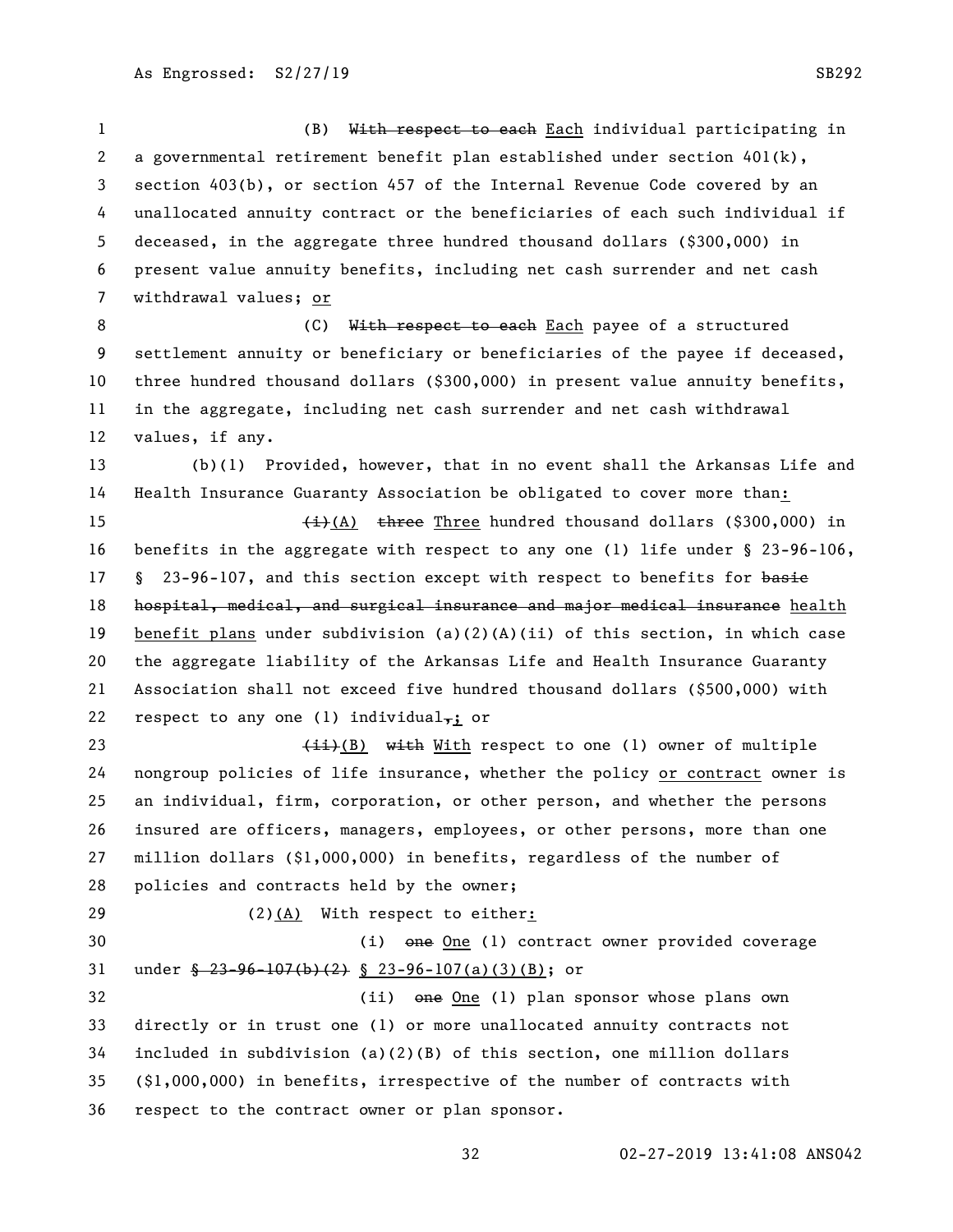1 (B) However, in the case where in which one (1) or more unallocated annuity contracts are covered contracts under this chapter and are owned by a trust or other entity for the benefit of two (2) or more plan sponsors, coverage shall be afforded by the Arkansas Life and Health Insurance Guaranty Association if the largest interest in the trust or entity owning the contract or contracts is held by a plan sponsor whose principal place of business is in this state, and in no event shall the Arkansas Life and Health Insurance Guaranty Association be obligated to cover more than one million dollars (\$1,000,000) in benefits with respect to all of these unallocated contracts.

11 (3)(A) The limitations set forth stated in this subsection are limitations on the benefits for which the Arkansas Life and Health Insurance Guaranty Association is obligated before taking into account either its subrogation and assignment rights or the extent to which those benefits could be provided out of the assets of the impaired insurer or insolvent insurer attributable to covered policies.

 (B) The costs of the Arkansas Life and Health Insurance Guaranty Association's obligations under this chapter may be met by the use of assets attributable to covered policies or reimbursed to the Arkansas Life 20 and Health Insurance Guaranty Association pursuant to under its subrogation and assignment rights.

 (4) For purposes of this chapter, benefits provided by a long- term care rider to a life insurance policy or annuity contract shall be considered the same type of benefits as the base life insurance policy or annuity contract to which it relates.

 (5) In performing its obligations to provide coverage under § 23-96-111, the Arkansas Life and Health Insurance Guaranty Association shall not be required to guarantee, assume, reinsure, reissue, or perform, or cause to be guaranteed, assumed, reinsured, reissued, or performed, the contractual obligations of the insolvent insurer or impaired insurer under a covered policy or covered contract that do not materially affect the economic values or economic benefits of the covered policy or covered contract.

33 (c)(1)(A) Any A person receiving benefits under this chapter shall be deemed to have assigned the rights under, and any causes of action against any person for losses arising under, resulting from or otherwise relating to, the covered policy or covered contract to the Arkansas Life and Health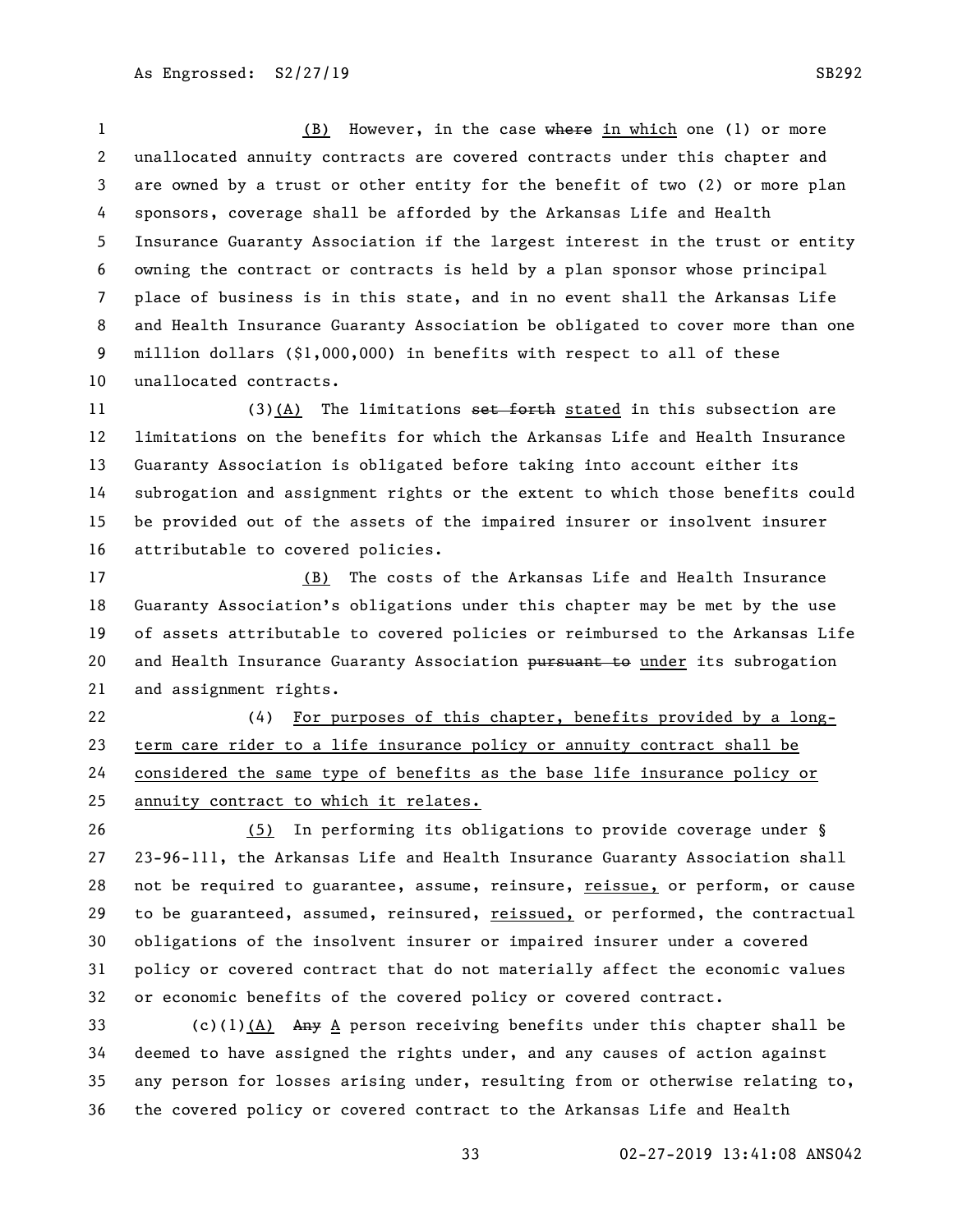# As Engrossed: S2/27/19 SB292

 Insurance Guaranty Association to the extent of the benefits received because of this chapter, whether the benefits are payments of or on account of contractual obligations, continuation of coverage, or provision of substitute or alternative policies, contracts, or coverages.

 (B) The Arkansas Life and Health Insurance Guaranty 6 Association may require an assignment to it of such the rights and cause of 7 action by any enrollee, payee, policy owner, or contract owner, beneficiary, insured, or annuitant as a condition precedent to the receipt of any right or benefits conferred by this chapter upon such person.

 (2) The subrogation rights of the Arkansas Life and Health Insurance Guaranty Association under this subsection shall have the same priority against the assets of the impaired insurer or insolvent insurer as that possessed by the person entitled to receive benefits under this chapter.

 (3) In addition to subdivisions (c)(1) and (2) of this section, the Arkansas Life and Health Insurance Guaranty Association shall have all common law rights of subrogation and any other equitable or legal remedy that would have been available to the impaired insurer or insolvent insurer or 18 owner, beneficiary, enrollee, or payee of a policy or contract with respect 19 to such the policy or contracts.

 (4) If the preceding provisions of this subsection are invalid or ineffective with respect to any person or claim for any reason, the amount payable by the Arkansas Life and Health Insurance Guaranty Association with respect to the related covered obligations shall be reduced by the amount realized by any other person with respect to the person or claim that is 25 attributable to the policies or contracts, or portion thereof, covered by the Arkansas Life and Health Insurance Guaranty Association.

 (5) If the Arkansas Life and Health Insurance Guaranty Association has provided benefits with respect to a covered obligation and a person recovers amounts as to which the Arkansas Life and Health Insurance Guaranty Association has rights as described in subdivisions (c)(1)-(4) of this section, the person shall pay to the Arkansas Life and Health Insurance Guaranty Association the portion of the recovery attributable to the policies or contracts, or portion thereof, covered by the Arkansas Life and Health Insurance Guaranty Association.

 (d)(1)(A) For the purpose of carrying out its obligations under this chapter, the Arkansas Life and Health Insurance Guaranty Association shall be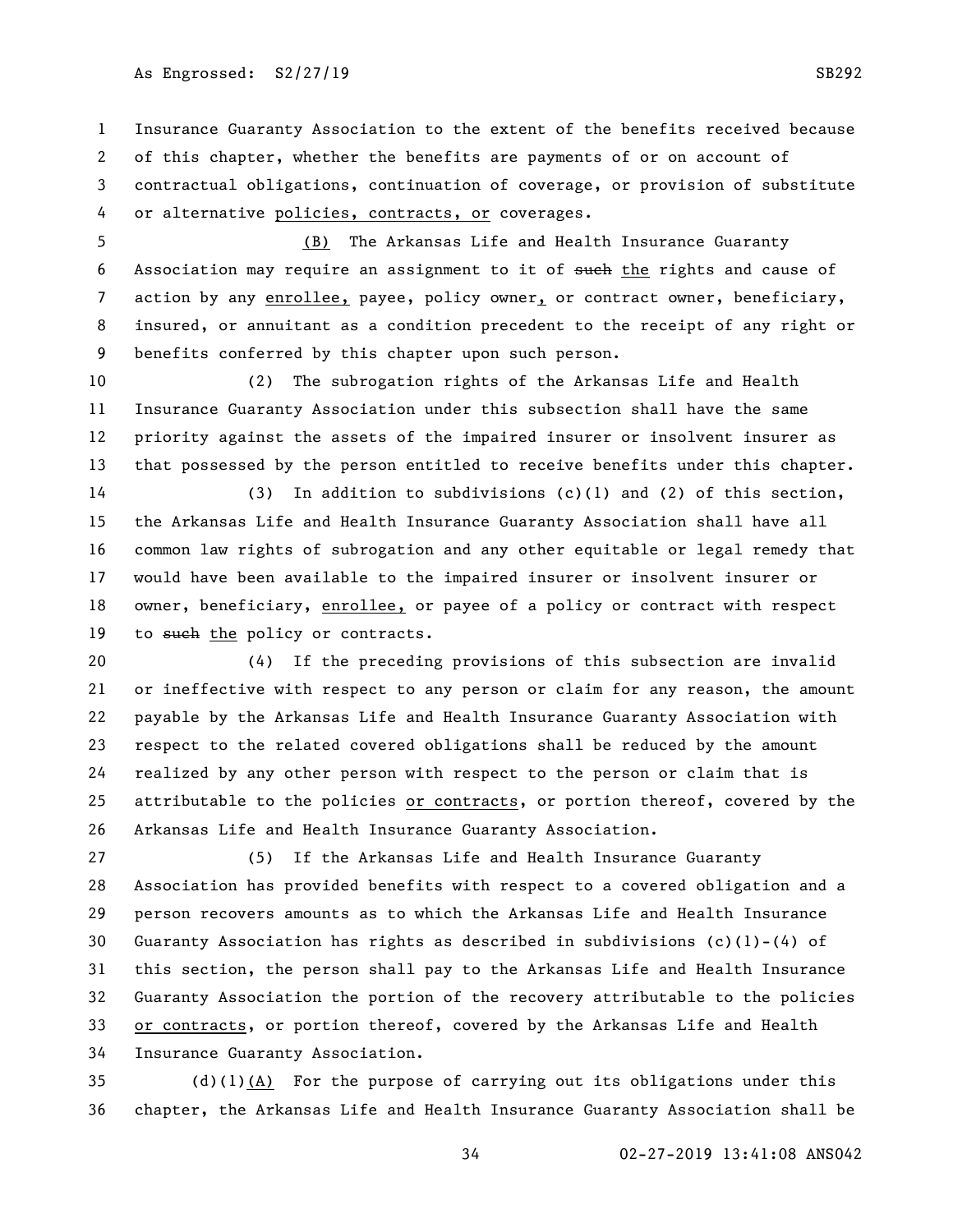As Engrossed: S2/27/19 SB292

 deemed to be a creditor of the impaired insurer or insolvent insurer to the extent of assets attributable to covered policies or contracts reduced by any amounts to which the Arkansas Life and Health Insurance Guaranty Association 4 is entitled as subrogee pursuant to under subsection (c) of this section.

 (B) Assets of the impaired insurer or insolvent insurer attributable to covered policies or contracts shall be used to continue all covered policies and pay all contractual obligations of the impaired insurer or insolvent insurer as required by this chapter.

9 (2) As used in this subsection, "Assets assets of the impaired 10 insurer or insolvent insurer attributable to covered policies or contracts" $\tau$ 11 as used in this subsection, are means that proportion of the assets which the reserves that should have been established for such policies or contracts bear to the reserves that should have been established for all policies of insurance or health benefit plans written by the impaired insurer or insolvent insurer.

 (e)(1) As a creditor of the impaired insurer or insolvent insurer as established in subsection (d) of this section and consistent with § 23-68- 126, the Arkansas Life and Health Insurance Guaranty Association and other similar associations shall be entitled to receive a disbursement of assets out of the marshaled assets, from time to time as the assets become available, to reimburse it, as a credit against contractual obligations under this chapter.

 (2) If the liquidator has not, within one hundred twenty (120) 24 days of a final determination of insolvency of  $a_n$  a member insurer by the receivership court, made an application to the court for the approval of a proposal to disburse assets out of marshaled assets to guaranty associations having obligations because of the insolvency, then the Arkansas Life and Health Insurance Guaranty Association shall be entitled to make application to the receivership court for approval of its own proposal to disburse these assets.

 (f) It is the intent of the General Assembly that the coverage provided through the Arkansas Life and Health Insurance Guaranty Association 33 for any annuity contract executed pursuant to under § 11-9-210 shall be the lesser of the contractual obligations of the insurer or one hundred thousand dollars (\$100,000) in the present value of annuity benefits including net cash surrender and net cash withdrawal values as provided in subsection (a)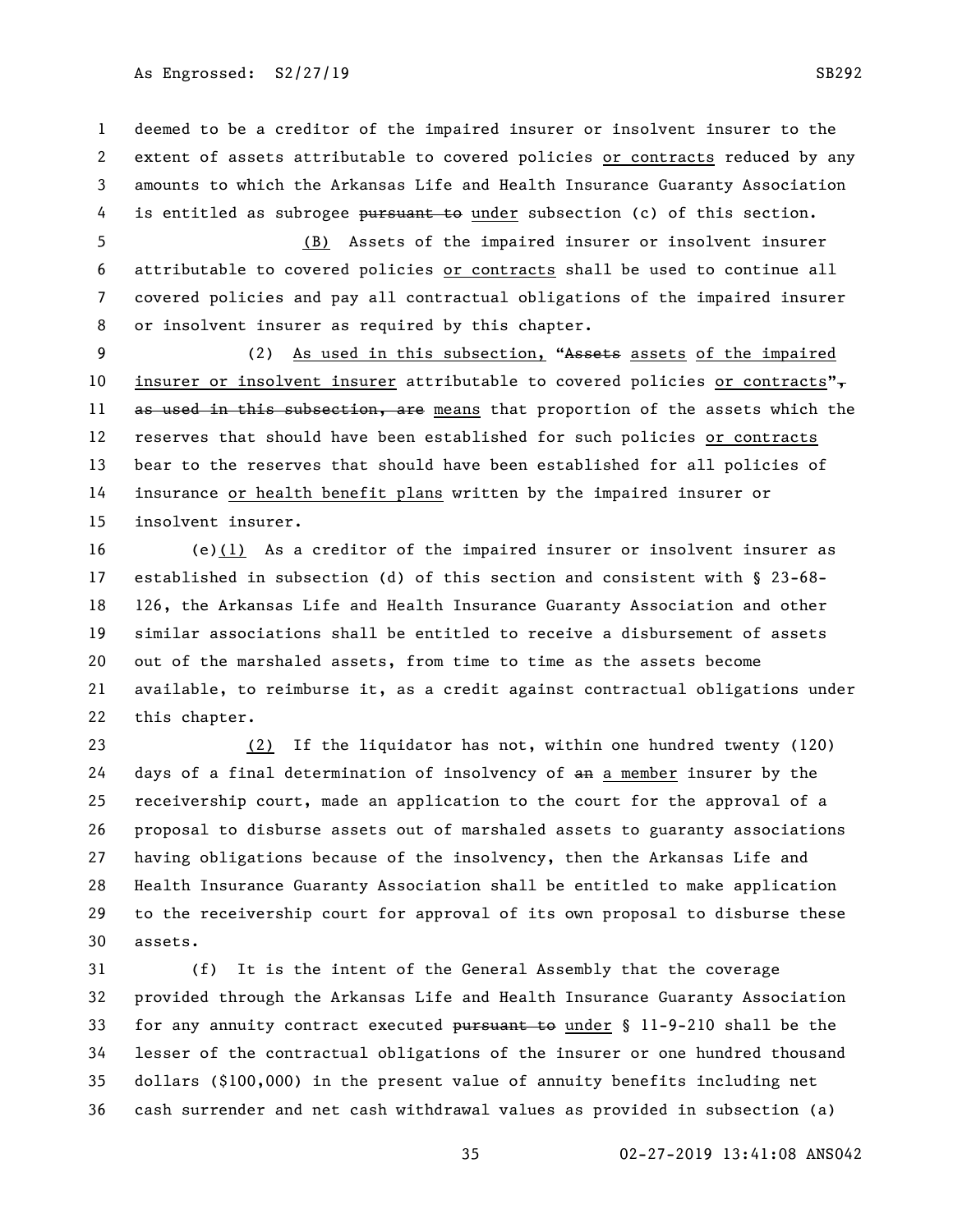of this section.

 (g) It is the intent of the General Assembly that coverage provided by the Arkansas Life and Health Insurance Guaranty Association for annuity contracts executed pursuant to under § 11-9-210 shall not be affected by the fact that the annuity payments are sent to the Workers' Compensation Commission for distribution to the claimants and beneficiaries, and that any funds provided by the Arkansas Life and Health Insurance Guaranty Association for payment to claimants or beneficiaries for whom annuity contracts are executed under § 11-9-210 shall be sent to the commission for distribution to claimants or beneficiaries.

23-96-115. Assessments — Tax credits.

 (a)(1) For the purpose of providing the funds necessary to carry out the powers and duties of the Arkansas Life and Health Insurance Guaranty Association, the Board of Directors of the Arkansas Life and Health Insurance Guaranty Association shall assess the member insurers, separately for each account, at such time and for such amounts as the board finds necessary.

 (2) Assessments shall be due not less than thirty (30) days after prior written notice to the member insurers and shall accrue interest at ten percent (10%) per annum on and after the due date.

 (b) There shall be two (2) classes of assessments, as follows: (1)(A) Class A assessments shall be authorized and called for the purpose of meeting administrative and legal costs and other expenses. (B) Class A assessments may be authorized and called

25 whether or not related to a particular impaired insurer or insolvent insurer; and

 (2) Class B assessments shall be authorized and called to the extent necessary to carry out the powers and duties of the association under § 23-96-106(b), §§ 23-96-110 — 23-96-114, and 23-96-120 with regard to an impaired insurer or an insolvent insurer.

 (c)(1)(A)(i) The amount of a Class A assessment shall be determined by the board and may be authorized and called on a pro rata or non-pro rata basis.

34 (ii) If pro rata, the board of directors may provide 35 that  $\pm\epsilon$  the Class A assessment be credited against future Class B assessments. The total of all non-pro rata assessments shall not exceed one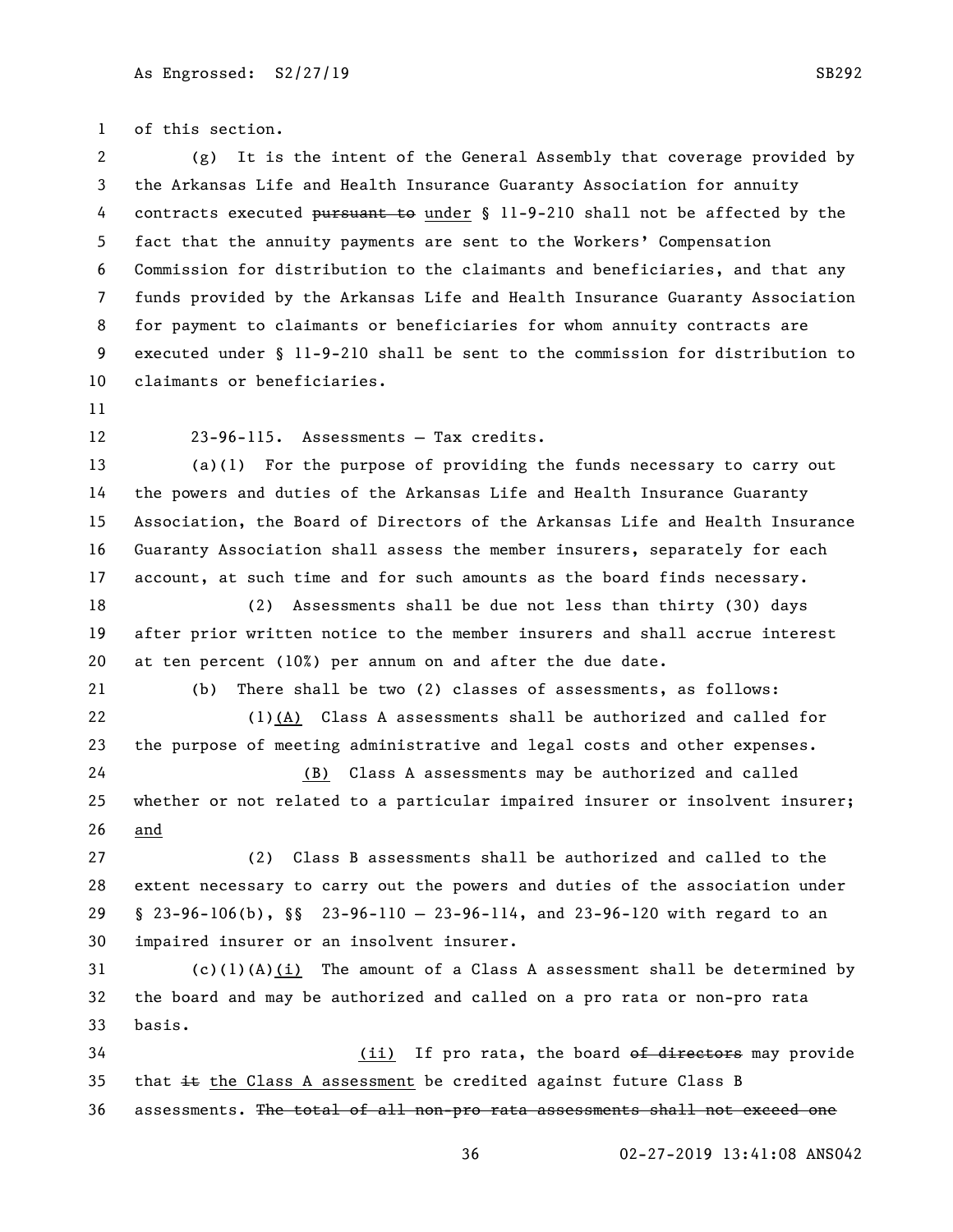As Engrossed: S2/27/19 SB292

1 hundred fifty dollars (\$150) per member insurer in any one (1) calendar year. (B) The amount of a Class B assessment, except for assessments related to long-term care insurance, shall be allocated for 4 assessment purposes a mong between the accounts and among the subaccounts of 5 the life insurance and annuity account pursuant to under an allocation formula which may be based on the premiums or reserves of the impaired or insolvent insurer or any other standard deemed by the board in its sole discretion as being fair and reasonable under the circumstances. (C)(i) The amount of the Class B assessment for long-term care insurance written by the impaired or insolvent insurer shall be allocated according to the methodology included in the plan of operation and approved by the Insurance Commissioner. (ii) The methodology shall provide for fifty percent (50%) of the assessment to be allocated to health member insurers and fifty percent (50%) of the assessment to be allocated to life and annuity member insurers.

 (2) Class B assessments against member insurers for each account shall be in the proportion that the premiums received on business in this state by each assessed member insurer or policies or contracts covered by each account for the three (3) most recent calendar years for which information is available preceding the year in which the member insurer became insolvent, or in the case of an assessment with respect to an impaired insurer, the three (3) most recent calendar years for which information is available preceding the year in which *the member insurer* became impaired, bears to such premiums received on business in this state for such calendar years by all assessed member insurers.

 (3) Assessments for funds to meet the requirements of the association with respect to an impaired insurer or insolvent insurer shall not be authorized or called until necessary to implement the purpose of this chapter.

 (d)(1) Classification of assessments under subsection (b) of this section and computation of assessments under subsection (c) of this section shall be made with a reasonable degree of accuracy, recognizing that exact determinations may not always be possible.

 (2) The association shall notify each member insurer of its anticipated pro rata share of an authorized assessment not yet called within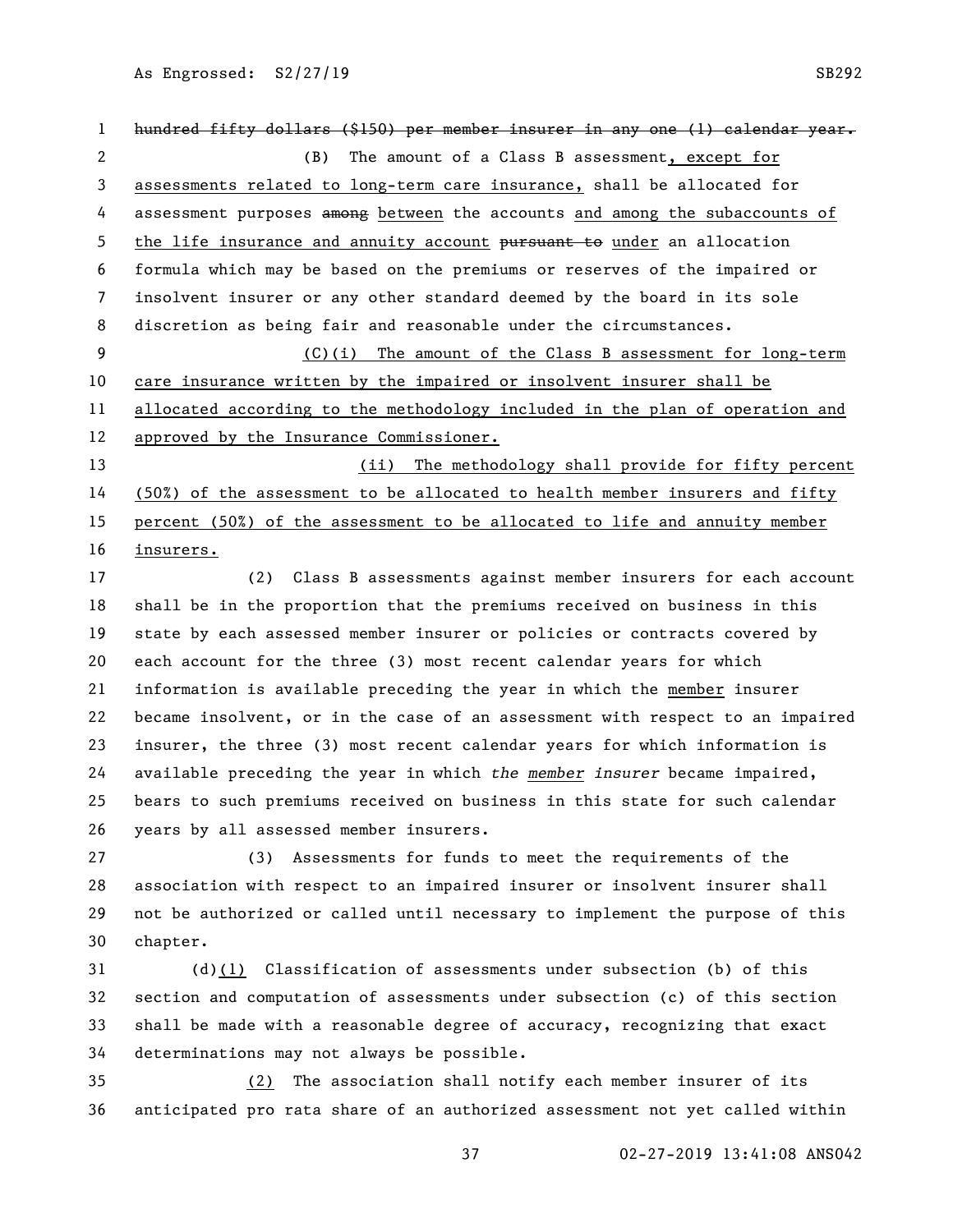1 one hundred eighty (180) days after the assessment is authorized.

 (e)(1) The association may abate or defer, in whole or in part, the assessment of a member insurer if, in the opinion of the board, payment of the assessment would endanger the ability of the member insurer to fulfill its contractual obligations.

6 (2) In the event If an assessment against a member insurer is abated or deferred in whole or in part, the amount by which such assessment is abated or deferred may be assessed against the other member insurers in a 9 manner consistent with the basis for assessments set forth stated in this section.

 (3) Once the conditions that caused a deferral have been removed or rectified, the member insurer shall pay all assessments that were deferred 13 <del>pursuant to</del> under a repayment plan approved by the association.

 (f)(1)(A) Subject to the provisions of subdivision (f)(1)(B) of this section, the total of all assessments authorized by the association with respect to a member insurer for each subaccount of the life insurance and 17 annuity account and for the accident and health account shall not in any one (1) calendar year exceed two percent (2%) of such insurer's average annual premiums received in this state on the policies and contracts covered by the subaccount or account during the three (3) calendar years preceding the year in which the member insurer became an impaired insurer or insolvent insurer.

 (B) If two (2) or more assessments are authorized in one (1) calendar year with respect to member insurers that become impaired or insolvent in different calendar years, the average annual premiums for purposes of the aggregate assessment percentage limitation referenced in 26 subdivision  $(f)(1)(A)$  of this section shall be equal and limited to the higher of the three-year average annual premiums for the applicable 28 subaccount or account as calculated pursuant to under this section.

 (C) If the maximum assessment, together with the other assets of the association in any account, does not provide in any one (1) year in either account an amount sufficient to carry out the responsibilities of the association, the necessary additional funds shall be assessed as soon thereafter as permitted by this chapter.

 (2) The board may provide in the plan of operation a method of allocating funds among claims, whether relating to one (1) or more impaired insurers or insolvent insurers, when the maximum assessment will be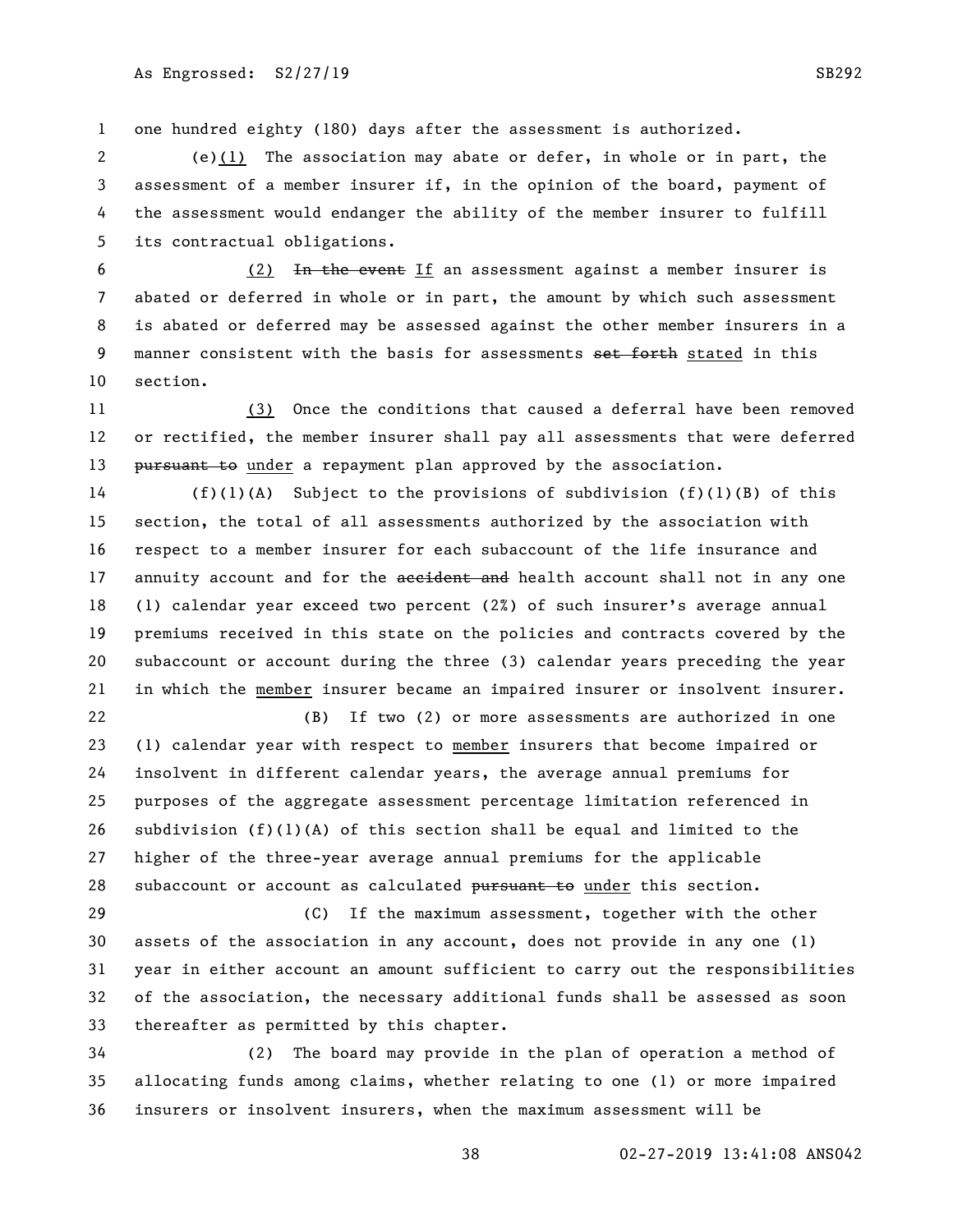insufficient to cover anticipated claims.

 (3) If the maximum assessment for any subaccount of the life and annuity account in any one (1) year does not provide an amount sufficient to carry out the responsibilities of the association, then pursuant to subdivision (c)(2) of this section, the board shall assess the other subaccounts of the life and annuity account for the necessary additional amount, subject to the maximum stated in subdivision (f)(1) of this section.

 (g)(1) The board may, by an equitable method as established in the plan of operation, refund to member insurers, in proportion to the contribution of each member insurer to that account, the amount by which the assets of the account exceed the amount the board finds is necessary to carry out during the coming year the obligations of the association with regard to that account, including assets accruing from assignment, subrogation, net realized gains, and income from investments.

 (2) A reasonable amount may be retained in any account to provide funds for the continuing expenses of the association and for future losses claims.

 (h) It shall be proper for any member insurer, in determining its premium rates and policyholder dividends as to any kind of insurance or health maintenance organization business within the scope of this chapter, to consider the amount reasonably necessary to meet its assessment obligations under this chapter.

 (i)(1) The association shall issue to each member insurer paying an assessment under this chapter, other than Class A assessment, a certificate of contribution, in a form prescribed by the Insurance Commissioner commissioner, for the amount of the assessment so paid.

 (2) All outstanding certificates shall be of equal dignity and priority without reference to amounts or dates of issue.

 (3) A certificate of contribution may be shown by the member insurer in its financial statement as an asset in such form and for such amount, if any, and period of time as the commissioner may approve.

 (j)(1)(A) A member insurer may offset against its premium tax liability to this state an assessment described in subsection (i) of this section to the extent of twenty percent (20%) of the amount of the assessment for each of the five (5) calendar years following the year in which the assessment was paid.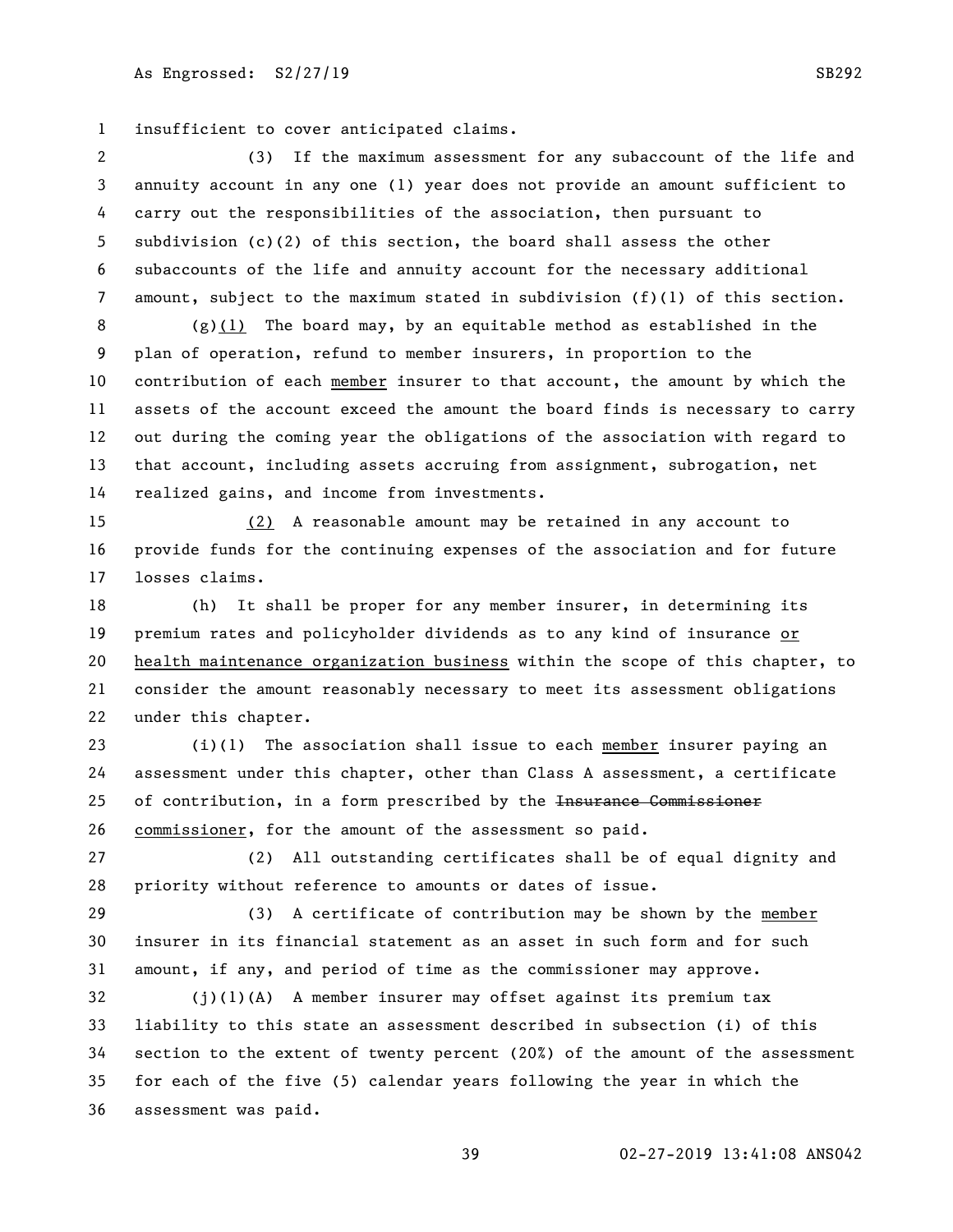| 1            | In the event If a member insurer should cease doing<br>(B)                      |
|--------------|---------------------------------------------------------------------------------|
| $\mathbf{2}$ | business, all uncredited assessments may be credited against its premium tax    |
| 3            | liability for the year it ceases doing business.                                |
| 4            | $(2)(A)(i)$ A member insurer that is exempt from taxes referenced               |
| 5            | in subdivision $(j)(1)$ of this section may recoup its assessments by a         |
| 6            | surcharge on its premiums in a sum reasonably calculated to recoup the          |
| 7            | assessments over a reasonable period of time, as approved by the                |
| 8            | commissioner.                                                                   |
| 9            | Amounts recouped shall not be considered<br>(ii)                                |
| 10           | premiums for any other purpose, including the computation of gross premium      |
| 11           | tax, the medical loss ratio, or agent commission.                               |
| 12           | (iii) If a member insurer collects excess                                       |
| 13           | surcharges, the member insurer shall remit the excess amount to the             |
| 14           | association, and the excess amount shall be applied to reduce future            |
| 15           | assessments in the appropriate amount.                                          |
| 16           | (B) Any sums which are acquired by refund, pursuant to                          |
| 17           | $under$ subsection (g) of this section, from the association by member insurers |
| 18           | and which have theretofore been offset against premium taxes as provided in     |
| 19           | subdivision $(j)(1)(A)$ of this section, shall be paid by such insurers to this |
| 20           | state in such manner as the tax authorities may require.                        |
| 21           | $\frac{1}{2}$ (C) The association shall notify the commissioner that            |
| 22           | such the refunds have been made.                                                |
| 23           |                                                                                 |
| 24           | 23-96-116. Plan of operation.                                                   |
| 25           | $(a)(1)(A)$ The Arkansas Life and Health Insurance Guaranty Association         |
| 26           | shall submit to the Insurance Commissioner a plan of operation and any          |
| 27           | amendments thereto necessary or suitable to assure the fair, reasonable, and    |
| 28           | equitable administration of the Arkansas Life and Health Insurance Guaranty     |
| 29           | Association.                                                                    |
| 30           | (B) The plan of operation and any amendments thereto to                         |
| 31           | the plan of operation shall become effective upon the commissioner's written    |
| 32           | approval or unless he or she has not disapproved it within thirty (30) days.    |
| 33           | $(2)$ (A) If the Arkansas Life and Health Insurance Guaranty                    |
| 34           | Association fails to submit a suitable plan of operation within one hundred     |
| 35           | twenty (120) days following March 9, 1989, or if at any time thereafter the     |
| 36           | Arkansas Life and Health Insurance Guaranty Association fails to submit         |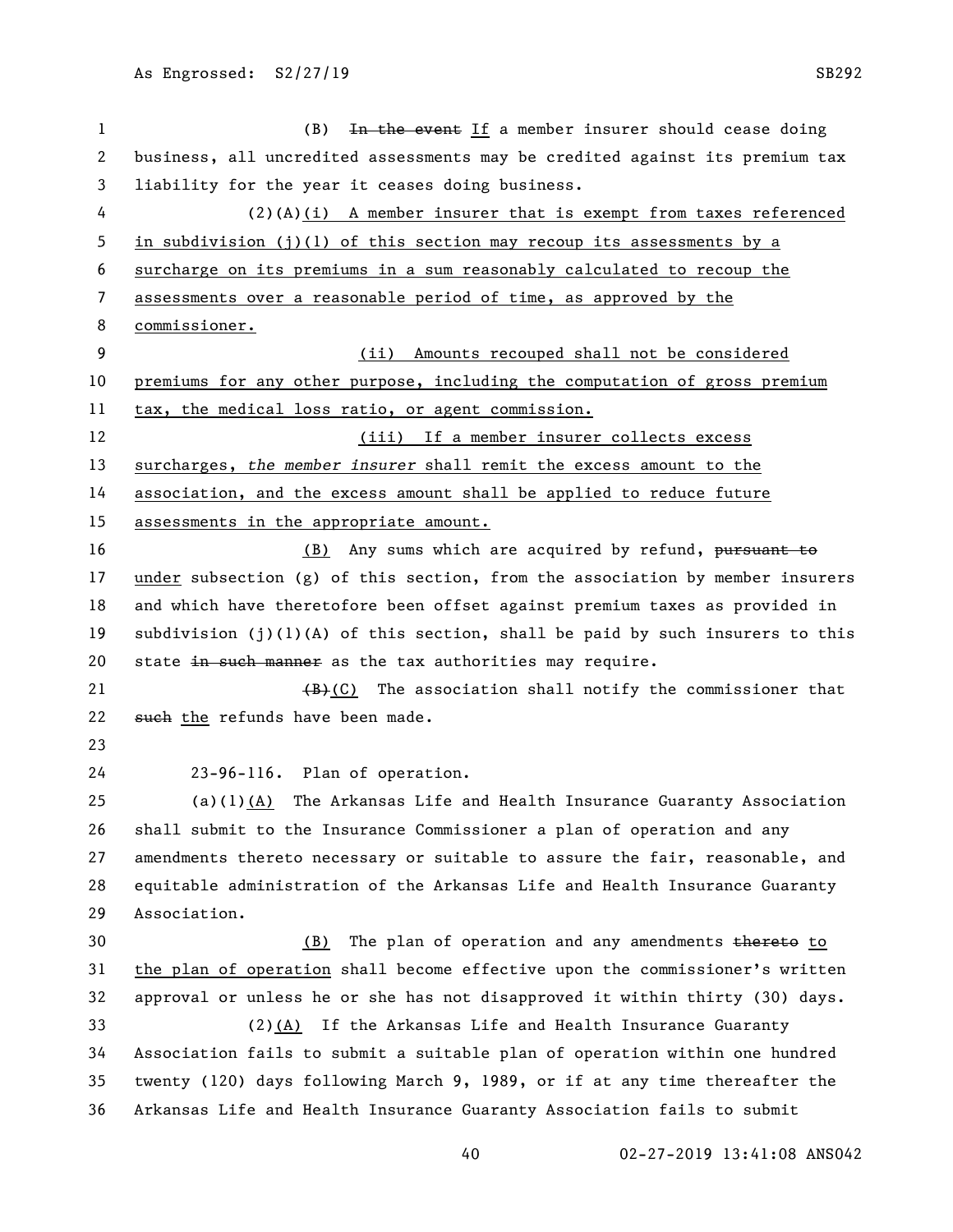suitable amendments to the plan of operation, the commissioner shall, after notice and hearing, adopt and promulgate such reasonable rules as are 3 necessary or advisable to effectuate the provisions of this chapter. (B) Such rules shall continue in force until modified by the commissioner or superseded by a plan submitted by the Arkansas Life and Health Insurance Guaranty Association and approved by the commissioner. (b) All member insurers shall comply with the plan of operation. 8 (c) The plan of operation shall, in In addition to other requirements 9 enumerated elsewhere in this chapter, the plan of operation shall: (1) Establish procedures for handling the assets of the Arkansas Life and Health Insurance Guaranty Association; (2) Establish the amount and method of reimbursing members of the Board of Directors of the Arkansas Life and Health Insurance Guaranty Association under § 23-96-109(b); (3) Establish regular places and times for meetings, including telephone conference calls of the board; (4) Establish procedures for records to be kept of all financial transactions of the Arkansas Life and Health Insurance Guaranty Association, its agents, and the board; (5) Establish the procedures whereby selections for the board will be made and submitted to the commissioner; (6) Establish any additional procedures for assessments under § 23-96-115; and (7) Contain additional provisions necessary or proper for the execution of the powers and duties of the Arkansas Life and Health Insurance Guaranty Association. 27 (d)(1)(A) The plan of operation may provide that any or all powers and duties of the Arkansas Life and Health Insurance Guaranty Association, except those under § 23-96-114(c)(3) and § 23-96-115, may be delegated to the State Insurance Department or to a corporation, association, organization, or other entity which performs or will perform functions similar to those of this association, or its equivalent, in two (2) or more states. (B) Such a corporation, association, organization, or other entity, including, as applicable, the department, shall be reimbursed for any payments made on behalf of the Arkansas Life and Health Insurance Guaranty Association and shall be paid for its performance of any function of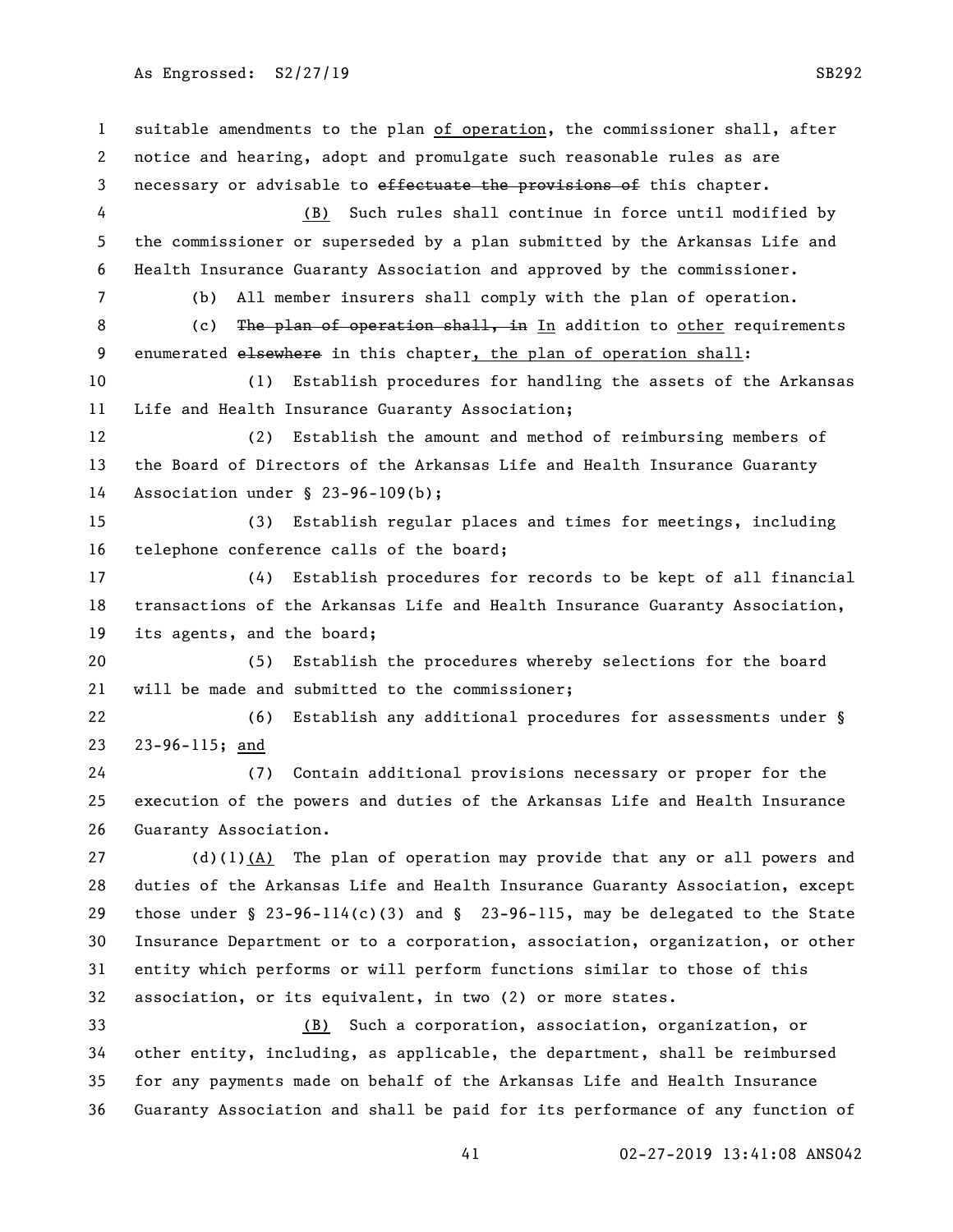the Arkansas Life and Health Insurance Guaranty Association. (2) A delegation under this subsection shall take effect only with the approval of both the board and the commissioner, and may be made only to a corporation, association, organization or other entity, including the department, which extends protection not substantially less favorable and effective than that provided by this chapter. 23-96-117. Detection and prevention of insolvencies or impairments. To aid in the detection and prevention of member insurer insolvencies or impairments: 11 (1) It shall be the duty of the The Insurance Commissioner shall: 13 (A)(i) To notify Notify the commissioners of all the other states, territories of the United States, and the District of Columbia when he or she takes any of the following actions against a member insurer: (a) Revocation of license; (b) Suspension of license; or 18 (c) Makes any formal order that <del>such company</del> the member insurer restrict its premium writing, obtain additional contributions to surplus, withdraw from the state, reinsure all or any part of its business, or increase capital, surplus, or any other account for the security of policy owners, contract owners, certificate holders, or creditors. 24 (ii) Such The notice shall be mailed to all commissioners within thirty (30) days following the action taken or the date 26 on which such the action occurs; 27 (B)(i) To report Report to the Board of Directors of the Arkansas Life and Health Insurance Guaranty Association when he or she has 29 taken any of the actions  $set$  forth stated in subdivision (1)(A) of this section or has received a report from any other commissioner indicating that any such action has been taken in another state. 32 (ii) Such The report to the board shall contain all significant details of the action taken or the report received from another commissioner; 35 (C) To report Report to the board when he or she has reasonable cause to believe from any examination, whether completed or in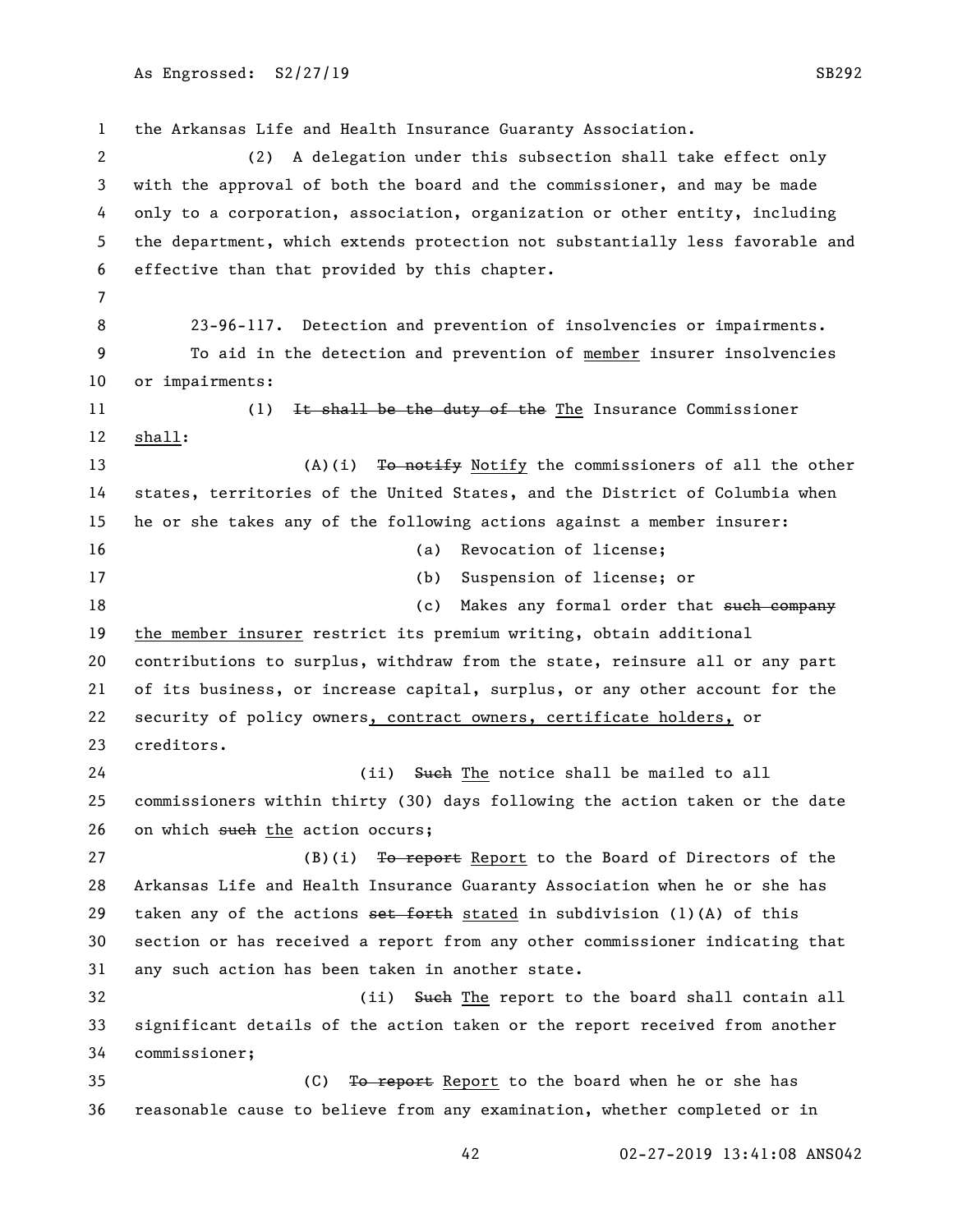process, of any member insurer that the insurer may be an impaired insurer or insolvent insurer; and 3 (D)(i) To furnish Furnish to the board the National Association of Insurance Commissioners' Insurance Regulatory Information System (IRIS) ratios and listings of companies not included in the ratios developed by the National Association of Insurance Commissioners, and the board may use the information contained therein in carrying out its duties and responsibilities under this section. (ii) The report and the information contained therein shall be kept confidential by the board until such time as made public by the Insurance Commissioner or other lawful authority; (2) The Insurance Commissioner may seek the advice and recommendations of the board concerning any matter affecting his or her duties and responsibilities regarding the financial condition of member 15 insurers, and companies insurers, or health maintenance organizations seeking 16 admission to transact insurance business in this state; and 17 (3) (A) The board may, upon majority vote, Upon majority vote, the board may: 19 (A)(i) make Make reports and recommendations to the Insurance Commissioner upon any matter germane to the solvency, liquidation, rehabilitation, or conservation of any member insurer or germane to the 22 solvency of any company insurer or health maintenance organization seeking to 23 do an insurance business in this state.  $(B)(ii)$  Such The reports and recommendations shall not be considered are not public documents;  $(4)(B)$  The board may, upon majority vote, notify Notify the Insurance Commissioner of any information indicating any member insurer may be an impaired insurer or insolvent insurer; and  $(5)(C)$  The board may, upon majority vote, make Make recommendations to the Insurance Commissioner for the detection and prevention of member insurer insolvencies. 23-96-118. Duties and powers of commissioner Insurance Commissioner. (a) In addition to the duties and powers enumerated elsewhere in this chapter: (1) The Insurance Commissioner shall: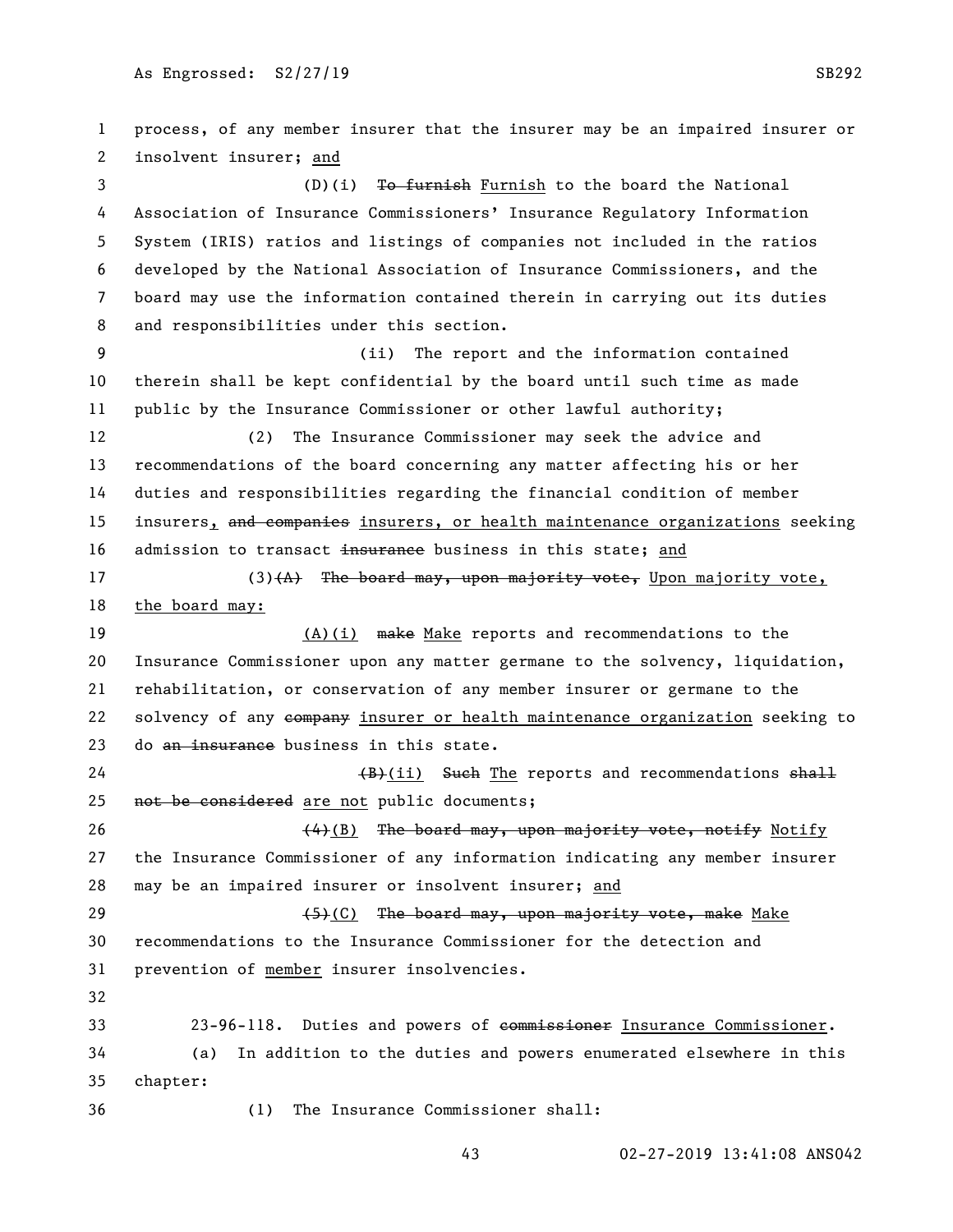(A) Upon request of the Board of Directors of the Arkansas Life and Health Insurance Guaranty Association, provide the Arkansas Life and Health Insurance Guaranty Association with a statement of the premiums in this and any other appropriate states for each member insurer; (B)(i) When an impairment is declared and the amount of the impairment is determined, serve a demand upon the impaired insurer to make good the impairment within a reasonable time. 8 (ii) Notice to the impaired insurer shall constitute notice to its shareholders, if any. (iii) The failure of the impaired insurer to promptly comply with such a demand shall not excuse the association from the performance of its powers and duties under this chapter; and (C) In any liquidation or rehabilitation proceeding involving a *domestic member insurer*, be appointed as the liquidator or rehabilitator; and (2)(A) The commissioner may suspend or revoke, after notice and 17 hearing, the certificate of authority to transact insurance business in this state of any member insurer which fails to pay an assessment when due or fails to comply with the plan of operation. (B)(i) As an alternative, the commissioner may levy a 21 forfeiture on any member insurer which that fails to pay an assessment when due. 23 (ii) Such The forfeiture shall not exceed five 24 percent  $(5%)$  of the unpaid assessment per month, but  $m$  a forfeiture shall not be less than one hundred dollars (\$100) per month. (b)(1) A final action of the board or the association may be appealed to the commissioner by any member insurer if the appeal is taken within sixty (60) days of its receipt of notice of the final action's being appealed. (2) If a member company is appealing an assessment, the amount assessed shall be paid to the association and available to meet association obligations during the pendency of an appeal. (3) If the appeal on the assessment is upheld, the amount paid in error or excess shall be returned to the member insurer. (4) Any final action or order of the commissioner shall be 35 subject to judicial review in a court of competent jurisdiction in accordance 36 with according to the laws of this state that apply to actions or orders of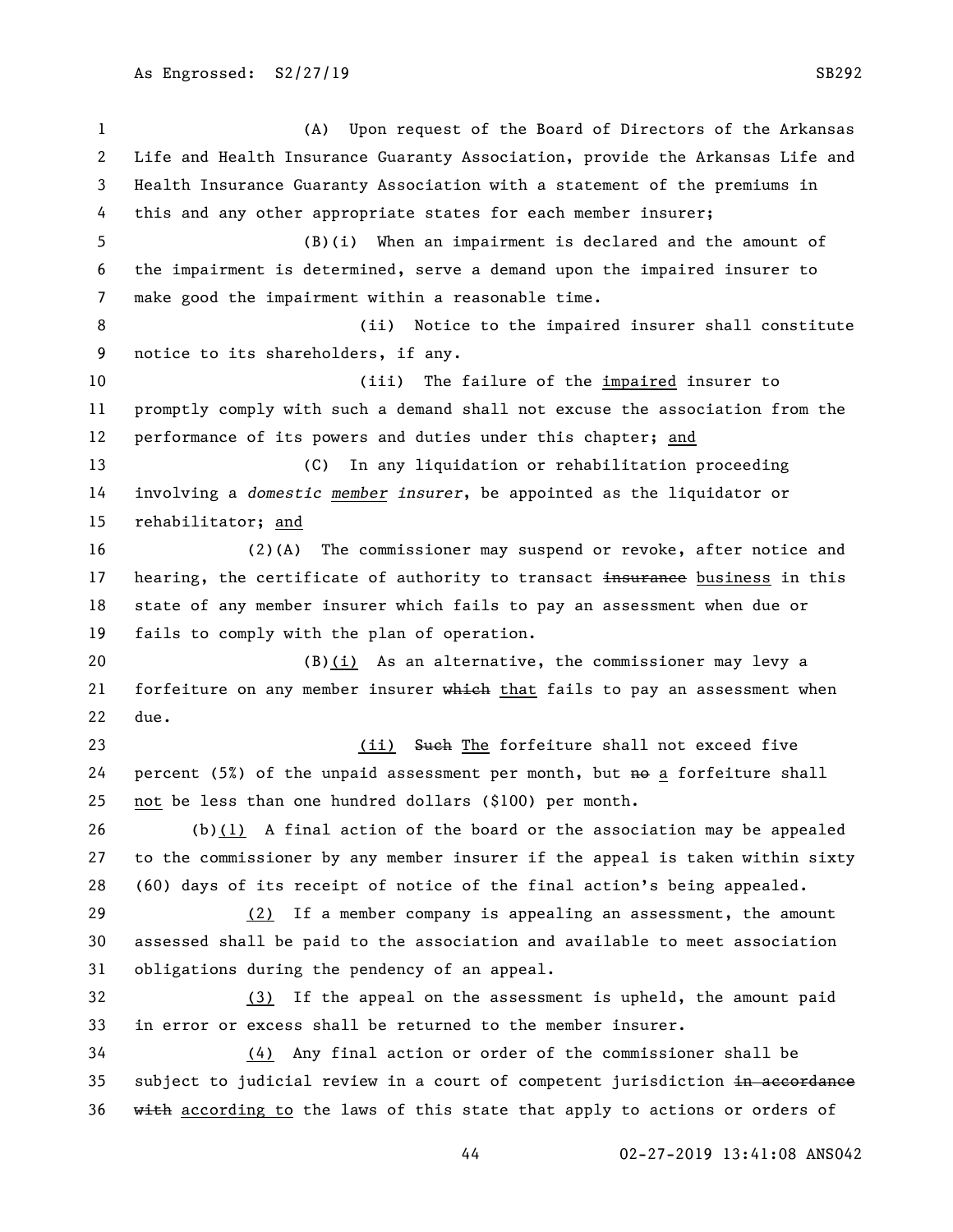the commissioner.

 (c) If the association fails to act within a reasonable period of time as provided in § 23-96-112(a) and §§ 23-96-113 and 23-96-120, the commissioner shall have the powers and duties of the association under this chapter with respect to impaired insurers or insolvent insurers. 

23-96-119. Distributions of ownership rights.

8 (a)(1)(A) Prior to Before the termination of any liquidation, rehabilitation, or conservation proceeding, the court may take into consideration the contributions of the respective parties, including the Arkansas Life and Health Insurance Guaranty Association, the shareholders, contract owners, certificate holders, enrollees, and policy owners of the insolvent insurer, and any other party with a bona fide interest, in making an equitable distribution of the ownership rights of the insolvent insurer.

 (B) In such a determination, consideration shall be given to the welfare of the policy owners, contract owners, certificate holders, and enrollees of the continuing or successor member insurer.

18 (2) No A distribution to stockholders, if any, of an impaired 19 insurer or insolvent insurer shall not be made until and unless the total amount of valid claims of the association with interest thereon for funds expended in carrying out its powers and duties under §§ 23-96-111 — 23-96-114 22 and 23-96-120 with respect to such an the member insurer have been fully recovered by the association.

 (b)(1) If an order for liquidation or rehabilitation of an a member insurer domiciled in this state has been entered, the receiver appointed under the order shall have a right to recover on behalf of the member insurer, from any affiliate that controlled it, the amount of distributions, other than stock dividends paid by the member insurer on its capital stock, made at any time during the five (5) years preceding the petition for liquidation or rehabilitation subject to the limitations of subdivisions (b)(2)-(4) of this section.

32 (2) No such distribution shall be Such a distribution is not recoverable if the member insurer shows that, when paid, the distribution was lawful and reasonable and that the member insurer did not know and could not reasonably have known that the distribution might adversely affect the ability of the member insurer to fulfill its contractual obligations.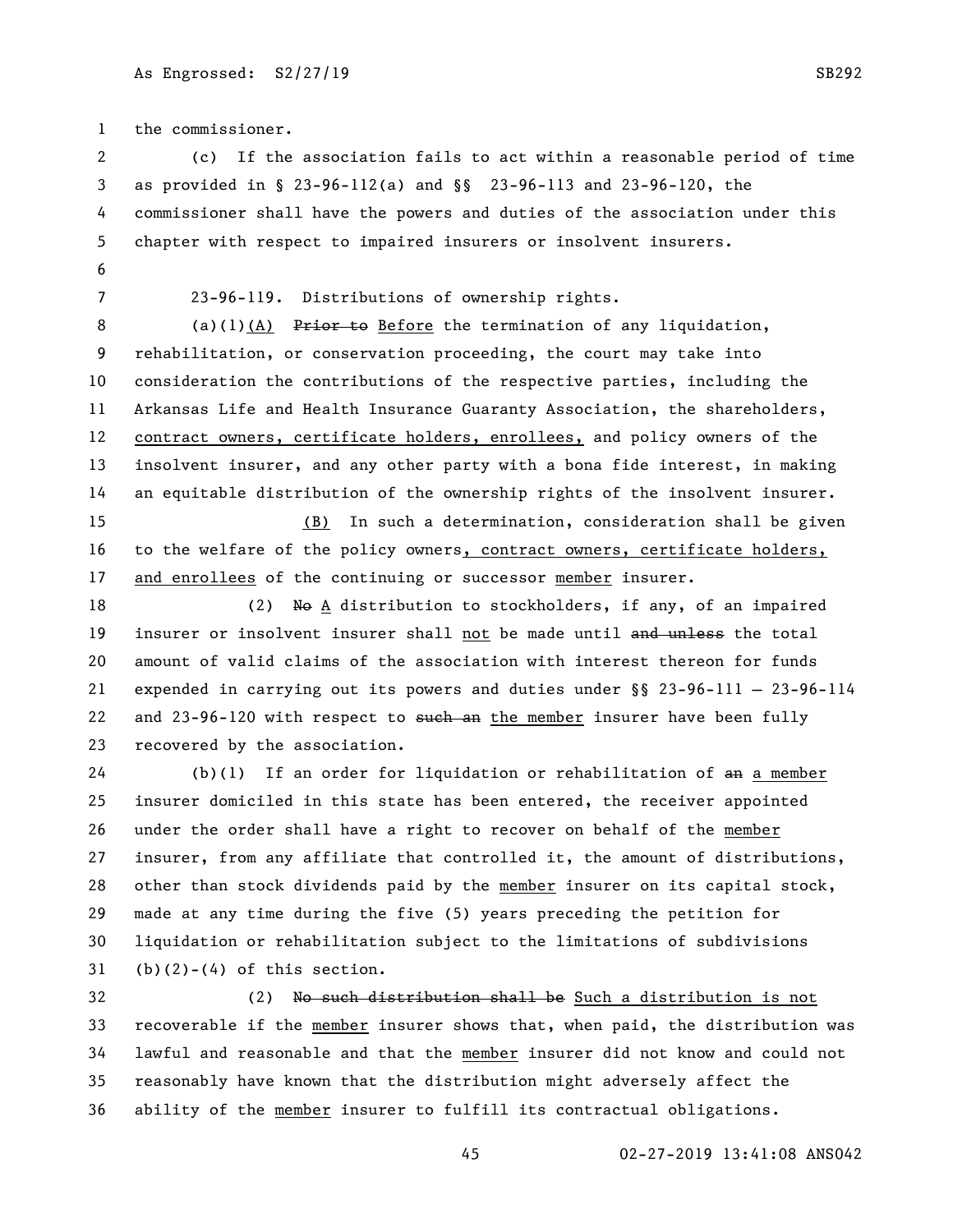(3)(A) Any person who that was an affiliate that controlled the member insurer at the time the distributions were paid shall be liable up to 3 the amount of distributions he or she the person received. 4 (B) Any person who that was an affiliate that controlled the member insurer at the time the distributions were declared shall be 6 liable up to the amount of distributions he or she the person would have 7 received if they the distributions had been paid immediately. (C) If two (2) or more persons are liable with respect to the same distributions, they shall be jointly and severally liable. (4) The maximum amount recoverable under this subsection shall be the amount needed in excess of all other available assets of the insolvent insurer to pay the contractual obligations of the insolvent insurer. (5) If any person liable under subdivision (b)(3) of this 14 section is insolvent, all its affiliates that controlled it of the affiliates that controlled the person at the time the distribution was paid shall be jointly and severally liable for any resulting deficiency in the amount recovered from the insolvent affiliate. 23-96-120. Payment of premiums. (a) Nonpayment of premiums within thirty-one (31) days after the date required under the terms of any guaranteed, assumed, alternative, or reissued policy or contract or substitute coverage shall terminate the Arkansas Life 23 and Health Insurance Guaranty Association's obligations under such the 24 policy, contract, or coverage under this chapter with respect to such the policy, or contract, or coverage, except with respect to any claims incurred 26 or any net cash surrender value which may be due in accordance with the 27 provisions of under this chapter. (b) Premiums due for coverage after entry of an order of liquidation of an insolvent insurer shall belong to and be payable at the direction of the association, and the association shall be liable for unearned premiums *due to policy owners or contract owners* arising after the entry of the order.

- 
- 

23-96-121. Reissuance of terminated coverage.

 (a) If the Arkansas Life and Health Insurance Guaranty Association elects to reissue terminated coverage at a premium rate different from that charged under the terminated policy or contract, the premium shall be